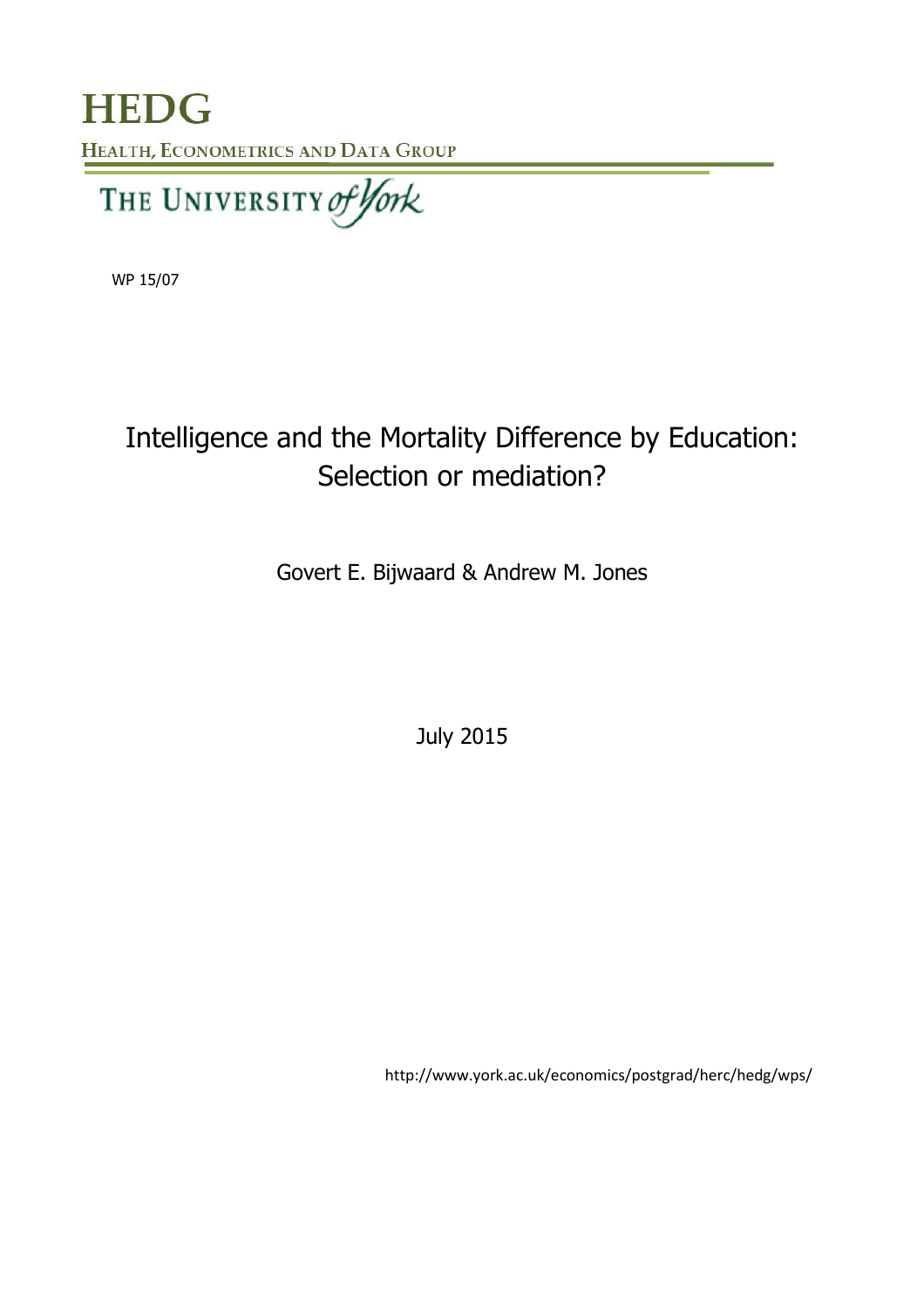## Intelligence and the Mortality Difference by Education: Selection or mediation?*<sup>∗</sup>*

Govert E. Bijwaard*†* NIDI

Andrew M. Jones*‡* University of York

July 4, 2015

#### **Abstract**

Large differences in mortality rates across those with different levels of education are a wellestablished fact. This association between mortality and education may partly be explained by confounding factors, including intelligence. Intelligence may also be affected by education so that it becomes a mediating factor in the causal chain. In this paper we estimate the impact of education on mortality using inverse probability weighted (IPW) estimator, using either intelligence as a selection variable or as a mediating variable. We develop an IPW estimator to analyse the mediating effect in the context of survival models. Our estimates are based on administrative data, on men born in 1944-1947 who were examined for military service in the Netherlands between 1961-1965, linked to national death records. For these men we distinguish four education levels and we make pairwise comparisons. From the empirical analyses we conclude that the mortality differences observed by education are only attributable to education effects for high educated individuals. For low educated individuals the observed mortality gain is mainly attributable to differences in intelligence.

**JEL classification:** C41, I14, I24.

**Keywords:** Education; Mortality; Inverse probability weighting; Mediators; Mixed proportional hazard

*<sup>∗</sup>*The authors acknowledge access to linked data resources (DO 1995-2011) by Statistics Netherlands (CBS). We are grateful to seminar participants at Erasmus University Rotterdam, University of York and the Paris School of Economics for helpful comments.

<sup>&</sup>lt;sup>†</sup>Netherlands Interdisciplinary Demographic Institute (NIDI-KNAW/University of Groningen), PO Box 11650, 2502 AR The Hague, the Netherlands and IZA, Bonn, +31 70 3565224, bijwaard@nidi.nl

*<sup>‡</sup>*Department of Economics and Related Studies, University of York, YO10 5DD, United Kingdom; Centre for Health Economics, Monash University, Australia; Department of Economics, University of Bergen, Norway, andrew.jones@york.ac.uk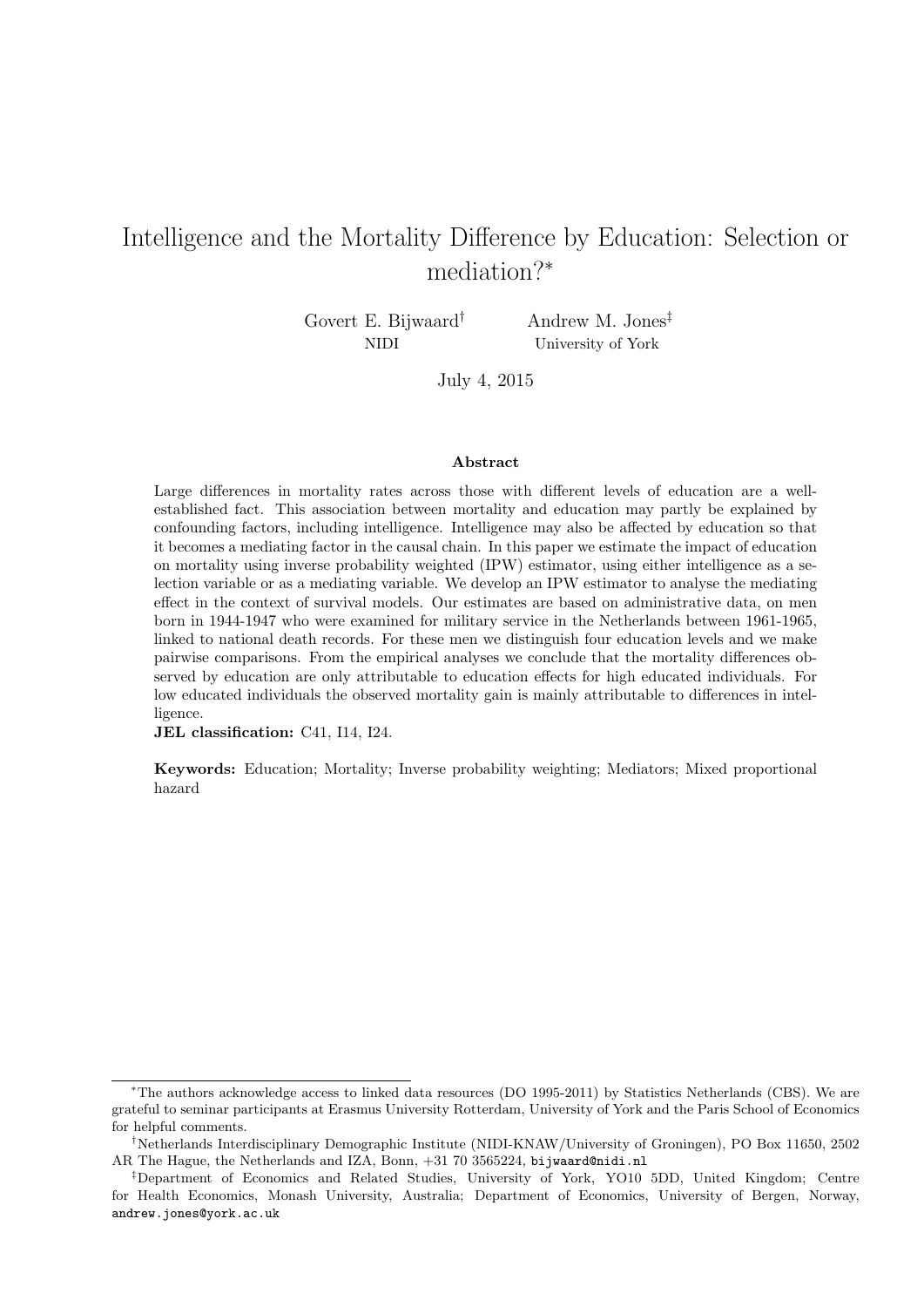## **1 Introduction**

Many studies show large differences in health and mortality across educational groups. This is one of the most compelling and well established associations in social science research and holds across many populations. Even in an egalitarian country such as the Netherlands, with a very accessible health care system, the difference in life expectancy between individuals with no formal education beyond primary school and those with a university education is more than five years (Bruggink 2009). Still, the background of these inequalities is not fully understood.

The association between mortality and education may partly be explained by confounding factors such as intelligence and parental background that affect both education choices and mortality (Deary 2008). Lower intelligence as measured by standardized IQ tests is related to increased mortality (Batty and David 2004; Batty et al. 2007; Calvin et al. 2011). Because educational attainment and intelligence are strongly correlated, it is difficult to separate their effects on mortality (Deary and Johnson 2010).

Studies based on natural experiments in education, including changes in compulsory schooling laws, may to some extent overcome the difficulty of separating true education effects from these confounding factors. Recent analyses of such natural experiments suggest that the causal effect of education on health outcomes may be limited (Mazumder 2008; Jones et al. 2011; Van Kippersluis et al. 2011; Meghir et al. 2013; Basu et al. 2014) or even absent (Albouy and Lequien 2009; Clark and Royer 2013). This suggests that confounding factors may well play an important role in shaping the strong association between education and health.

Studies based on structural models in which the interdependence between education, health, and cognitive ability is explicitly modelled show that at least half of the health disparities across educational groups is due to selection of healthier, more able individuals into higher education (Conti and Heckman 2010; Conti et al. 2010; Bijwaard et al. 2015). In a structural multistate model, including the transitions into and out of hospital, Bijwaard and van Kippersluis (2015) show that the lower mortality hazard in hospital for the higher educated is mostly removed after accounting for differences in intelligence.

The effects of intelligence on mortality could be operating in several ways. Indirect effects can be expected if higher education improves intelligence which may lead to improvement in social economic status later in life. Direct effects are likely if more intelligent individuals do better in managing their diseases and in seeking appropriate treatment where necessary (Batty and David 2004). Education and intelligence may also operate in tandem and be mutually reinforcing. A better understanding of these relations is needed to establish potential direct benefits of improvements in education on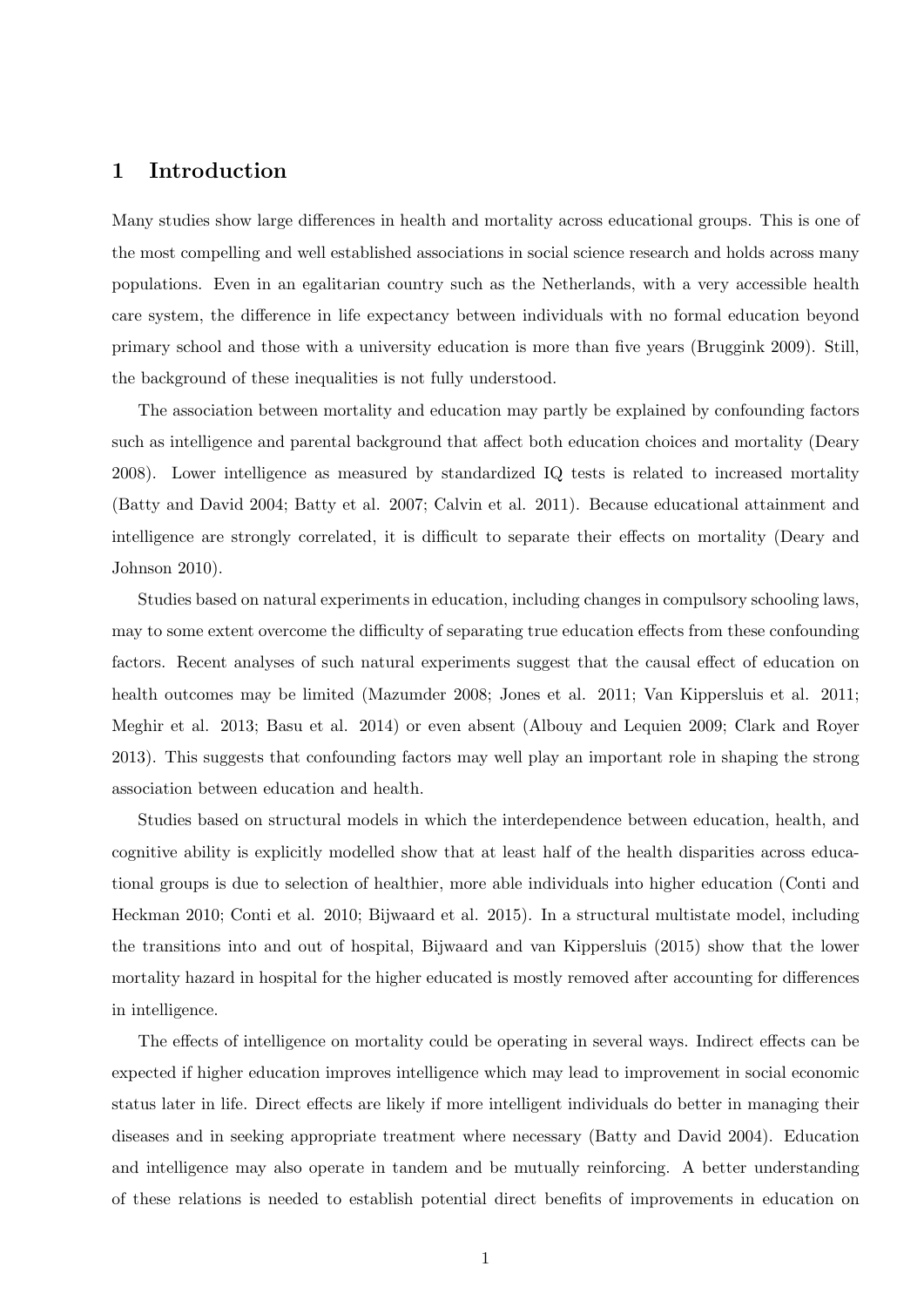mortality. Failure to control for intelligence in health and mortality analyses biases the estimated effect of education. Further, the effect of intelligence on health and mortality is of direct interest as higher intelligence gives the higher educated their efficiency advantage in terms of health investment (Auld and Sidhu 2005; Bijwaard and van Kippersluis 2015).

In this paper we try to obtain the causal impact of improving education on the mortality risk while accounting for differences in intelligence. Ideally, we would have continuous measurement of the (development) of intelligence over the life cycle, to account for both the selection and mediation of intelligence in the causal path from education to mortality. However, we only observe intelligence at late adolescence when measured intelligence can be both the result of the attained education and a proxy of early childhood intelligence which influences education choice. We will investigate how these two opposing assumptions of the place of measured intelligence at age 18 in the causal path from education to mortality affects the estimated impact of education on mortality.

Our outcome, the age at death is a duration variable and the mortality hazard rate, the instantaneous probability that an individual dies at a certain age conditional on surviving up to that age, is modelled. Accounting for right-censoring, when the individual is only known to have survived up to the end of the observation window, and left-truncation, when only those individuals are observed who were alive at a certain time, are easy to handle in hazard models (Van den Berg 2001). A common way to accommodate the presence of observed characteristics is to specify a proportional hazard model, in which the hazard is the product of the baseline hazard, the age dependence, and a log-linear factor of included covariates. Neglecting confounding in inherently non-linear models such as proportional hazard models leads to biased inference.

Propensity score methods are increasingly used to estimate causal effects in observational studies, e.g. see Caliendo and Kopeinig (2008) for a survey. These methods aim to adjust for confounding factors between the treatment groups, i.e. different education levels. The advantage of the propensity score is that it enables us to summarize the many possible confounding covariates as a single score (Rosenbaum and Rubin 1983). Right censoring makes inference of differences in means, as is standard in treatment analysis, unreliable. Propensity score methods for hazard models have been introduced for duration data that account for censoring, truncation and dynamic selection issues (Cole and Hernán 2004; Austin 2014). We apply inverse probability weighting (IPW) using the propensity score (Hirano et al. 2003). IPW using the propensity score belongs to the larger class of marginal structural models that account for time-varying confounders when estimating the effect of time-varying covariates (Robins et al. 2000). Here we extend these methods to mediation analysis.

A main methodological contribution of this paper is that we disentangle the effect of education on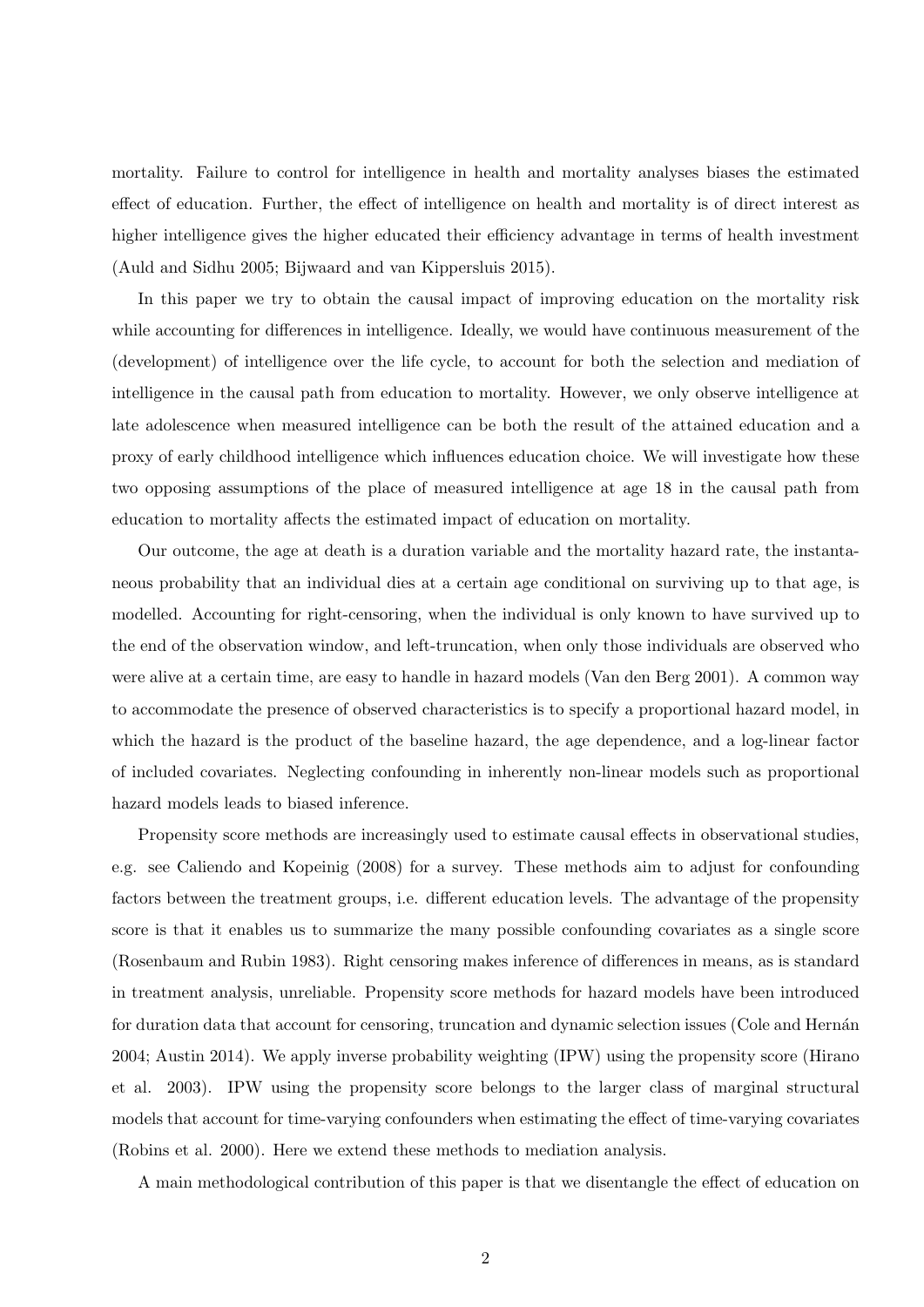mortality into a direct and an indirect, running through intelligence, effect. We derive and implement an inverse probability weighting (IPW) estimator for estimating such direct and indirect effects in (M)PH models. The estimator identifies causal mechanisms given that a sequential unconfoundness condition holds. This implies that (*i*) the treatment (education choice) is exogenous given the measured confounders and (*ii*) the mediator (intelligence) is exogenous given the measured confounders and the treatment.

In our empirical analyses we use administrative data on Dutch men who were examined for military service in the Netherlands between 1961-1965 after completing their secondary schooling. We followed 45,037 men selected from the national birth cohorts 1944-1947. These examinations are based on yearly listings of all Dutch male citizens aged 18 years in the national population registers. The sampled examination records were linked by Statistics Netherlands to recent national death records (up to 2012). The records include a standardized recording of demographic and socioeconomic characteristics such as education, father's occupation, religion, family size, and birth order, along with a standardized psychometric test battery. Educational level was classified in four categories:primary school (age 6- 12 years); lower vocational education (two years post primary school); lower secondary education (four years post primary school); and intermediate vocational education, general secondary education, higher non-university and university education (at least six years post primary school).

The empirical results show that improving education has hardly any impact on the mortality rate when accounting for intelligence. Only for the lowest education group we find a significant mortality reduction of 11% when these men would have improved their education. Using the mediation method we only find a significant indirect effect of education on mortality, running through intelligence, for this group that amounts to a 15% reduction in the mortality rate. For the highest education group we find a significant direct effect of education on mortality of 12%.

## **2 Data**

Data from a large sample from the nationwide Dutch Military Service Conscription Register for the years 1961-1965 and male birth cohorts 1944-1947 are analysed. All men, except those living in psychiatric institutions or in nursing institutes for the blind or for the deaf-mute, were called to a military service induction exam. The majority attended the conscription examination at age 18. We have information from the military examinations for 45,037 men. The data were described elsewhere, (Ekamper et al. 2014), here we provide the main characteristics. These data were linked to the Dutch death register through the end of 2012 using unique personal identification numbers. Follow-up status was incomplete (due to emigration and other right-censoring events) for 1,316 (2.9%) and entirely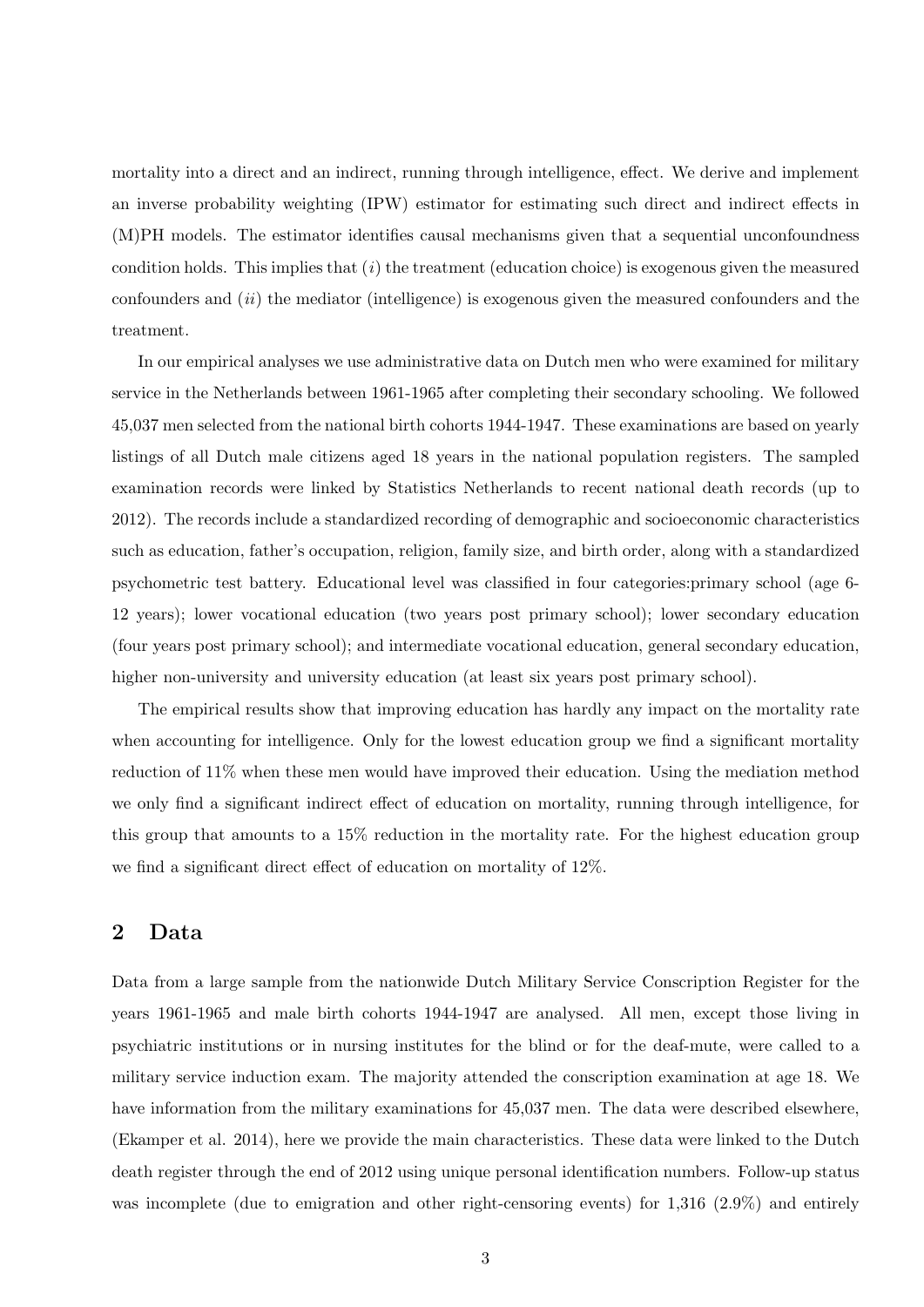unknown for 2,625 (5.8%) men. The latter were removed from the data. These data allow us to follow a large group of men from age 18 till age 70 or till death. At the military examination a standardized recording of demographic and socioeconomic characteristics such as education, father's occupation, religion, family size, region of birth, and birth order is recorded. We exploit the information on education attained at age 18 and the age at death to investigate the mortality difference while accounting for other factors that both influence the education choice and the mortality.

Educational level was classified in four categories<sup>1</sup>, (Doornbos and Kromhout 1990): primary school (age 6-12 years); lower vocational education (two years post primary school); lower secondary education (four years post primary school); and intermediate vocational education, general secondary education, higher non-university and university education (at least six years post primary school). For this study, we excluded partly institutionalized conscripts who had attended special schools for the illiterate, handicapped, deaf-mute, or mentally retarded, and conscripts who had not completed schooling through 12 years. After exclusion of these 2,614 conscripts, 39,798 men remain for analysis.

Also included is a standardized psychometric test battery comprising Raven Progressive Matrices, a nonverbal, untimed test that requires inductive reasoning about perceptual patterns, the Bennett Mechanical Comprehension test, and tests for Clerical Aptitude, Language Comprehension, Arithmetic and a Global comprehensive score, that combines all five tests. All tests were administered to over 95% of the population examined at induction. Scores for all tests were grouped in six levels from 1 (highest) to 6 (lowest). The test scores are highly correlated with Pearson's r values in the range of .63 to .76. Here, we only focus on the scores of the comprehensive test.

Selected demographic and socioeconomic characteristics at the time of military examinations by education level are given in Table 1. First born conscripts tend to have higher education. Father's occupation was classified into five categories: professional and managerial workers; clerical, self-employed and skilled workers; farmers; semi-skilled workers including operators, process workers and shop assistants; and labourers and miners. Fathers with unknown occupations were classified separately. Education level is also strongly related to father's occupation; men with the highest education tend to have fathers in professional or managerial occupations. The place of birth was categorized in four urbanization levels based on agrarian and total population size. This distinguishes rural communities (rural communities with 20% or more farming population), urbanized rural communities (rural communities with less than 20% farming population), towns (townships and cities with less than 100,000

 $1<sup>1</sup>$ Education in the Netherlands is characterized by education years and by school level. There are two parallel streams in the educational system- general academic and vocational. Streaming choices are made at the end of primary school. Students in the vocational stream cannot directly enter university. Students with more than twelve years of education will nearly always be in the academic stream (Schröder and Ganzeboom 2014; Vrooman and Dronkers 1986).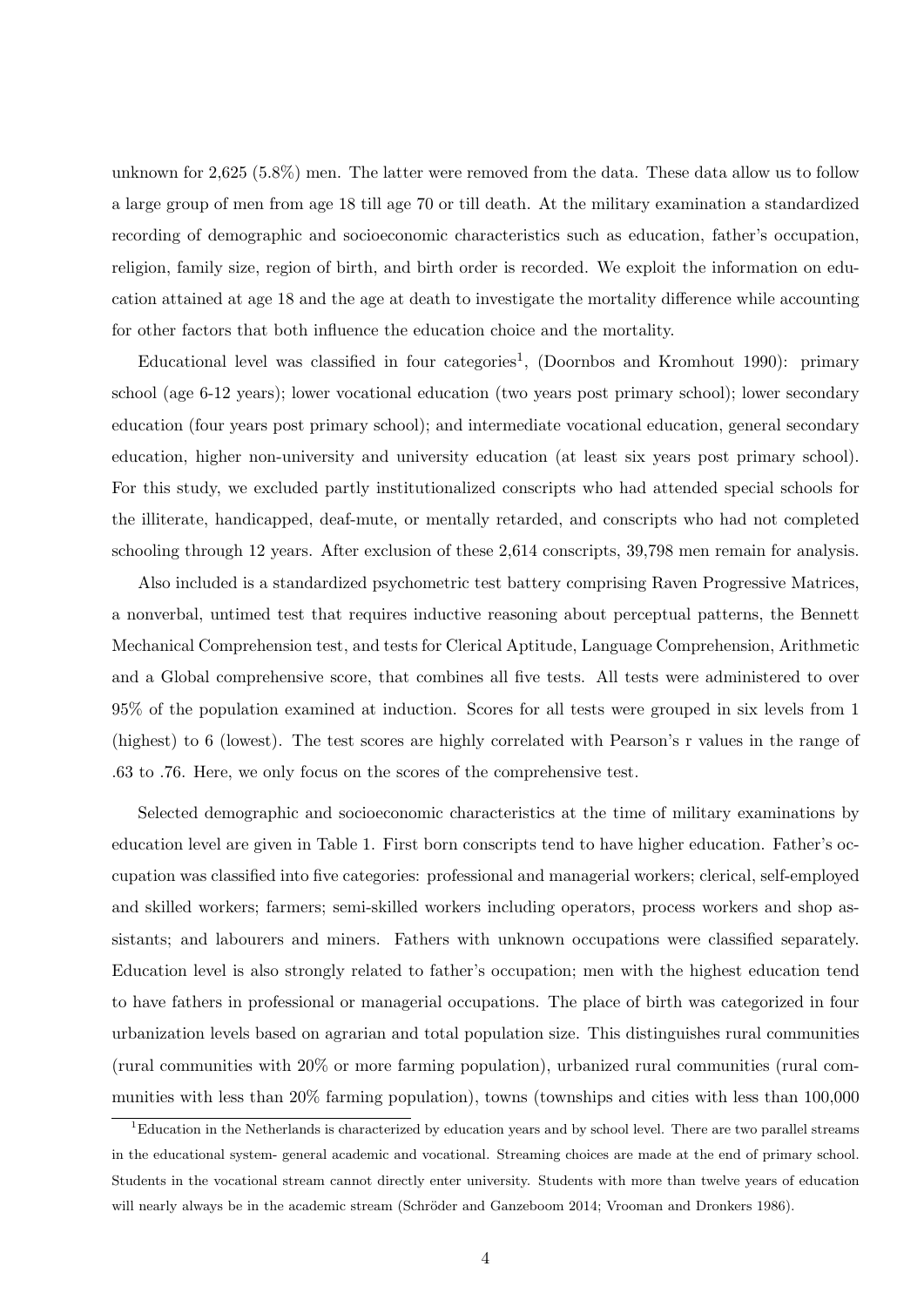inhabitants), and cities with populations of 100,000 or more. Men from rural areas are lower educated on average. The combined cognition measure is the Global comprehensive score. Not surprisingly, men with the highest education tend to do best on the comprehensive IQ test. Our principal measure of health is mortality with ages of death ranging from age 18 till age 70. The lowest education group has a 70% higher mortality.

|                                | Primary   | Lower      | Lower     | Higher            | All      |
|--------------------------------|-----------|------------|-----------|-------------------|----------|
|                                | education | vocational | secondary | ${\it education}$ | levels   |
| Birth order:                   |           |            |           |                   |          |
| 1                              | 27.8      | 32.1       | 39.3      | 42.6              | 35.5     |
| $\overline{2}$                 | 27.1      | 30.3       | 30.7      | 29.9              | $29.9\,$ |
| 3                              | 18.7      | 18.4       | 16.3      | 15.4              | 17.3     |
| $\overline{4}$                 | 11.3      | 9.2        | 6.9       | 7.0               | 8.4      |
| $\geq 5$                       | 14.9      | $10.0\,$   | 6.7       | 5.1               | $8.8\,$  |
| Place of birth:                |           |            |           |                   |          |
| City                           | 76.0      | 74.4       | 82.1      | $83.3\,$          | 78.6     |
| Town                           | 8.8       | 7.6        | 6.7       | 7.2               | 7.4      |
| Urbanized Rural                | 2.8       | 2.7        | 2.0       | 1.7               | $2.3\,$  |
| Rural                          | 12.5      | 15.3       | 9.2       | 7.8               | 11.7     |
| Father's occupation:           |           |            |           |                   |          |
| Professional                   | 8.7       | 10.2       | 17.2      | 39.0              | 17.0     |
| White collar                   | 19.7      | 29.7       | 42.8      | 42.9              | 34.8     |
| Farm owner                     | 3.0       | 5.7        | 2.2       | 1.7               | $3.5\,$  |
| Skilled                        | 38.4      | 33.3       | 23.1      | 9.2               | $26.7\,$ |
| Unskilled                      | 22.5      | 14.9       | 9.4       | 3.4               | 12.3     |
| Unknown                        | 7.7       | 6.2        | 5.3       | 3.9               | $5.7\,$  |
| Global comprehensive IQ score: |           |            |           |                   |          |
| $1$ (highest)                  | 0.1       | 6.3        | 19.8      | 54.6              | 17.6     |
| $\sqrt{2}$                     | 3.8       | 27.5       | 47.9      | 37.7              | $32.5\,$ |
| 3                              | 13.7      | 30.3       | 20.9      | 4.0               | $20.6\,$ |
| $\overline{4}$                 | 28.3      | 22.7       | 7.2       | 0.6               | 14.9     |
| $\overline{5}$                 | 39.5      | 10.6       | 1.7       | 0.1               | 10.1     |
| (lowest)<br>6                  | 11.5      | $0.8\,$    | 0.1       | $0.02\,$          | $2.0\,$  |
| Total $#$ of deaths            | 1,213     | 2,522      | 2,109     | 827               | 5,350    |
| $%$ died                       | 21.2      | 17.3       | $16.1\,$  | 12.9              | 16.8     |
| Sample size                    | 5,712     | 14,572     | 13, 124   | 6,390             | 39,798   |

Table 1: Sample distribution by education level

The Kaplan-Meier survival curves for the four education categories primary lower vocational, higher vocational, and higher education, shown in Figure 1, reflect these mortality differences. Survival increases with the education level and the differences between the education levels increase with age. The curves differ significantly  $(\chi^2 = 147.61$  for a log-rank test with 3 degrees of freedom). In subgroup analyses, survival differences comparing adjacent education levels are also statistically significant  $(\chi^2 = 45.77, 5.79, 28.72)$ . This mortality difference by education is not necessarily due to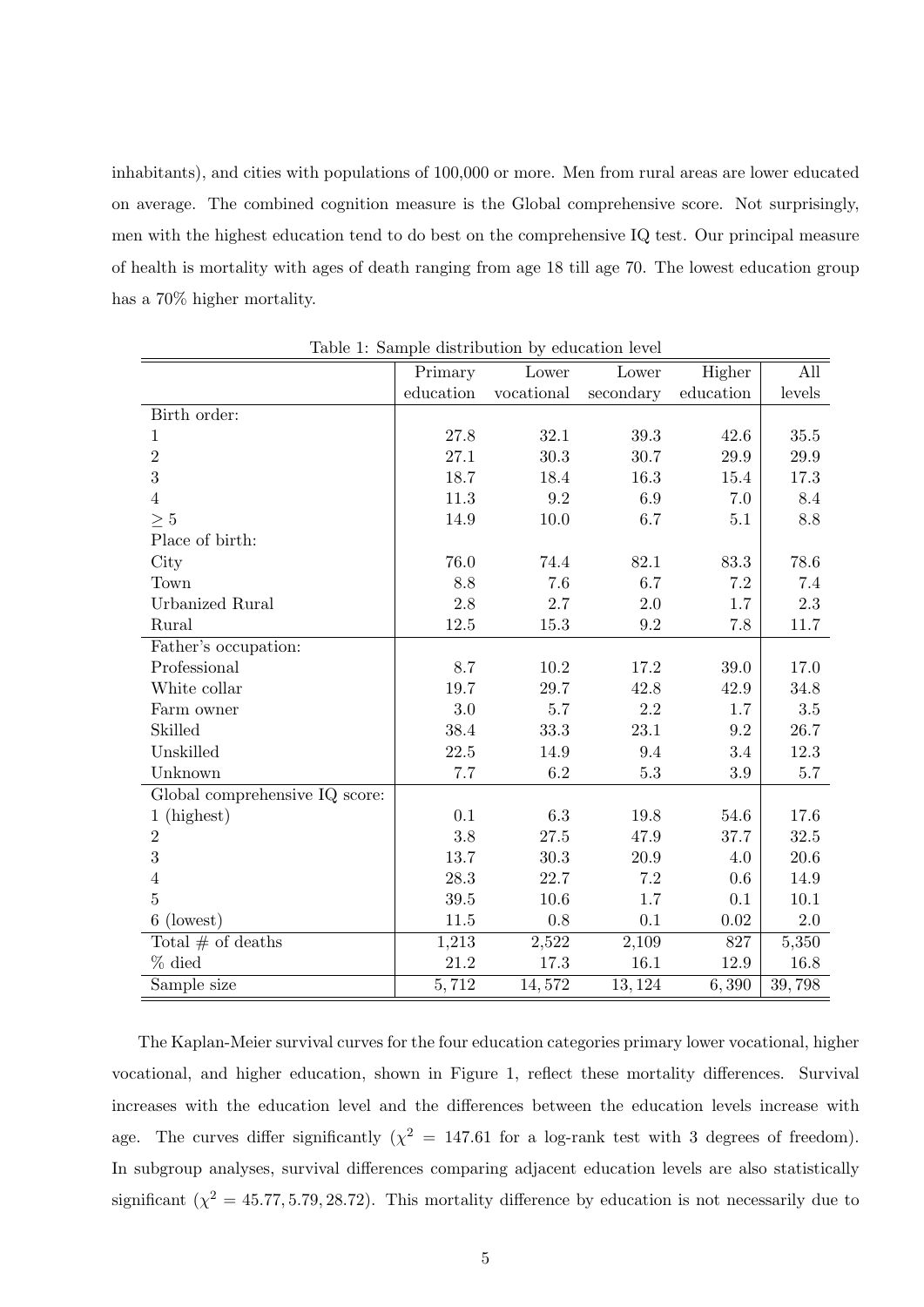education per se. It could be that the higher intelligence of high educated people causes the difference. For example, understanding doctor's advice and adhering to complex treatments may be driven by intelligence rather than education. From Table 1 we have seen already that education and IQ are highly correlated. Figure 2 shows that survival also increases with IQ and the differences are statistically significant ( $\chi^2 = 239.54$  for a log-rank test with 5 degrees of freedom). For all, except the two lowest, adjacent IQ levels the differences in the Kaplan-Meier survival curves are significant. Within each education level the Kaplan-Meier curves also differ significantly by IQ-level (not shown).



Next we investigate the relationship between IQ and attained education. The IQ scores are measured on a six-point ordinal scale. Comparing individuals on the extremes of the education level is not helpful as these individuals differ too much in many respects. We focus on adjacent education levels only and estimate separate ordered probit models for the IQ-score in relation to the highest education level in each pair and other observed individual characteristics. The results of ordered probit analyses reveal a strong association between education and IQ.<sup>2</sup>

<sup>&</sup>lt;sup>2</sup>See Table B.1 in Appendix B.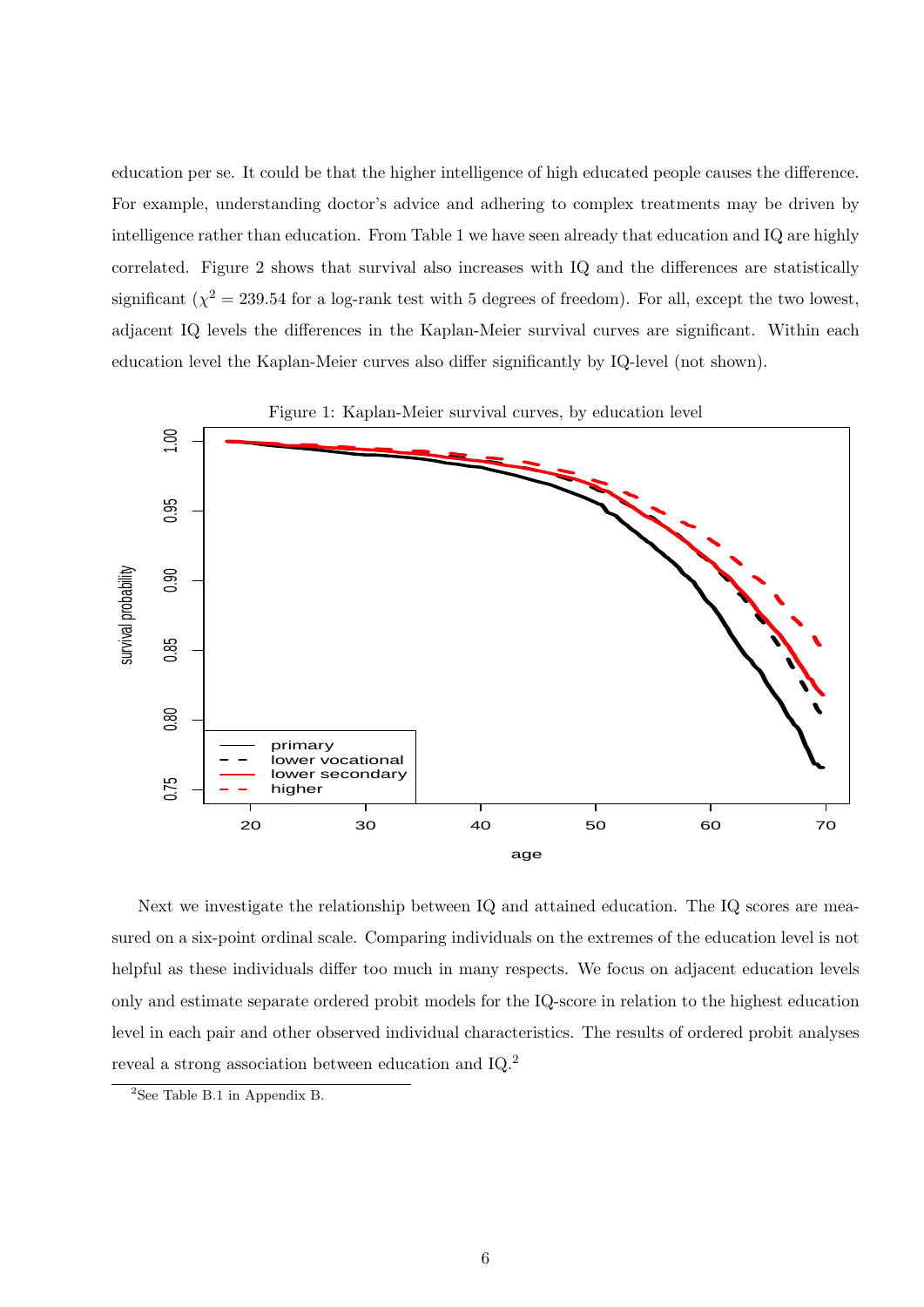

### **3 Defining the effect of education on the mortality hazard rate**

We seek to find the impact of education level on the mortality risk for the men in our sample of conscripts. However, mortality may be influenced by factors that also determine the education choice. This may render education a selective choice and makes it endogenous to the mortality later in life. We follow a propensity score method to account for selection on observed characteristics and estimate the effect of education on the mortality rate. From the descriptive analyses in the previous section is it obvious that intelligence, measured by an IQ-test, influences both the education attained and the mortality later in life. However, intelligence as measured at age 18, the age at military examination, is also influenced by the education taken up till that age (Ceci 1991; Hansen et al. 2004; Carlsson et al. 2015). Figure 3 provides a graphical illustration of the relationship between intelligence, education and mortality later in life using a directed acyclic graph, where each arrow represents a causal path (Pearl 2000; Pearl 2012). It states that early childhood characteristics *X*, such as parental background and family size, influence the education choice  $D$ , the early childhood intelligence,  $IQ_0$ , and the intelligence at age 18, *IQ*18. The latter is also influenced by early life intelligence and the education followed up till age 18. Unfortunately, we do not observe the early childhood intelligence.

We will investigate how different assumptions of the place of intelligence at age 18 in the causal path from education to mortality affects the estimated impact of education on mortality. The most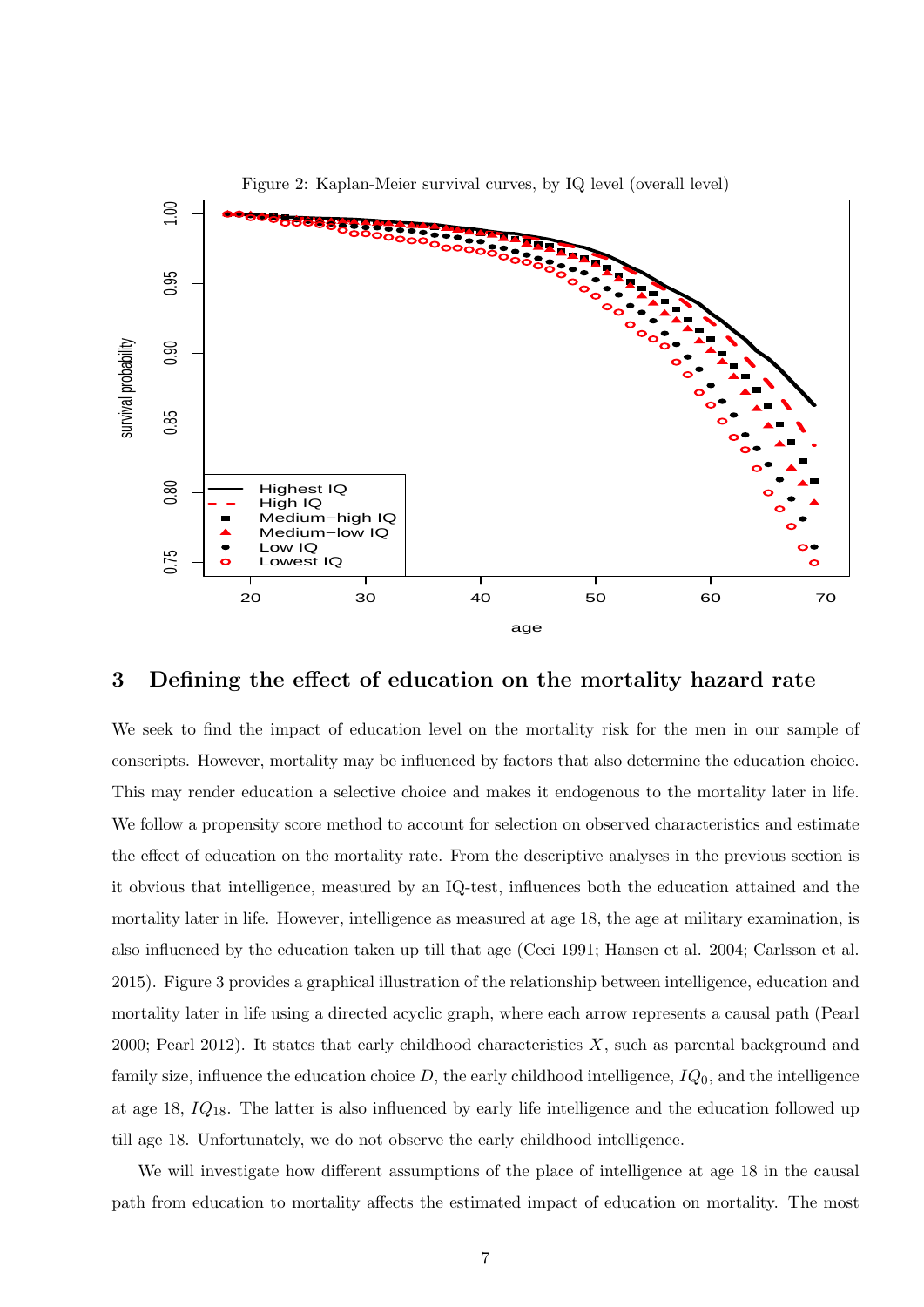

Figure 3: Directed acyclic graph of possible relation between IQ, education and mortality

simple model ignores intelligence in both the education choice and the mortality. In Section 4 we show that such an analysis will overestimate the impact of education on mortality. Next, in Section 5, we assume that intelligence at age 18 is a proxy for the intelligence early in life and is one of the factors that influence both the education choice and the mortality and show that this renders the impact of education insignificant. An alternative is to assume that education raises intelligence and that part of the impact of education on mortality runs through increased intelligence. In Section 6 a model in which intelligence at age 18 mediates the impact of education on mortality is introduced. This allows us to identify the direct and indirect effect of education on mortality running through intelligence. Before we discuss these models we define how we measure the impact of education on mortality.

We define the treatment effect, of moving up one education level, in terms of a proportional change in the (mortality) hazard rate. First, we discuss the assumptions, common in the potential outcomes literature using propensity score methods, to identify the impact of education on mortality risk. In Section 6 we extend this to identify the direct effect of education on the mortality rate when intelligence is treated as a mediator of this effect. The main difference with standard propensity score methods is that we use potential hazard rates, the hazard rate that would be observed if the individual was untreated,  $\lambda(t|0)$ , or treated  $\lambda(t|1)$ . Let  $D_i = 1$  be the treatment, moving up one education level. We observe pre-treatment (education) covariates *X* that influence the education choice.

**Assumption 1.** *Unconfoundedness:*  $\lambda(t|d)$   $\perp$  *D*|*X* for *d* = 0*,* 1

where *⊥* denotes independence. The unconfoundedness assumption (Rubin 1974, Rosenbaum and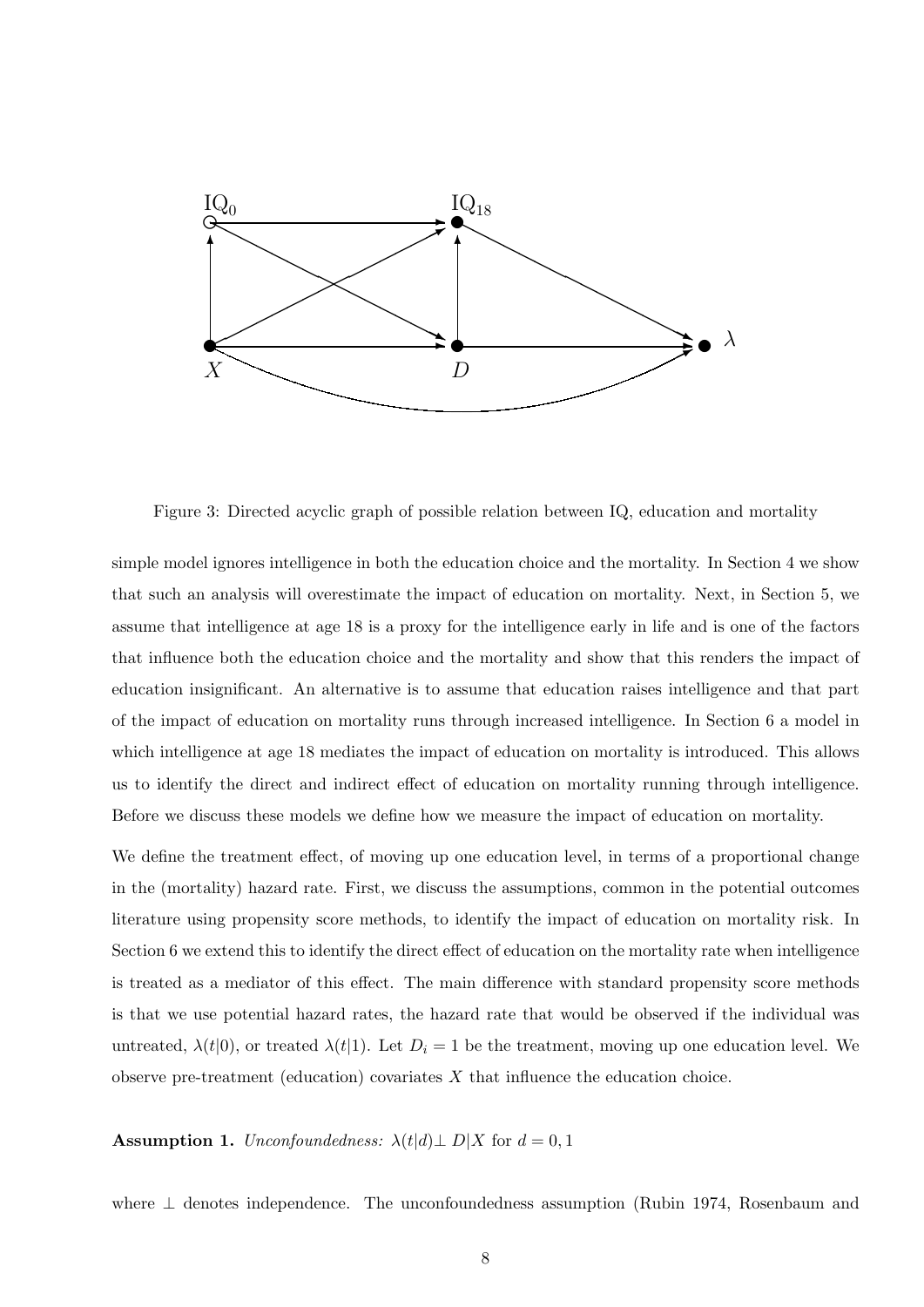Rubin 1983) asserts that, conditional on covariates *X*, treatment assignment (education level) is independent of the potential outcomes. This assumption requires that all variables that affect both the mortality and the education choice are observed. Note that this does not imply that we assume all relevant covariates are observed. Any missing factor is allowed to influence either the outcome or the education choice, not both. Although this is not testable and clearly a strong assumption, it may be a reasonable approximation. Any alternative, that does not rely on unconfoundedness while allowing for consistent estimation of the average treatment effects, will have to make alternative untestable assumptions. We check the robustness of our estimates to this unconfoundness assumption by assessing to what extent the estimates are robust to violations from this assumption induced by an additional binary variable, in Section 4.1 for the simple model ignoring intelligence, in Section 5.1 for the model including intelligence and in Section 6.2 for the (extended ) model treating intelligence as a mediator.

**Assumption 2.** *Overlap:*  $0 < \Pr(D = 1 | X) < 1$ .

The overlap, or common support assumption requires that the propensity score, the conditional probability to choose a higher education given covariates *X* is bounded away from zero and one. This assumption is in principle testable. If there are values of the covariates for which the probability of choosing a higher education level is zero or one, we cannot compare the 'treated' and 'control' individuals at these values. In that case we have to limit comparisons to sets of values where there is sufficient control in the propensity score among treated and controls. In our data we distinguish four (ordered) education levels in line with the contemporary Dutch education system (see Section 2). By comparing only adjacent education levels we remove most of the overlap problems.

We are also interested in estimating the average treatment on the treated (ATT) and the average treatment on the untreated (ATU). The ATT provides the average effect of education on mortality to those who obtained a higher education level, while the ATU provides the average effect of education for the lower educated had they obtained a higher education level. We can weaken the two assumptions in both instances. When interested in the ATT:

**Assumption** 1'. *Unconfoundedness for controls:*  $\lambda(t|0) \perp D|X$ 

**Assumption** 2'.  $ATT$  Overlap:  $Pr(D = 1|X) < 1$ .

While, if we are interested in estimating the ATU, the two assumptions can be weakened to: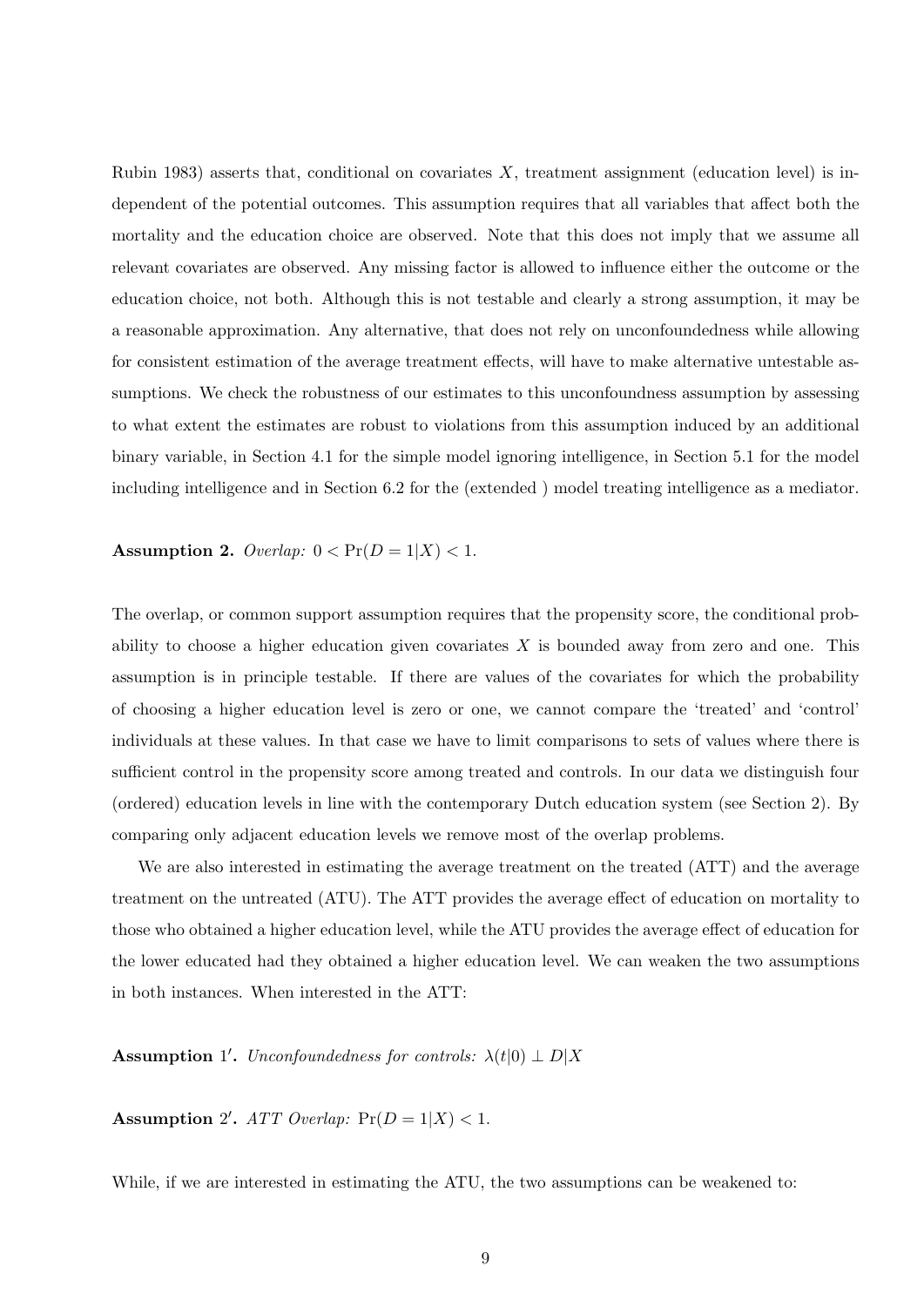**Assumption** 1''. *Unconfoundedness for treated:*  $\lambda(t|1) \perp D|X$ 

#### **Assumption** 2''. ATU Overlap:  $Pr(D = 1|X) > 0$ .

Rosenbaum and Rubin (1983) show that if the potential outcomes are independent of treatment conditional on covariates *X*, they are also independent of treatment conditional on the propensity score,  $p(x) = Pr(D = 1|X = x)$ . Hence if unconfoundedness holds, all biases due to observable covariates can be removed by conditioning on the propensity score (Imbens 2004). The average effects can be estimated by matching or weighting on the propensity score. Here we use weighting on the propensity score. Inverse probability weighting based on the propensity score creates a pseudopopulation in which the education choice is independent of the measured confounders. The pseudopopulation is the result of assigning to each individual a weight that is proportional to the inverse of their propensity score. The inverse probability weighting (IPW) estimation is usually based on normalized weights that add to unity. Suppose we have a sample of *n* individuals, then based on an estimation of the propensity score,  $\hat{p}(x)$ , an estimator of ATE, ATT and ATU are all of the form  $\sum_i [W_i \cdot D_i \cdot Y_i - W_i \cdot (1 - D_i) \cdot Y_i]$  with weights:

$$
W_{i, \text{ATE}} = \left[ \frac{D_i}{\hat{p}(X_i)} / \sum_{j=1}^n \frac{D_j}{\hat{p}(X_j)} \right] + \left[ \frac{(1 - D_i)}{1 - \hat{p}(X_i)} / \sum_{j=1}^n \frac{1 - D_j}{1 - \hat{p}(X_j)} \right]
$$
(1)

$$
W_{i, \text{ATT}} = D_i + \left[ \frac{(1 - D_i) \cdot \hat{p}(X_i)}{1 - \hat{p}(X_i)} / \sum_{j=1}^n \frac{(1 - D_j) \cdot \hat{p}(X_j)}{1 - \hat{p}(X_j)} \right]
$$
(2)

$$
W_{i, \text{ATU}} = \left[ \frac{D_i \cdot (1 - \hat{p}(X_i))}{\hat{p}(X_i)} / \sum_{j=1}^n \frac{D_j \cdot (1 - \hat{p}(X_j))}{\hat{p}(X_j)} \right] + (1 - D_i)
$$
(3)

The intuitive explanation of these weights can be best understood through the concept of pseudopopulation. For example, each man with the highest education,  $D = 1$ , has a probability of  $\hat{p}(X)$  to attain this education level. Similarly, a man with the lowest education,  $D = 0$ , has a probability of 1*−p*ˆ(*X*) to attain this education level. Therefore, in terms of the outcome distribution the outcome for those with  $D = 1$  weighted by  $1/\hat{p}(X)$  and for those with  $D = 0$  weighted by  $1/(1-\hat{p}(X))$  represents the original population from which the man is sampled. A problem with these basic weights is that they do not necessarily add up to one. We therefore normalise the weights to unity.

In survival analysis it is standard to compare the (non-parametric) Kaplan-Meier curves for the treated and the controls. The unadjusted survival curves may be misleading due to confounding. Cole and Hernán (2004) describe a method to estimate the IPW adjusted survival curves. Biostatisticians usually focus on Cox regression models and Cole and Hernán (2004) describe how Cox proportional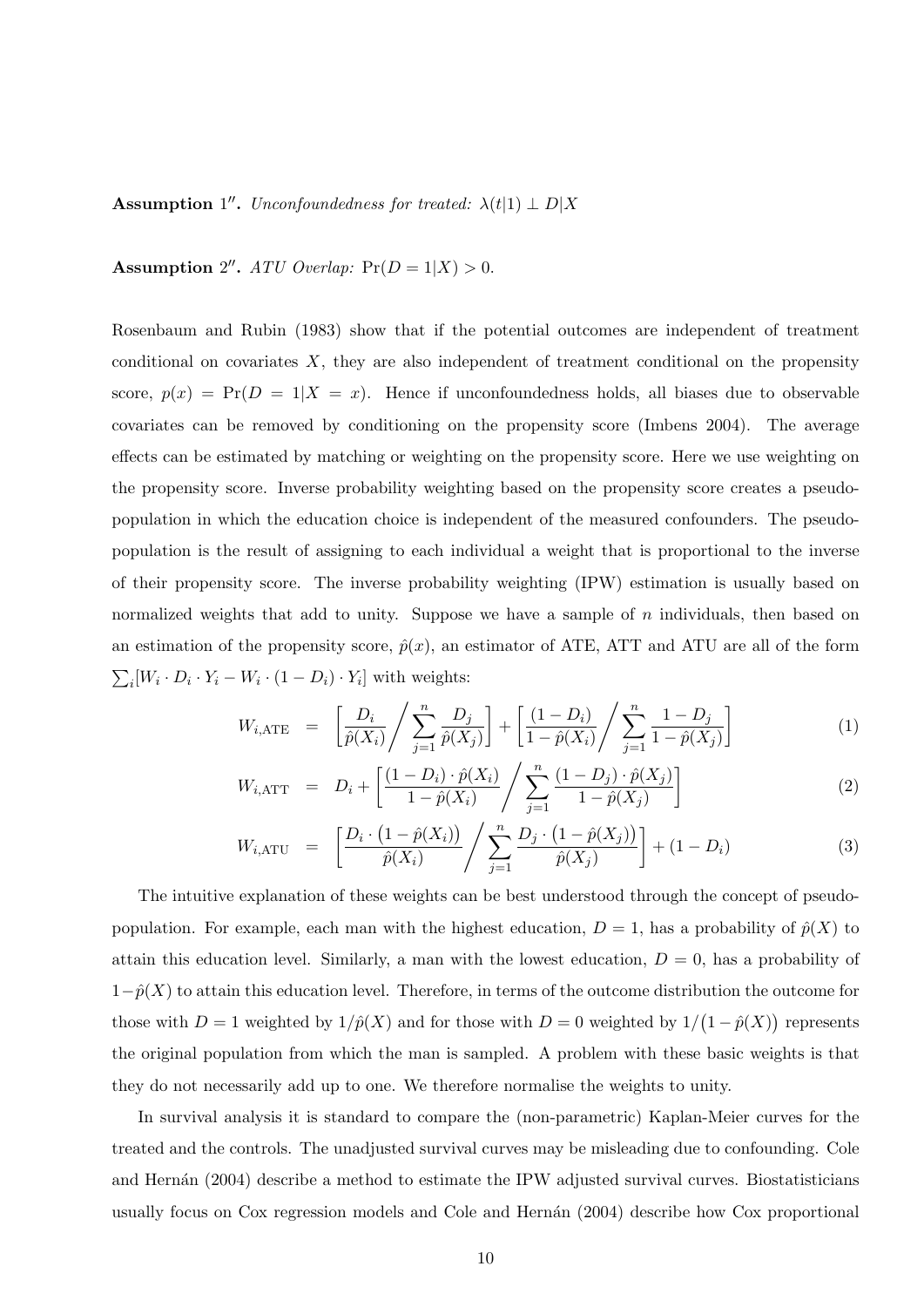hazard models can be weighted by the inverse propensity score to estimate causal effects of treatments. This method is related to the *g*-computation algorithm of Robins and Rotnitzky (1992) and Robins et al. (2000). The standard Cox model, without additional covariates, assumes that the hazard is:

$$
\lambda(t|D) = \lambda_0(t) \exp(\gamma D) \tag{4}
$$

where  $\lambda_0(t)$ , the duration or age dependence, is left unspecified. The partial likelihood method (see e.g. Kalbfleisch and Prentice (2002)) provides an estimate of *γ*. The IPW Cox model is based on the weighted Cox partial likelihood score for *γ*:

$$
U(\gamma) = \sum_{i=1}^{N} \delta_i W_i \bigg[ D_i - \frac{\sum_j Y_j(t_i) W_j D_j exp(\gamma D_j)}{\sum_j Y_j(t_i) W_j exp(\gamma D_j)} \bigg] \tag{5}
$$

where  $Y_j(t_i) = I(t_j \geq t_i)$ , the indicator that individual *j* is in the risk set at time  $t_i$ , the 'standard' counting process at-risk indicator (see Appendix A and the references therein) and  $\delta$  indicates whether the duration for individual *i* is censored  $\delta_i = 0$  or not. The IPW estimator of  $\gamma$  solves  $U(\gamma) = 0$  and is proven to be a consistent if the model for the propensity score is correctly specified and the Cox model holds (Robins 1999).<sup>3</sup> Note that in a proportional hazard context it is natural to define the treatment effect proportionally, i.e.  $e^{\gamma} = \lambda(t|D = D^1)/\lambda(t|D = D^0)$  instead of as a difference.

In economics the interest is often also in the duration dependence. The Gompertz hazard, which assumes that the hazard increases exponentially with age,  $\lambda_0(t) = e^{\alpha_0 + \alpha_1 t}$ , is known to provide accurate mortality hazards (Gavrilov and Gavrilova 1991). However, it is hardly ever possible to include all relevant factors, either because the researcher does not know all the relevant factors or because it is not possible to measure then. Ignoring such unobserved heterogeneity or frailty may have a huge impact on inference in proportional hazard models, see e.g. Van den Berg (2001). A common solution is to use a Mixed Proportional Hazard (MPH) model. it is assumed that all unmeasured factors and measurement error can be captured in a multiplicative random term V. The hazard rate  $becomes<sup>4</sup>$ 

$$
\lambda(t|D, V) = V\lambda_0(t) \exp(\gamma D),\tag{6}
$$

The (random) frailty  $V > 0$  is time-independent and independent of the observed characteristics X and treatment *D*. Note that independence of *V* and *D* is crucial, otherwise Assumption 1 would be violated. So, we assume that some factors influencing the mortality rate are not observed and that these factors do not influence the education choice. In the empirical application it is assumed that *V* has a gamma-distribution; a common assumption used in the empirical literature.

<sup>3</sup>See Appendix A for an alternative proof.

<sup>4</sup>A Cox MPH model is also possible, but harder to estimate. We focus on a Gompertz MPH model.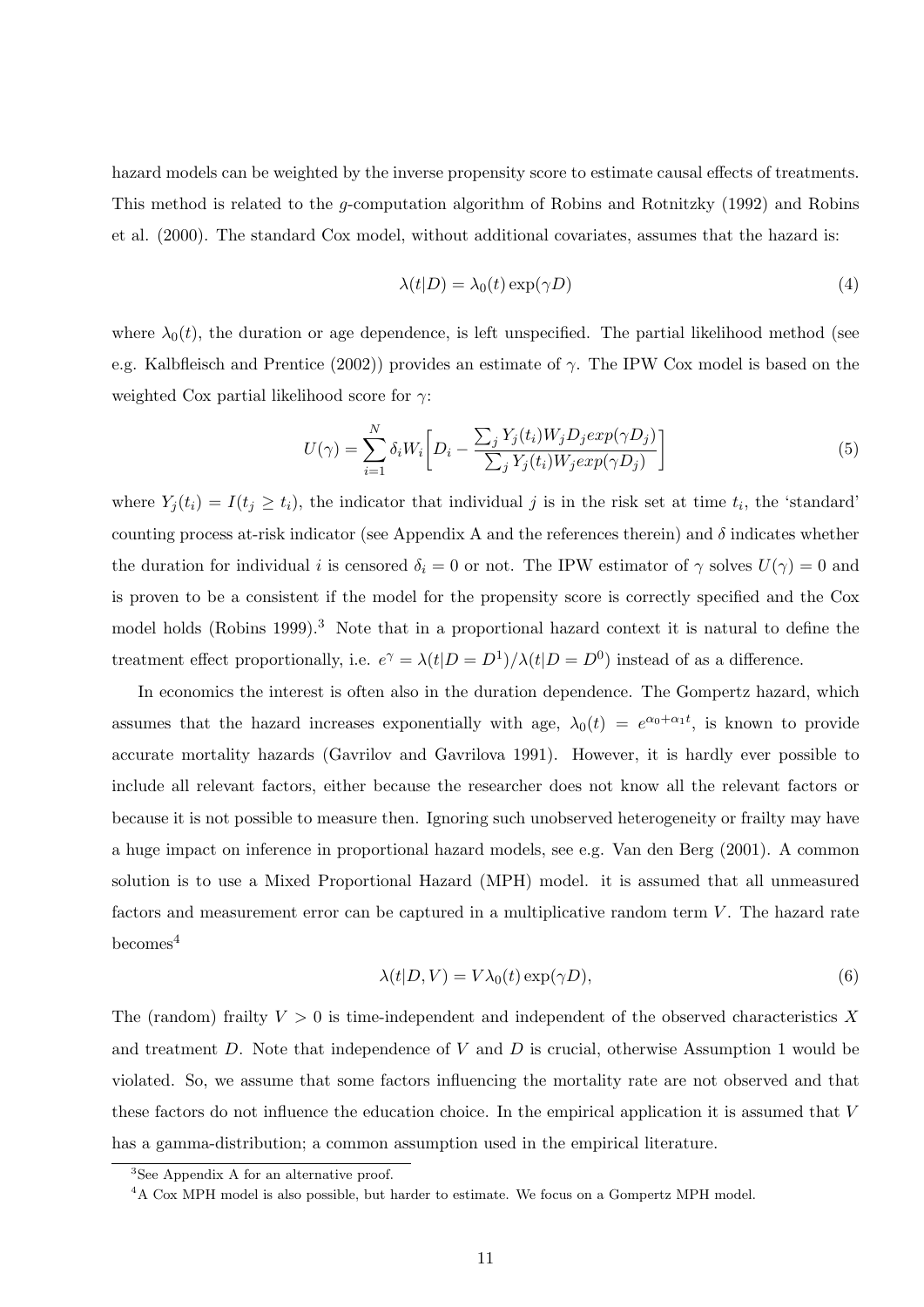To adjust for confounding we estimate a standard MPH model, that does not include the measured confounders as covariates, using the re-weighted pseudo-population. Fitting a (mixed) proportional hazard model in the pseudo-population is equivalent to fitting a weighted MPH model in the original sample. The parameters of such weighted MPH models can be used to estimate the causal effects of education on mortality in the original sample. The IPW estimator in the (M)PH model is equivalent to solving the weighted derivatives of the log-likelihood:

$$
U(\theta) = \sum_{i=1}^{N} W_i \left[ \delta_i \frac{\partial \log \lambda(t_i | \cdot)}{\partial \theta} - \frac{\partial \Lambda(t_i | \cdot)}{\partial \theta} \right]
$$
(7)

where  $\theta$  is the vector of parameters of the hazard in (6) and  $\Lambda(t|\cdot) = \int_0^t \lambda(s|\cdot) ds$ , the integrated hazard.<sup>5</sup>

## **4 Model ignoring the influence of intelligence**

First we ignore that intelligence may influence both the education choice and the mortality later in life. The framework presented so far considers only two possible states for each individual, either treated or untreated. This is too restrictive for our application. In principle we could estimate an ordered probit propensity score for our four ordered educational choices, see Imai and van Dyk (2004) and Feng et al. (2012). However, men in the lowest and highest education group differ too much in their observed covariates and IQ (see Section 2), which causes severe overlap problems (contradicting Assumption 2). We therefore define the effect of education through pairwise comparisons (Lechner 2002) of adjacent education levels: primary to lower vocational, lower vocational to lower secondary and lower secondary to higher education. For each comparison we estimate a separate propensity score of attaining the highest education level, (see Table B.2 in Appendix B ). We included variables that influence both the propensity score and mortality. The included variables in the propensity score are the father's occupation, family size, regional dummies, famine birth cohorts and health indicators. For all three education comparisons the occupation of the father plays a crucial role in the propensity score. Religion only influences the education choice of the lowest educated. Health indicators at the military examination are also related to the education attained.

We estimate a (unadjusted and weighted) Cox model, a Gompertz model and Gompertz model with Gamma distributed unobserved heterogeneity (Gamma-Gompertz model). Table 2 presents the estimated effect on the mortality hazard of moving up one educational level for the Cox and the Gamma-Gompertz model (the results for the PH Gompertz model were very close to the results of the PH Cox model and are therefore not shown here). We conclude from these analyses that for the

<sup>5</sup> In Appendix A we provide a counting process interpretation and prove consistency.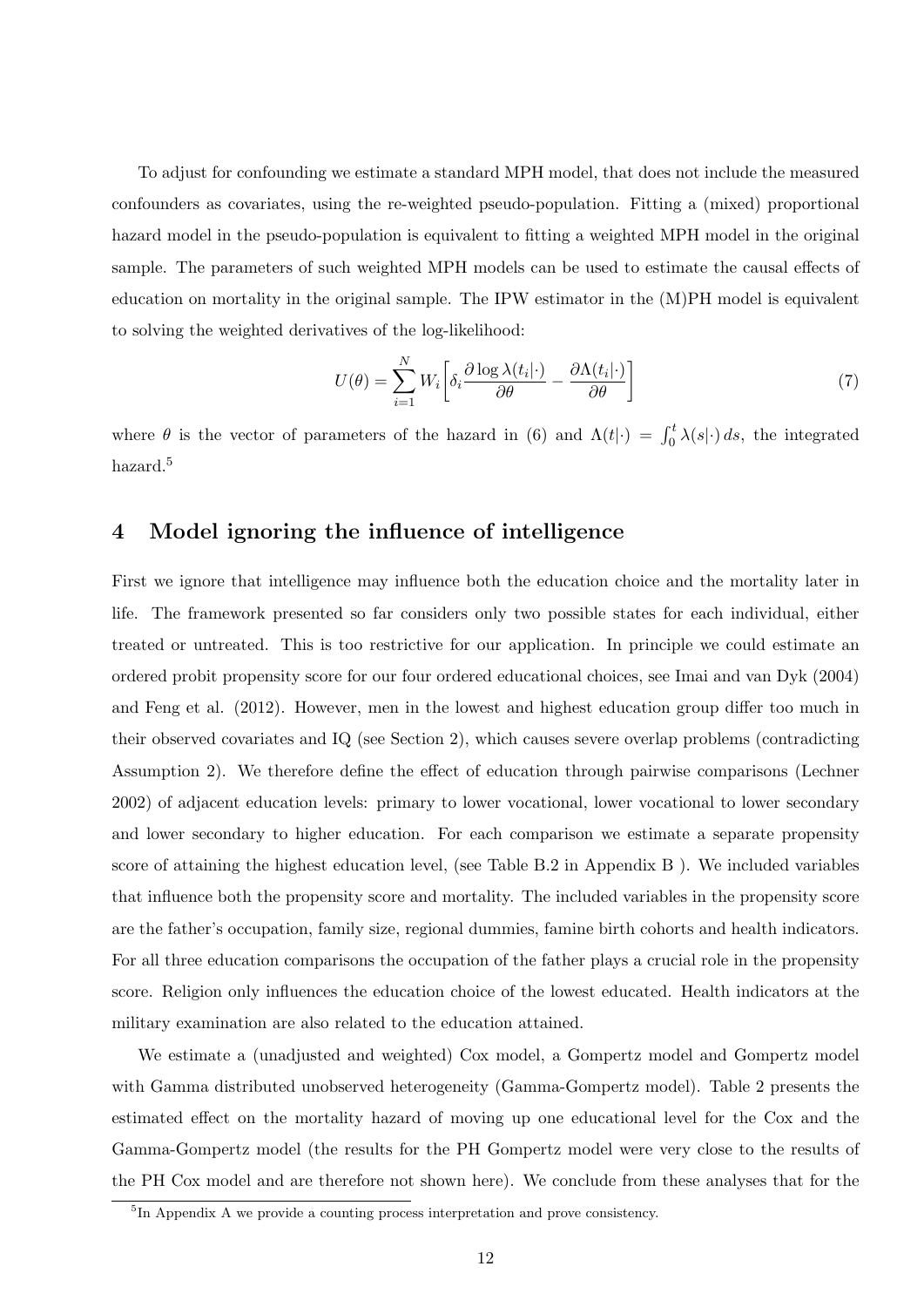lower educated, with only primary education, and for the lower secondary educated obtaining more education clearly reduces their mortality rate (around 20%). Moving from lower vocational education to lower secondary education does not change the mortality rate (except when looking at the treatment effect on the treated). Not adjusting for selective education choice seems to overestimate the impact of education. The treatment effect on the untreated is larger than the treatment effect on the treated. Thus inducing the lower educated to get more education would lead to a higher gain. Accounting for unobserved heterogeneity increases the impact of education for the men moving from lower secondary to higher education, see second panel of Table 2.

|                     |              |             | IPW estimate                      |            |
|---------------------|--------------|-------------|-----------------------------------|------------|
|                     | Unadjusted   | ${\rm ATE}$ | ATT                               | ATU        |
| Cox                 |              |             |                                   |            |
| Primary to          | $-0.236**$   |             | $-0.185***$ $-0.160**$ $-0.218**$ |            |
| lower vocational    | (0.035)      | (0.039)     | (0.040)                           | (0.038)    |
| Lower vocational to | $-0.071^{+}$ | $-0.052$    | $-0.070^{+}$                      | $-0.046$   |
| lower secondary     | (0.030)      | (0.031)     | $(0.032)$ $(0.032)$               |            |
| Lower secondary to  | $-0.220**$   | $-0.190**$  | $-0.169**$                        | $-0.197**$ |
| higher              | (0.041)      | (0.046)     | (0.044)                           | (0.049)    |
| Gamma-Gompertz      |              |             |                                   |            |
| Primary to          | $-0.245**$   |             | $-0.185***$ $-0.160**$ $-0.230**$ |            |
| lower vocational    | (0.042)      | (0.039)     | (0.040)                           | (0.045)    |
| Lower vocational to | $-0.071^{+}$ | $-0.052$    | $-0.070^{+}$                      | $-0.046$   |
| lower secondary     | (0.030)      |             | $(0.031)$ $(0.032)$ $(0.032)$     |            |
| Lower secondary to  | $-0.231**$   | $-0.216**$  | $-0.190**$                        | $-0.221**$ |
| higher              | (0.045)      | (0.053)     | (0.051)                           | (0.055)    |

Table 2: Impact of education levels on the mortality rate

<sup>+</sup>*p <* 0*.*05 and *∗∗p <* 0*.*01

For an IPW method to hold we need to check if the propensity score is able to balance the distribution of all included variables in both the control and treated group. One suitable way to check whether there are still differences is by calculating the standardized bias, or normalised difference in means:

$$
100 \cdot \frac{\bar{x}_1 - \bar{x}_0}{\sqrt{0.5(\text{Var}(x_1) + \text{Var}(x_0))}}
$$
(8)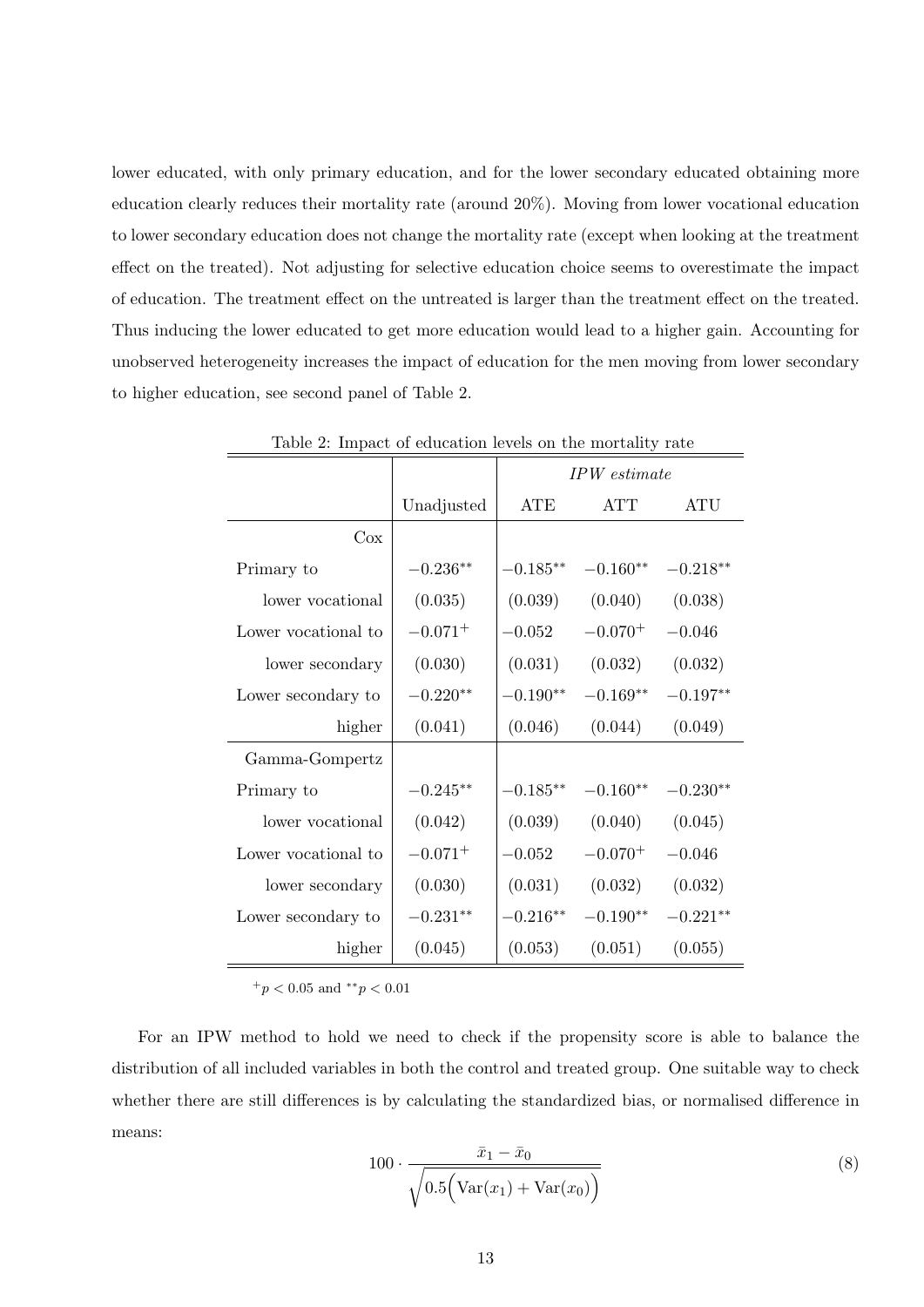Table 3 shows the percentage bias measure before and after adjusting the data in our sample. They reveal substantial imbalances between those who attained adjacent education levels, with the percentage bias as high as 48.8 percent for a father with a professional occupation in the highest education comparison. The biases in columns labelled 'after' show that these imbalances disappear for the non-IQ characteristics when we use the inverse propensity weights. However, the outcomes of the IQ-test are not balanced after weighting with propensity scores that ignore this test. This indicates we should include the IQ-test in the propensity score.

|                       | Primary to    |                  | Lower vocational to |                 | Lower secondary to |           |
|-----------------------|---------------|------------------|---------------------|-----------------|--------------------|-----------|
|                       |               | lower vocational |                     | lower secondary |                    | higher    |
|                       | <b>Before</b> | After            | Before              | After           | <b>Before</b>      | After     |
| Father's occupation   |               |                  |                     |                 |                    |           |
| Professional          | 4.9           | $-0.6$           | 20.2                | $-0.2$          | 48.8               | $-0.3$    |
| self-employed         | $-0.9$        | $-0.3$           | 5.4                 | $-0.0$          | $-10.1$            | $-0.3$    |
| Skilled               | $-9.8$        | 0.2              | $-22.9$             | 0.0             | $-38.9$            | 0.5       |
| Unskilled             | $-20.4$       | $0.4\,$          | $-17.0$             | $-0.1$          | $-24.2$            | 0.1       |
| Missing               | $\!-5.9$      | $-0.7$           | $-4.8$              | 0.1             | $-6.1$             | 0.1       |
|                       |               |                  |                     |                 |                    |           |
| Family size           | 7.6           | $\!-0.2$         | 7.5                 | $-0.1$          | $-2.4\,$           | 0.7       |
| Born in Utrecht       | $-11.9$       | 0.0              | 2.4                 | $-0.1$          | 3.8                | $-0.4$    |
| Religion              |               |                  |                     |                 |                    |           |
| Catholic              | $-16.1$       | $\!-0.5$         | $-4.9$              | 0.2             | $2.3\,$            | 0.5       |
| Dutch Reformed        | 12.6          | $0.8\,$          | 0.7                 | $-0.1$          | $-2.5\,$           | 0.0       |
| Calvinist             | 17.4          | $-1.1$           | $3.5\,$             | 0.1             | 2.2                | 0.6       |
| Other religion        | $\!-0.3$      | $-0.1$           | 3.1                 | $-0.2$          | 2.4                | $\!-0.9$  |
| Health                |               |                  |                     |                 |                    |           |
| Bad general health    | $-9.2$        | $-0.7$           | 6.9                 | 0.1             | $-1.0$             | $-0.1$    |
| Bad hearing           | $-8.6$        | 0.4              | $-5.1$              | 0.1             | $-2.2$             | $-0.3$    |
| Bad sight             | $\rm 9.9$     | $-0.2$           | $29.6\,$            | $-0.2$          | $21.6\,$           | $-0.8$    |
| Bad psychological     | $-35.9$       | $-0.2$           | $-2.2$              | 0.1             | $-3.9\,$           | $0.1\,$   |
| Famine cohorts:       |               |                  |                     |                 |                    |           |
| A1                    | 4.6           | 0.0              | 0.0                 | 0.0             | $-0.8$             | $-0.2$    |
| A2                    | 2.7           | $\!-0.3$         | $\!-0.3$            | $-0.1$          | $\!-0.8$           | $-0.4$    |
| B1                    | 2.8           | $-0.4$           | 2.7                 | 0.0             | 0.5                | $-0.5$    |
| B <sub>2</sub>        | 4.1           | $0.0\,$          | 2.4                 | $-0.2$          | $-3.6\,$           | 0.6       |
| D1                    | $-2.8$        | $-0.3\,$         | 0.4                 | 0.0             | $-2.9\,$           | $\!-0.3$  |
| D2                    | $0.6\,$       | $-0.2$           | $3.7\,$             | $0.1\,$         | $4.8\,$            | $-0.1$    |
| $Comprehensive$ $IQ:$ |               |                  |                     |                 |                    |           |
| 1 (highest)           | $-35.0$       | 34.8             | 40.8                | 34.3            | 77.1               | 73.3      |
| $\overline{2}$        | 69.3          | 65.4             | $43.0\,$            | $38.6\,$        | $-20.9$            | $-19.4$   |
| 3                     | 41.0          | 36.1             | $-21.7$             | $-18.8$         | $-20.9$            | $-51.3$   |
| $\overline{4}$        | $-12.9$       | $-16.6$          | $-44.4$             | $-40.1$         | $-34.5$            | $-33.6$   |
| $\overline{5}$        | $-70.8$       | $-67.6$          | $-37.9$             | $-34.3$         | $-16.6$            | $-15.2\,$ |
| $6$ (lowest)          | $-45.5$       | $-37.0$          | $-10.6\,$           | $\!-9.2$        | $-3.5$             | $-2.6$    |
| $#$ obs               |               | 20,272           |                     | 27,687          |                    | 19,497    |

Table 3: Standardized bias before and after matching, pairwise comparisons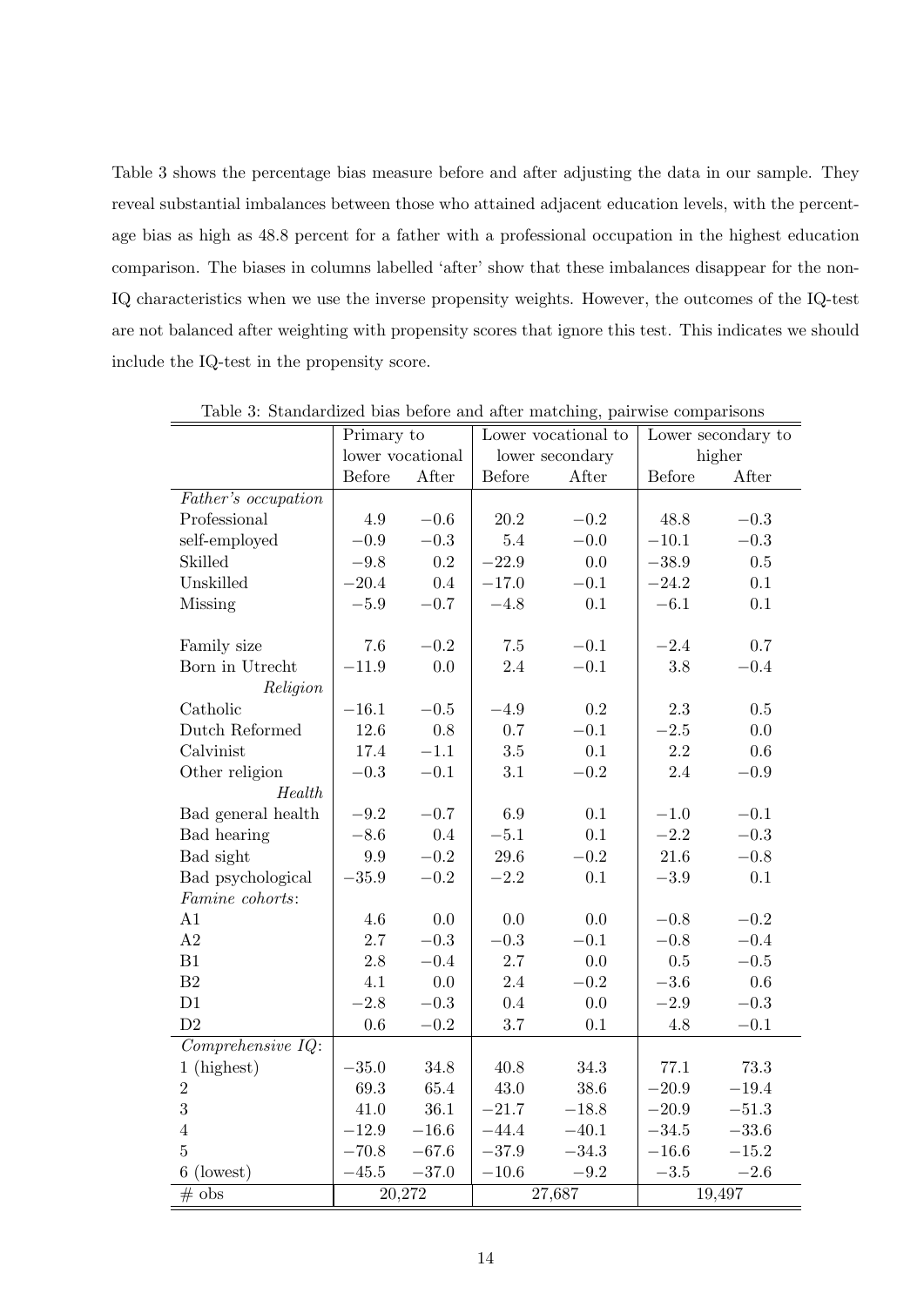#### **4.1 Sensitivity analyses**

The critical assumption in propensity score weighting is that of no selection on unobservables. To test the sensitivity of matching estimators to the unconfoundness assumption we build on the sensitivity analyses of Nannicini (2007) and Ichino et al. (2008), adjusted for the use of a Cox-model.<sup>6</sup> The sensitivity analyses of Ichino et al. (2008) assume that the possible unobserved confounding factors can be summarised in a binary variable, *U*, and that the unconfoundness assumption holds conditional on *X* and *U*, i.e.  $\lambda(t|0) \perp D|X, U$ . Given the values of the probabilities that characterize the distribution of *U* we can simulate a value of the unobserved confounding factor for each individual and re-estimate the IPW-Cox. The probabilities of the distribution of *U* depend on the value of the treatment and the outcome. The Ichino et al. (2008) sensitivity analyses assumes that the potential outcomes are binary, but Nannicini (2007) shows how to extend this to continuous outcomes by imposing a binary transformation. In survival analysis we have a natural binary transformation, the censoring indicator  $\delta_i = 1$  if individual *i* is still alive at the end of the observation period. Then, the distribution of the unobserved binary confounding factor *U* can be characterised by specifying the probabilities in each of the four groups.

$$
p_{ij} = \Pr(U = 1|D = i, \delta = j, X) = \Pr(U = 1|D = i, \delta = j)
$$
\n(9)

for  $i, j = 0, 1$ .

A measure of how the different configurations of  $p_{ij}$  chosen to simulate  $U$  translate into associations of *U* and the outcome and the treatment is  $\omega$ , with  $\omega$  the coefficient of *U* in a Cox model for the control group  $(D = 0)$  using *U* and *X* as covariates. Ichino et al. (2008) call this (exponentiated) the 'outcome effect'. A measure of the effect of *U* on the relative probability to be assigned to the treatment is ξ, with ξ the coefficient of *U* in a logit model on the treatment assignment  $(D = 1)$  using *U* and X as covariates. Ichino et al. (2008) call this (exponentiated) the 'selection effect'. Next we reestimate the IPW-Cox treatment effects including *U* in the propensity score. The probability values of the distribution we impose on *U* are chosen such that they mimic the distribution for each included binary variable. For example, for the lowest education group (primary and lower vocational education) the probability that the individual is catholic is 0.413 for those with primary education and who died before the end of the observation period,  $p_{00}$ , 0.401 for those with primary education and who survived till the end,  $p_{01}$ , 0.319 those with lower vocational education and who died before the end,  $p_{10}$ , and 0.309 for those with lower vocational education and who survived till the end  $p_{11}$ . For each probability configuration of *U* we repeat the simulation of *U* the estimation of the outcome effect, selection effect

<sup>&</sup>lt;sup>6</sup>Here we only focus on the effect in the Cox model. The methods can easily be extended to the Gompertz model or the Gompertz model with unobserved heterogeneity.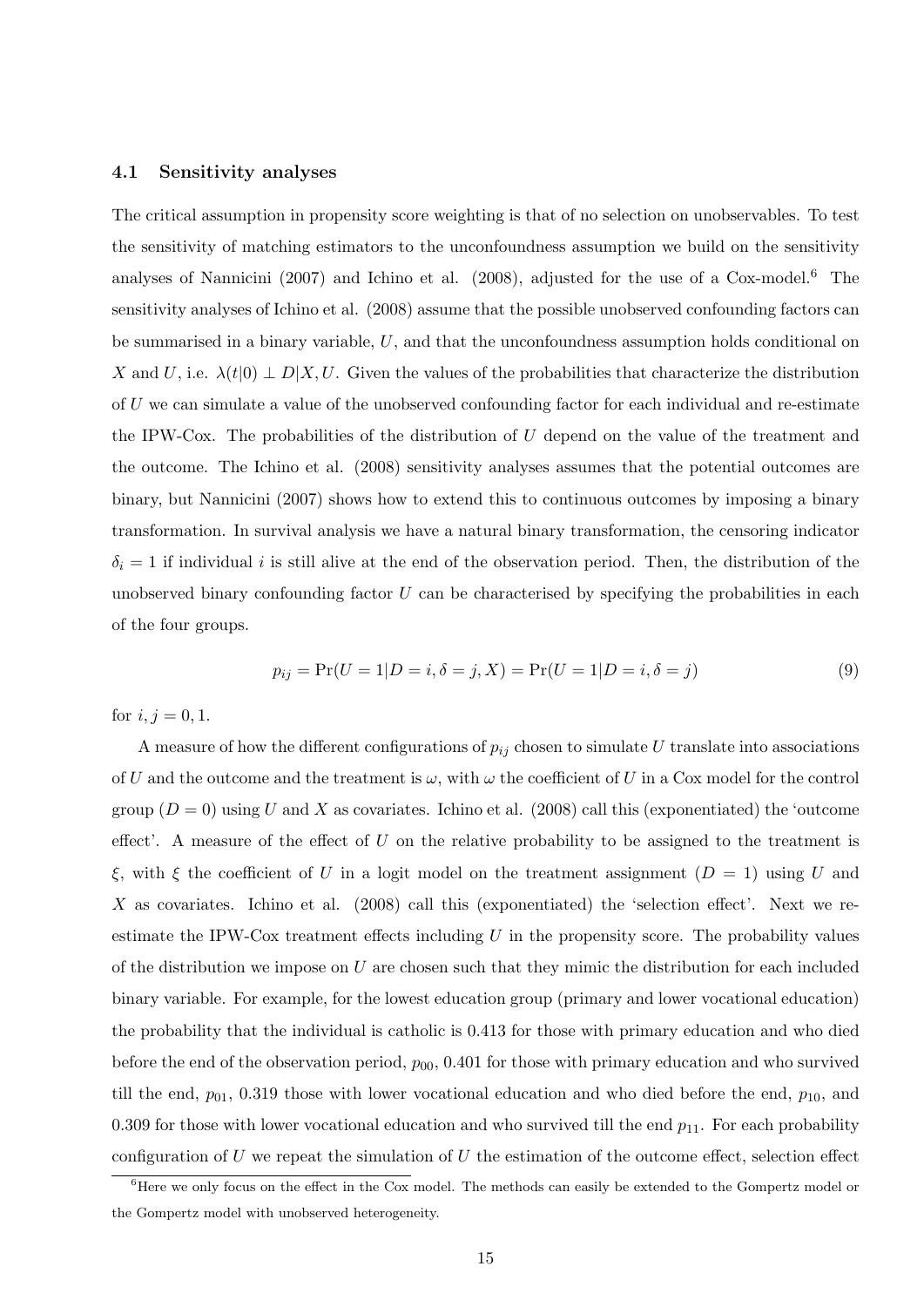and the IPW-Cox treatment effects  $M = 100$  times and obtain the average of these 100 simulations. The total variance of these averages can be estimated from (see Ichino et al. (2008))

$$
\text{Var}_f = \frac{1}{M} \sum_{m=1}^{M} s_m^2 + \frac{M-1}{M(M-1)} \sum_{m=1}^{M} (\hat{f}_m - \bar{f})^2
$$
\n(10)

with  $f \in \{\omega, \xi, \text{ATE}, \text{ATT}, \text{ATU}\}\$  of each pairwise education comparison,  $\hat{f}_m$  is the estimated f in simulation sample  $m$  and  $s_m^2$  is its estimated variance.

|                | Primary to |                  |             | Lower vocational to | Lower secondary to |            |
|----------------|------------|------------------|-------------|---------------------|--------------------|------------|
|                |            | lower vocational |             | lower secondary     | higher             |            |
|                | $\omega$   |                  | $\omega$    |                     | $\omega$           |            |
| 1 (highest)    | $-4.45$    | $3.94**$         | $-0.44**$   | $1.30**$            | $-0.16$            | $1.58**$   |
|                | (12.41)    | (0.55)           | (0.15)      | (0.06)              | (0.09)             | (0.05)     |
| $\overline{2}$ | $-0.43$    | $2.28**$         | $-0.14^{+}$ | $0.89**$            | $-0.08$            | $-0.42**$  |
|                | (0.29)     | (0.12)           | (0.07)      | (0.04)              | (0.07)             | (0.05)     |
| 4              | $-0.05$    | $-0.29**$        | 0.08        | $-1.32**$           | $0.28^{+}$         | $-2.55***$ |
|                | (0.10)     | (0.06)           | (0.07)      | (0.06)              | (0.11)             | (0.25)     |
| 5              | 0.12       | $-1.71**$        | $0.20^{+}$  | $-1.95**$           | 0.40               | $-2.84**$  |
|                | (0.13)     | (0.06)           | (0.09)      | (0.11)              | (0.22)             | (0.66)     |
| 6 (lowest)     | 0.15       | $-2.75**$        | 0.20        | $-2.23**$           | $-0.52\,$          | $-0.81$    |
|                | (0.23)     | (0.16)           | (0.32)      | (0.48)              | (7.19)             | (1.09)     |

Table 4: Sensitivity analysis IPW estimation of effect of education: outcome and selection effects

Based on adding *U* to propensity score with probabilities of *U* from observed probabilities for comprehensive IQ. No effect would give  $\omega = 0$  and  $\xi = 0$ .  $^+p < 0.05$  and  $^{**}p < 0.01$ 

|                             | Primary to |                  |            | Lower vocational to |                 |          |              | Lower secondary to |                       |  |
|-----------------------------|------------|------------------|------------|---------------------|-----------------|----------|--------------|--------------------|-----------------------|--|
|                             |            | lower vocational |            |                     | lower secondary |          |              | higher             |                       |  |
|                             | <b>ATE</b> | ATT              | ATU        | <b>ATE</b>          | <b>ATT</b>      | ATU      | ATE          | <b>ATT</b>         | ATU                   |  |
| 1 (highest)                 | $-0.191$   | $-0.177$         | $-0.195**$ | $-0.017$            | $-0.019$        | $-0.026$ | $-0.123+$    | $-0.116+$          | $-0.124$ <sup>+</sup> |  |
|                             | (0.123)    | (0.163)          | (0.038)    | (0.033)             | (0.037)         | (0.034)  | (0.056)      | (0.057)            | (0.066)               |  |
| $\mathcal{D}_{\mathcal{L}}$ | $-0.106$   | $-0.060$         | $-0.187**$ | $-0.030$            | $-0.043$        | $-0.029$ | $-0.181**$   | $-0.177**$         | $-0.179**$            |  |
|                             | (0.064)    | (0.084)          | (0.041)    | (0.033)             | (0.036)         | (0.035)  | (0.047)      | (0.045)            | (0.051)               |  |
| $\overline{4}$              | $-0.186**$ | $-0.163**$       | $-0.214**$ | $-0.022$            | $-0.058$        | 0.001    | $-0.186^{+}$ | $-0.148**$         | $-0.201^{+}$          |  |
|                             | (0.039)    | (0.041)          | (0.038)    | (0.034)             | (0.034)         | (0.039)  | (0.068)      | (0.046)            | (0.088)               |  |
| 5                           | $-0.142**$ | $-0.123^{+}$     | $-0.159**$ | $-0.021$            | $-0.051$        | $-0.004$ | $-0.187**$   | $-0.161**$         | $-0.196**$            |  |
|                             | (0.046)    | (0.052)          | (0.049)    | (0.036)             | (0.034)         | (0.044)  | (0.058)      | (0.045)            | (0.071)               |  |
| 6 (lowest)                  | $-0.165**$ | $-0.143**$       | $-0.192**$ | $-0.047$            | $-0.068^{+}$    | $-0.038$ | $-0.190**$   | $-0.168**$         | $-0.197**$            |  |
|                             | (0.043)    | (0.044)          | (0.060)    | (0.032)             | (0.032)         | (0.035)  | (0.046)      | (0.044)            | (0.049)               |  |

Table 5: Sensitivity of impact of education

Based on adding *U* to propensity score with probabilities of *U* from observed for comprehensive IQ-test. Original estimates are ATE: -0.185 (Primary to lower voc.); -0.052 (Lower voc. to lower sec.); -0.190 (Lower sec. to higher); ATT: -0.160 (Primary to lower voc.); -0.070 (Lower voc. to lower sec.); -0.169 (Lower sec. to higher); ATU: -0.218 (Primary to lower voc.); -0.046 (Lower voc. to lower sec.); -0.197 (Lower sec. to higher).

Table 4 gives the predicted outcome and selection effects when *U* follows the distribution of each of the values of the IQ-test and Table 5 gives how the IPW estimates change when including these *U*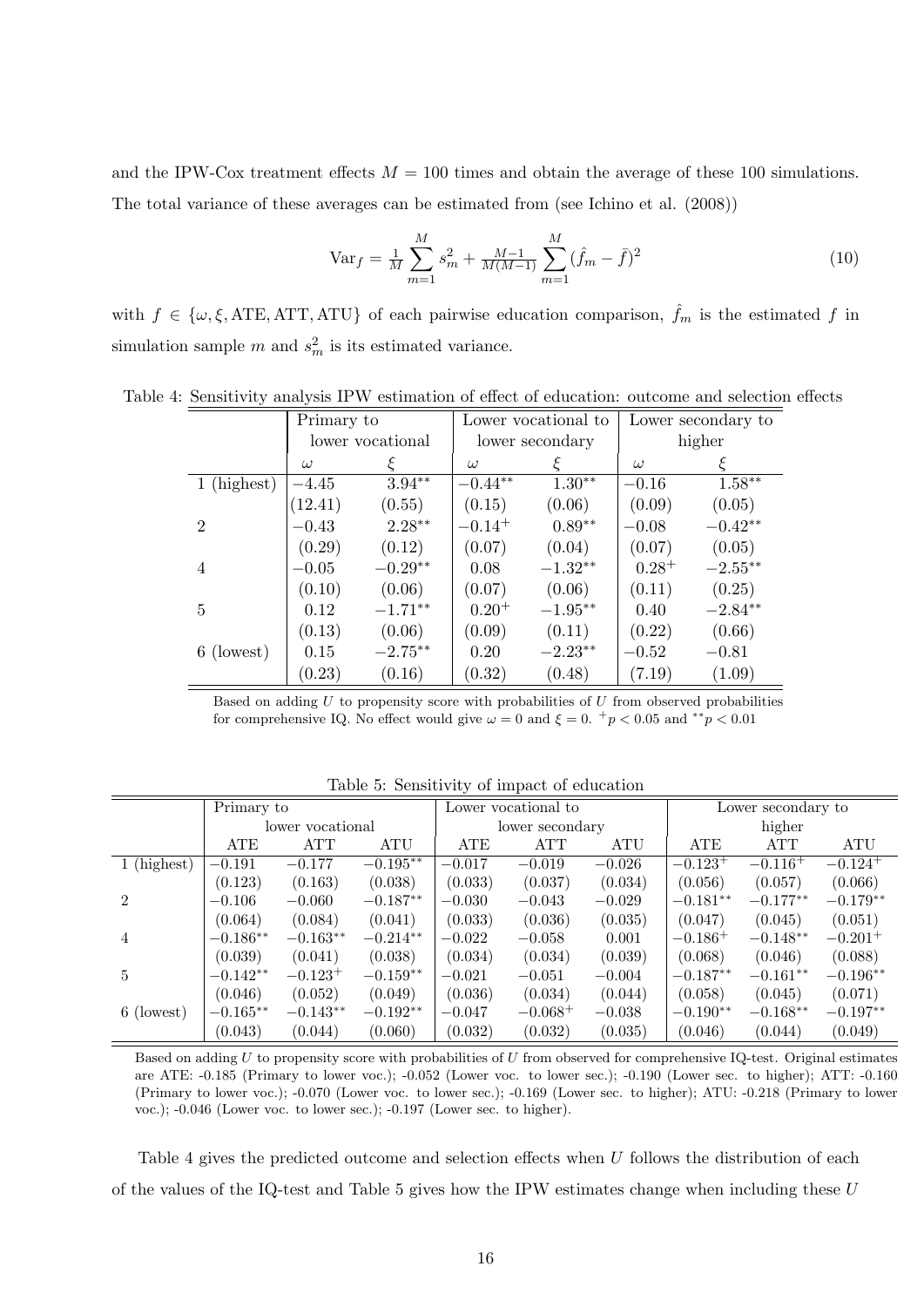into the propensity scores.<sup>7</sup>. The estimated outcome effect ranges from -4.5 to 0.4 and selection effects range from -2.8 to 3.9. Only a few outcome effects are significant, but most of the selection effects. The implied IPW estimations using an IPW Cox model including the additional variable *U* reveal that the impact of education on mortality of may change with more than eight percentage point with respect to the baseline (not including *U*). Some of the estimated impacts have lost their significance. The largest change occurs for the IQ extremes. This seems to indicate that the results using a model ignoring the impact of intelligence are not robust and most overestimate the effect of education on mortality.

## **5 Model with intelligence included in the selection factors**

From the previous analysis it is clear the IQ at age 18 is a source of selection into education. Still, we do not observe the intelligence at early age. Next, we assume that intelligence at age 18 is a proxy for the intelligence early in life and is one of the factors that influence both the education choice and the mortality. The selection model we assume is illustrated by the DAG in Figure 4



Figure 4: Directed acyclic graph of selection on IQ

We re-estimate the propensity scores, now including the IQ-test. The results confirm a large impact of the IQ on the education choice.<sup>8</sup> Based on these propensity scores we calculate, for each pairwise education comparison, the standardized bias, using (8). Table 6 shows the percentage bias measure before and after adjusting the data in our sample. Including IQ in the propensity score removed most of the imbalance in the values of the IQ-test between two adjacent education levels.

 $7$ The results when *U* follows the distribution of any of the other included binary variables are available upon request. <sup>8</sup>See Table B.3 in Appendix B for the full results.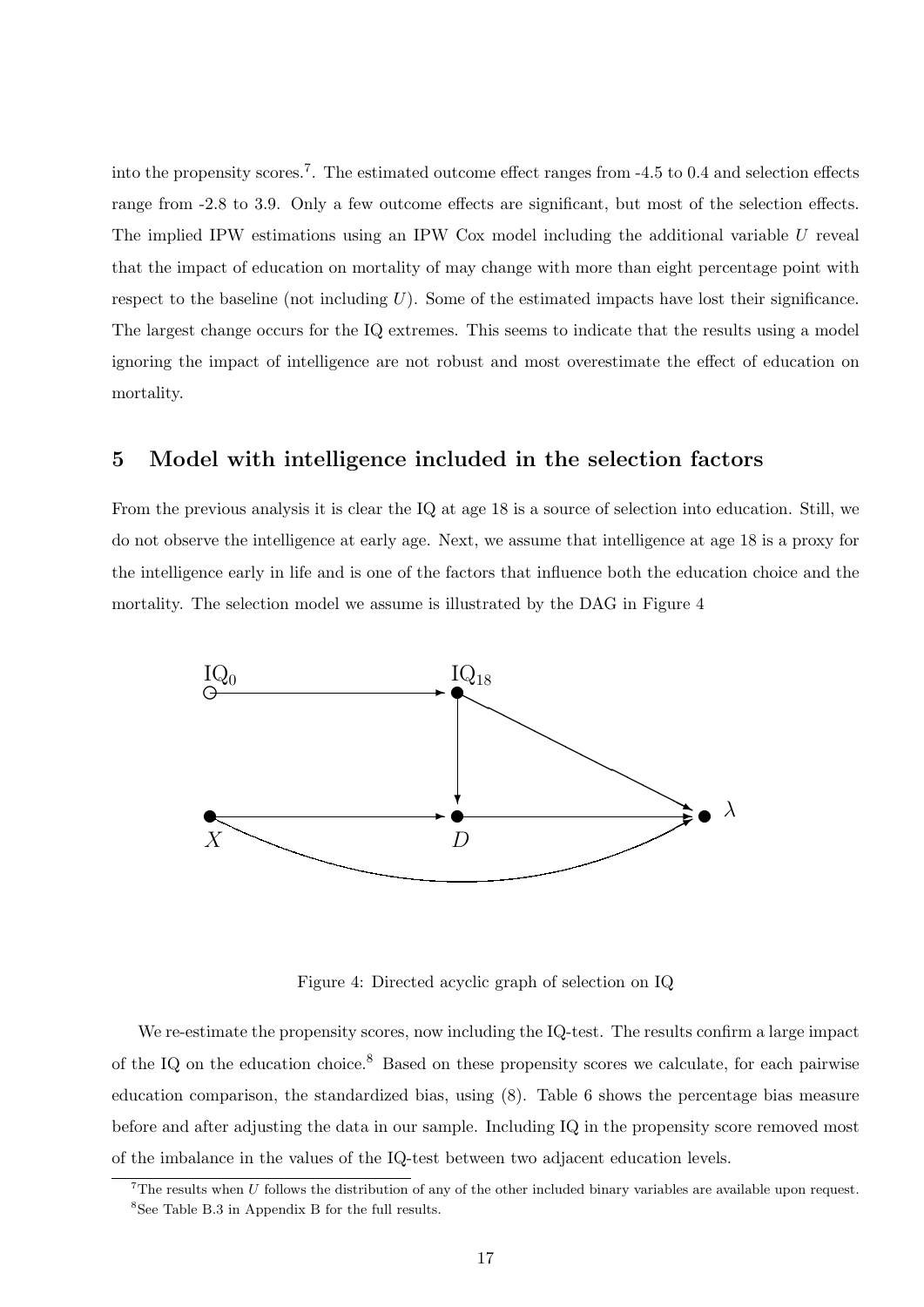Table 6: Standardized bias before and after matching, pairwise comparisons (propensity score with IQ)  $\equiv$ 

|                     | Primary to       |        | Lower vocational to |                 |         | Lower secondary to |
|---------------------|------------------|--------|---------------------|-----------------|---------|--------------------|
|                     | lower vocational |        |                     | lower secondary |         | higher             |
|                     | Before           | After  | Before              | After           | Before  | After              |
| Father's occupation |                  |        |                     |                 |         |                    |
| Professional        | 4.9              | 1.1    | 20.2                | $-0.6$          | 48.8    | $-0.7$             |
| self-employed       | $-0.9$           | 0.7    | 5.4                 | 0.3             | $-10.1$ | $-0.8$             |
| Skilled             | $-9.8$           | 0.5    | $-22.9$             | 0.1             | $-38.9$ | 2.9                |
| Unskilled           | $-20.4$          | 2.1    | $-17.0$             | 0.1             | $-24.2$ | $-1.0$             |
| Missing             | $-5.9$           | 0.9    | $-4.8$              | $\!-0.6$        | $-6.1$  | 1.1                |
|                     |                  |        |                     |                 |         |                    |
| Family size         | 7.6              | $-1.0$ | 7.5                 | $-0.4$          | $-2.4$  | 1.3                |
| Born in Utrecht     | $-11.9$          | 0.4    | 2.4                 | $-0.2$          | 3.8     | $-1.2$             |
| Religion            |                  |        |                     |                 |         |                    |
| Catholic            | $-16.1$          | $-1.5$ | $-4.9$              | $-0.0$          | 2.3     | 0.5                |
| Dutch Reformed      | 12.6             | 1.8    | 0.7                 | 0.1             | $-2.5$  | $-2.6$             |
| Calvinist           | 17.4             | $-2.7$ | 3.5                 | $-0.4$          | 2.2     | $-0.3$             |
| Other religion      | $-0.3$           | 2.7    | 3.1                 | $-0.3$          | 2.4     | 1.2                |
| Health              |                  |        |                     |                 |         |                    |
| Bad general health  | $-9.2$           | 1.7    | 6.9                 | 0.1             | $-1.0$  | $-0.1$             |
| Bad hearing         | $-8.6$           | 0.4    | $-5.1$              | $-0.3$          | $-2.2$  | $-0.8$             |
| Bad sight           | 9.9              | 0.9    | 29.6                | $-0.8$          | 21.6    | $-1.7$             |
| Bad psychological   | $-35.9$          | 1.8    | $-2.2$              | $-0.3$          | $-3.9$  | 1.1                |
| Comprehensive IQ    |                  |        |                     |                 |         |                    |
| $1$ (highest)       | $-35.0$          | $-4.8$ | 40.8                | $-1.2$          | 77.1    | $-0.6$             |
| $\overline{2}$      | 69.3             | $-1.8$ | 43.0                | 0.8             | $-20.9$ | $-0.8$             |
| 3                   | 41.0             | 1.5    | $-21.7$             | 0.5             | $-20.9$ | 0.2                |
| $\overline{4}$      | $-12.9$          | 1.1    | $-44.4$             | $-0.2$          | $-34.5$ | 1.1                |
| $\overline{5}$      | $-70.8$          | 1.0    | $-37.9$             | $-0.7$          | $-16.6$ | 4.1                |
| 6<br>(lowest)       | $-45.5$          | 0.3    | $-10.6$             | 0.7             | $-3.5$  | $-0.7$             |
| missing             | $-9.2$           | 0.4    | 4.5                 | 0.1             | 3.8     | $-0.3$             |

Based on these new propensity scores we re-estimate the impact of education on the mortality rate, using a Cox model, a Gompertz model and Gompertz model with Gamma distributed unobserved heterogeneity. Table 7 presents the estimated effect on the mortality hazard of moving up one educational level for the Cox and the Gamma-Gompertz model. Accounting for selection on IQ removes most of the significant impact of education on mortality. Now, only men with primary education would gain from moving up the education ladder, with an 12% reduction in mortality.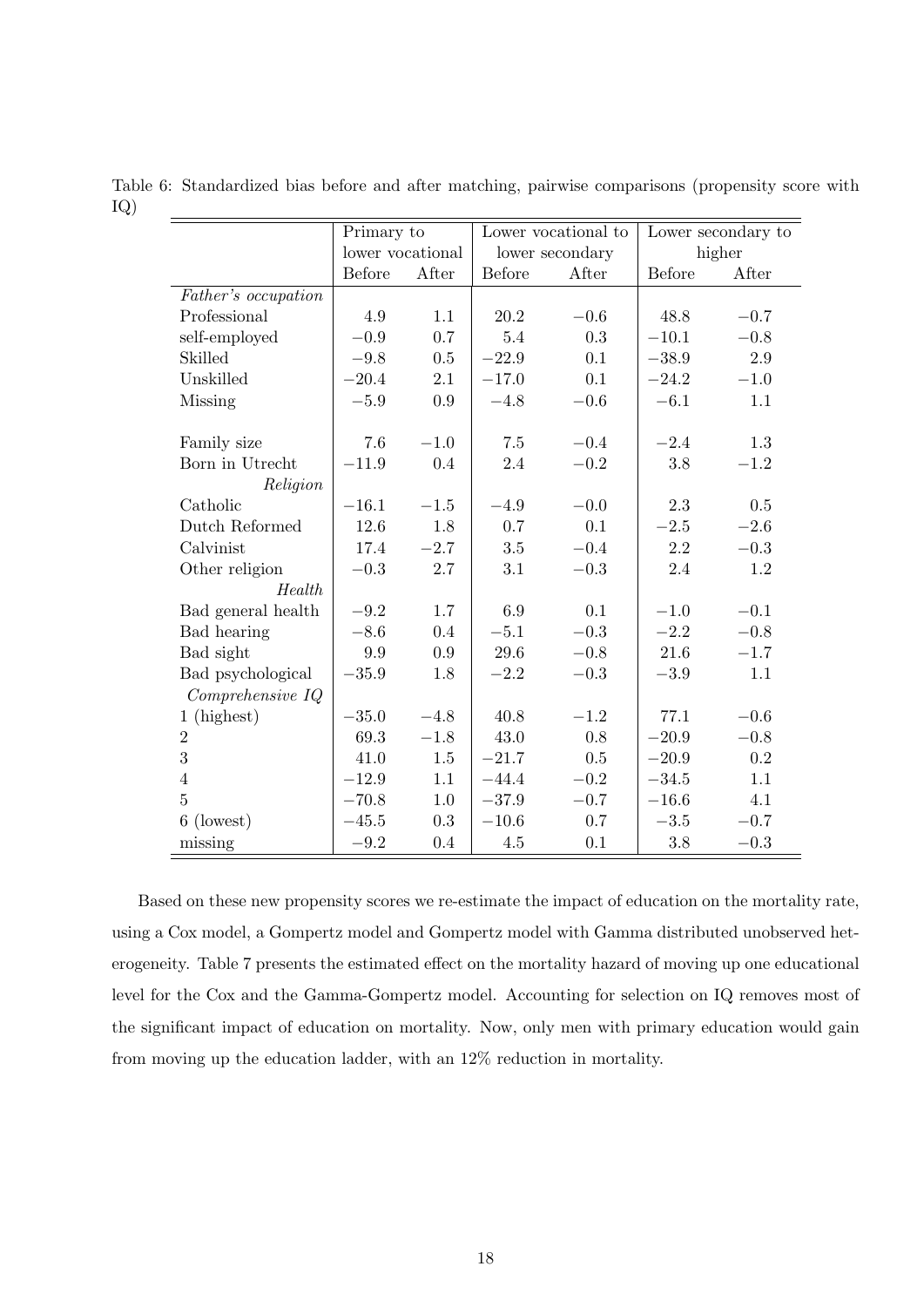| rable to it would effect including rescore in propensity score |            |            |              |          |                |              |  |  |
|----------------------------------------------------------------|------------|------------|--------------|----------|----------------|--------------|--|--|
|                                                                |            | Cox        |              |          | Gamma-Gompertz |              |  |  |
|                                                                | <b>ATE</b> | <b>ATT</b> | <b>ATU</b>   | ATE      | <b>ATT</b>     | ATU          |  |  |
| Primary to                                                     | $-0.026$   | 0.024      | $-0.108^{+}$ | $-0.026$ | 0.025          | $-0.115^{+}$ |  |  |
| lower vocational                                               | (0.056)    | (0.070)    | (0.050)      | (0.056)  | (0.070)        | (0.055)      |  |  |
| Lower vocational to                                            | 0.029      | 0.016      | 0.029        | 0.029    | 0.016          | 0.032        |  |  |
| lower secondary                                                | (0.035)    | (0.037)    | (0.039)      | (0.035)  | (0.037)        | (0.042)      |  |  |
| Lower secondary to                                             | $-0.091$   | $-0.090$   | $-0.088$     | $-0.109$ | $-0.104$       | $-0.104$     |  |  |
| higher                                                         | (0.061)    | (0.050)    | (0.076)      | (0.073)  | (0.060)        | (0.088)      |  |  |

Table 7: IPW-total effect including IQ-score in propensity score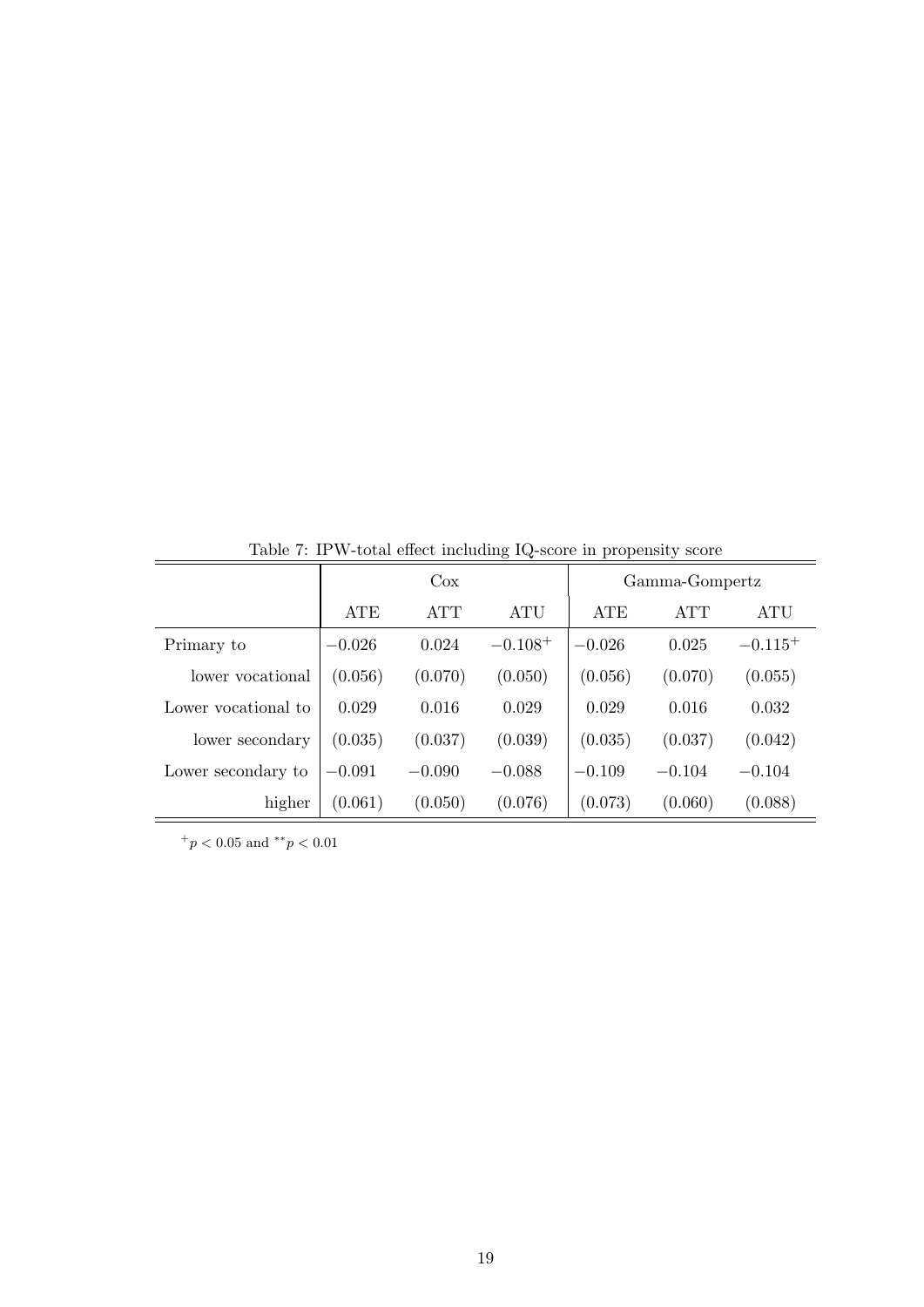#### **5.1 Sensitivity analyses**

Throughout we have assumed that the propensity scores are estimated consistently. Misspecification of the propensity score will generally produce bias. An approach to improve the robustness of the proposed methodology can be obtained using a doubly robust estimator which also includes a regression adjustment. Rotnitzky and Robins (1995) point out that if either the regression adjustment or the propensity score is correctly specified the resulting estimator will be consistent. Thus we also estimate doubly robust estimators of the models, including the observed charateristics and the IQ-test both in the propensity score and in the hazard regression, see Table 8. Including regression covariates hardly changes the IPW estimates. Not surprisingly, including the covariates does change the "unadjusted" results.

| -റ            |                       |            |            |                       |                |          |            |           |
|---------------|-----------------------|------------|------------|-----------------------|----------------|----------|------------|-----------|
|               | $\cos$                |            |            |                       | Gamma-Gompertz |          |            |           |
|               | Unadjusted            |            | <b>IPW</b> |                       | Unadjusted     |          | <b>IPW</b> |           |
|               |                       | <b>ATE</b> | <b>ATT</b> | ATU                   |                | ATE      | <b>ATT</b> | ATU       |
| Primary to    | $-0.093^{+}$          | $-0.026$   | 0.021      | $-0.124$ <sup>+</sup> | $-0.101^{+}$   | $-0.026$ | 0.027      | $-0.135+$ |
| lower voc.    | (0.042)               | (0.055)    | (0.070)    | (0.051)               | (0.056)        | (0.057)  | (0.075)    | (0.058)   |
| Lower voc. to | 0.029                 | 0.029      | 0.019      | 0.036                 | 0.033          | 0.035    | 0.022      | 0.043     |
| lower sec.    | (0.034)               | (0.035)    | (0.036)    | (0.041)               | (0.036)        | (0.039)  | (0.039)    | (0.046)   |
| Lower sec. to | $-0.104$ <sup>+</sup> | $-0.085$   | $-0.089$   | $-0.081$              | $-0.116^{+}$   | $-0.107$ | $-0.105$   | $-0.105$  |
| higher        | (0.047)               | (0.063)    | (0.051)    | (0.078)               | (0.053)        | (0.073)  | (0.063)    | (0.090)   |

Table 8: Robust estimation of education effect, including IQ

<sup>+</sup>*p <* 0*.*05 and *∗∗p <* 0*.*01

Again we test the assumption of no selection on unmeasured confounding using the sensitivity analyses described in Section 4.1. The only difference is that we now also have the IQ-measures included in the base propensity score. The configurations of *pij* are chosen again to replicate the probability that a binary variable is equal to one conditional on  $D = 0, 1$  and  $\delta = 0, 1$  for each included binary variable. For each configuration we simulate *U* 100 times, calculate the outcome and selection effects and the implied IPW impact of education on the mortality rate. For all these calculation the value of the IQ-test is now also included. The outcome and selection effects (given in Table B.5 in Appendix B) are very similar to the outcome and selection effect in the model ignoring intelligence.

The implied IPW estimations using an IPW Cox model including the additional variable *U* (and intelligence) in Table 9 show that the impact of education on mortality still may change with two percentage point with respect to the baseline (not including *U*), but none of these changes are signif-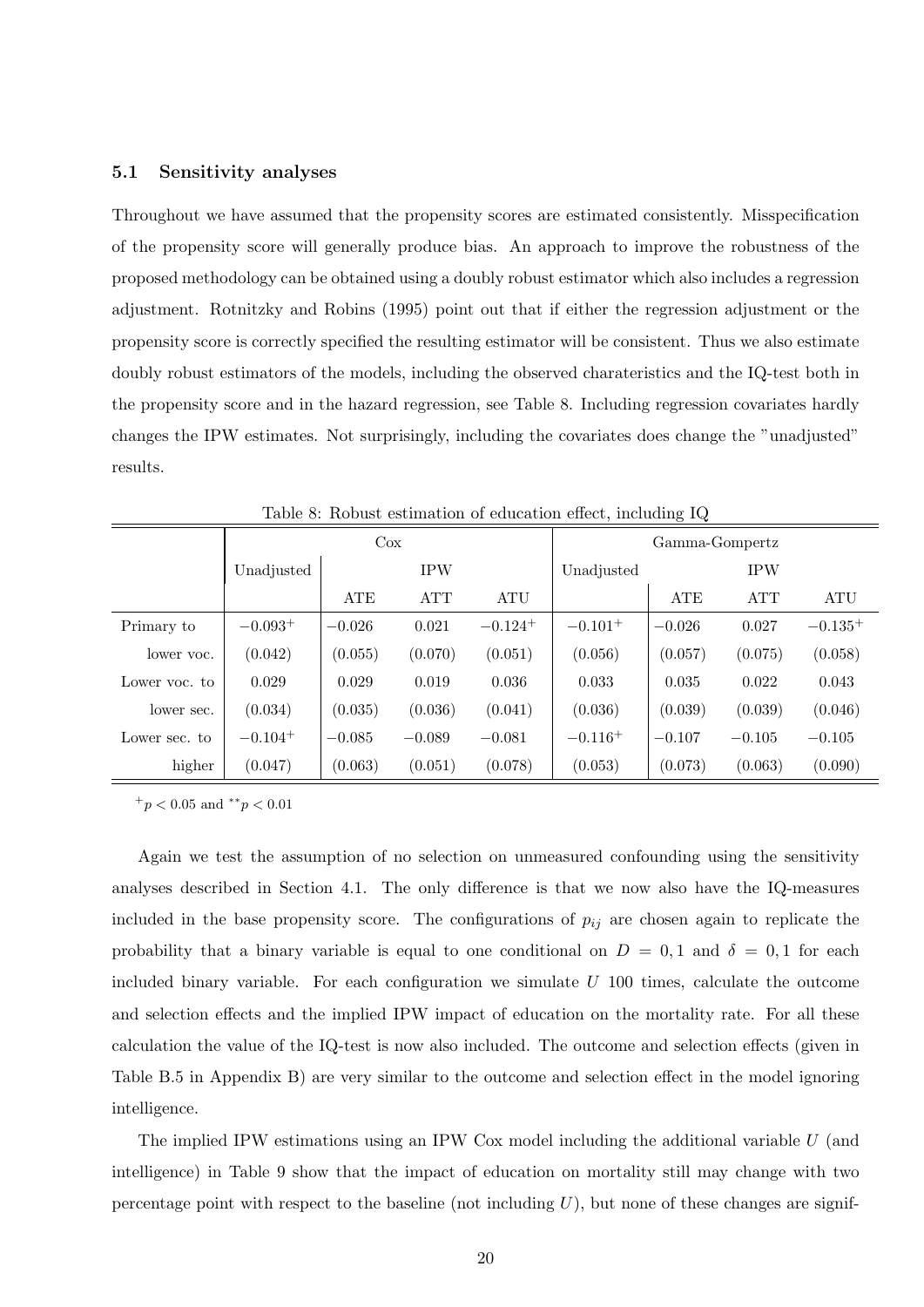|                |            | Primary to           |                             |            | Lower vocational to |            |            | Lower secondary to |            |  |
|----------------|------------|----------------------|-----------------------------|------------|---------------------|------------|------------|--------------------|------------|--|
|                |            | lower vocational     |                             |            | lower secondary     |            |            | higher             |            |  |
|                | <b>ATE</b> | $\operatorname{ATT}$ | $\mathop{\rm ATU}\nolimits$ | <b>ATE</b> | <b>ATT</b>          | <b>ATU</b> | <b>ATE</b> | <b>ATT</b>         | <b>ATU</b> |  |
| $IQ-test$      |            |                      |                             |            |                     |            |            |                    |            |  |
| 1 (highest)    | 0.040      | 0.098                | $-0.085$                    | 0.064      | 0.070               | 0.049      | $-0.019$   | $-0.035$           | $-0.011$   |  |
|                | (0.322)    | (0.401)              | (0.052)                     | (0.038)    | (0.044)             | (0.042)    | (0.091)    | (0.070)            | (0.118)    |  |
| $\overline{2}$ | 0.108      | 0.198                | $-0.079$                    | 0.050      | 0.043               | 0.046      | $-0.080$   | $-0.098$           | $-0.069$   |  |
|                | (0.183)    | (0.250)              | (0.057)                     | (0.038)    | (0.042)             | (0.044)    | (0.065)    | (0.051)            | (0.082)    |  |
| $\overline{4}$ | $-0.026$   | 0.023                | $-0.104$ <sup>+</sup>       | 0.062      | 0.029               | 0.079      | $-0.087$   | $-0.068$           | $-0.096$   |  |
|                | (0.057)    | (0.072)              | (0.051)                     | (0.042)    | (0.040)             | (0.055)    | (0.182)    | (0.053)            | (0.231)    |  |
| $\overline{5}$ | 0.031      | 0.079                | $-0.050$                    | 0.064      | 0.036               | 0.076      | $-0.095$   | $-0.082$           | $-0.098$   |  |
|                | (0.079)    | (0.104)              | (0.080)                     | (0.048)    | (0.039)             | (0.070)    | (0.076)    | (0.051)            | (0.100)    |  |
| 6 (lowest)     | $-0.004$   | 0.044                | $-0.085$                    | 0.035      | 0.018               | 0.039      | $-0.091$   | $-0.089$           | $-0.088$   |  |
|                | (0.075)    | (0.080)              | (0.126)                     | (0.039)    | (0.037)             | (0.049)    | (0.061)    | (0.050)            | (0.076)    |  |

Table 9: Sensitivity of impact of education

Based on adding *U* to propensity score with probabilities of *U* from observed for comprehensive IQ-test. Original estimates are ATE: -0.026 (Primary to lower voc.); 0.029 (Lower voc. to lower sec.); -0.091 (Lower sec. to higher); ATT: 0.024 (Primary to lower voc.); 0.016 (Lower voc. to lower sec.); -0.090 (Lower sec. to higher); ATU: -0.108 (Primary to lower voc.); 0.029 (Lower voc. to lower sec.); -0.088 (Lower sec. to higher).

icant. The average treatment on the untreated of education on the mortality rate for men with only primary education is, contrary to the baseline, only significant when *U* follows a distribution close to the middle IQ-values.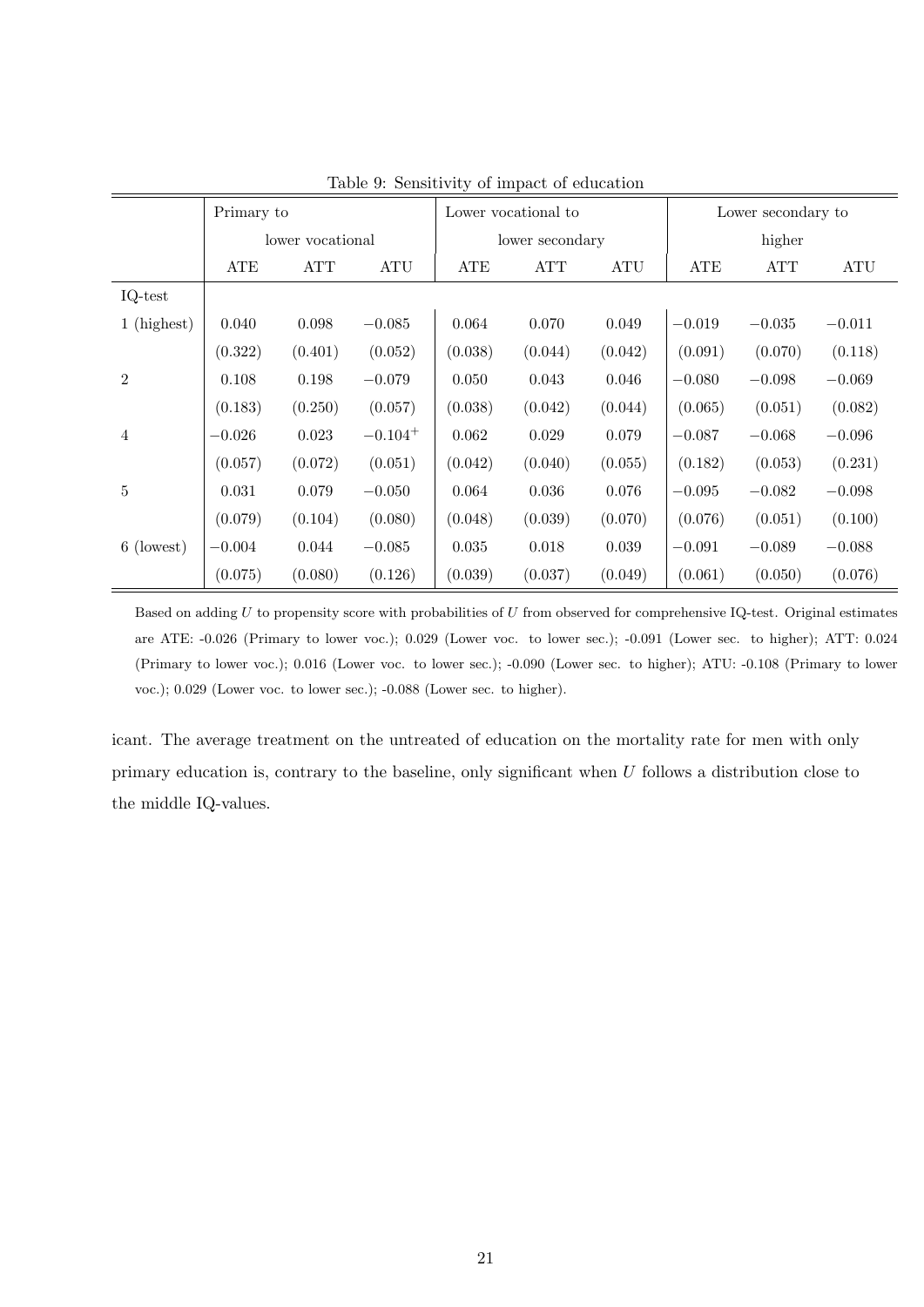## **6 Mediation analysis for the mortality hazard rate**

An alternative to assuming that intelligence at age 18 is a proxy for early childhood intelligence that should be accounted for in the education choice is to assume that education raises intelligence and that part of the impact of education on mortality runs through increased intelligence. In this section we discuss a model in which intelligence at age 18 mediates the impact of education on mortality. Mediation analysis aims to unravel the underlying causal mechanism into direct and indirect effects of an intermediate variable, the *mediator*. The counterfactual notation used in Section 3 for average treatment effects can be extended to define causal mediation, (see Huber 2014). We are particularly interested in the mediating effect of intelligence on mortality. It has been proven that high intelligence is positively associated with high education, (Ceci 1991; Hansen et al. 2004; Carlsson et al. 2015). Note that this does not rule out that early childhood intelligence influences the education choice. We use  $M_i$  to denote the observed intelligence level, which is measured around age 18 when the men had their military examination and after they had completed secondary schooling. The mediation model we assume is illustrated by the DAG in Figure 5



Figure 5: Directed acyclic graph of mediation through IQ<sup>18</sup> conditional on *X*

Traditionally, causal mediation analysis has been formulated with the framework of linear structural models (Baron and Kenny 1986). Recent papers have placed causal mediation analysis within the counterfactual/potential outcomes framework (Imai et al. 2010; Imai et al. 2011; Huber 2014). Previously, the potential outcome was solely a function of the treatment, e.g. education choice, but in mediation analysis the potential outcomes also depend on the mediator. Because intelligence can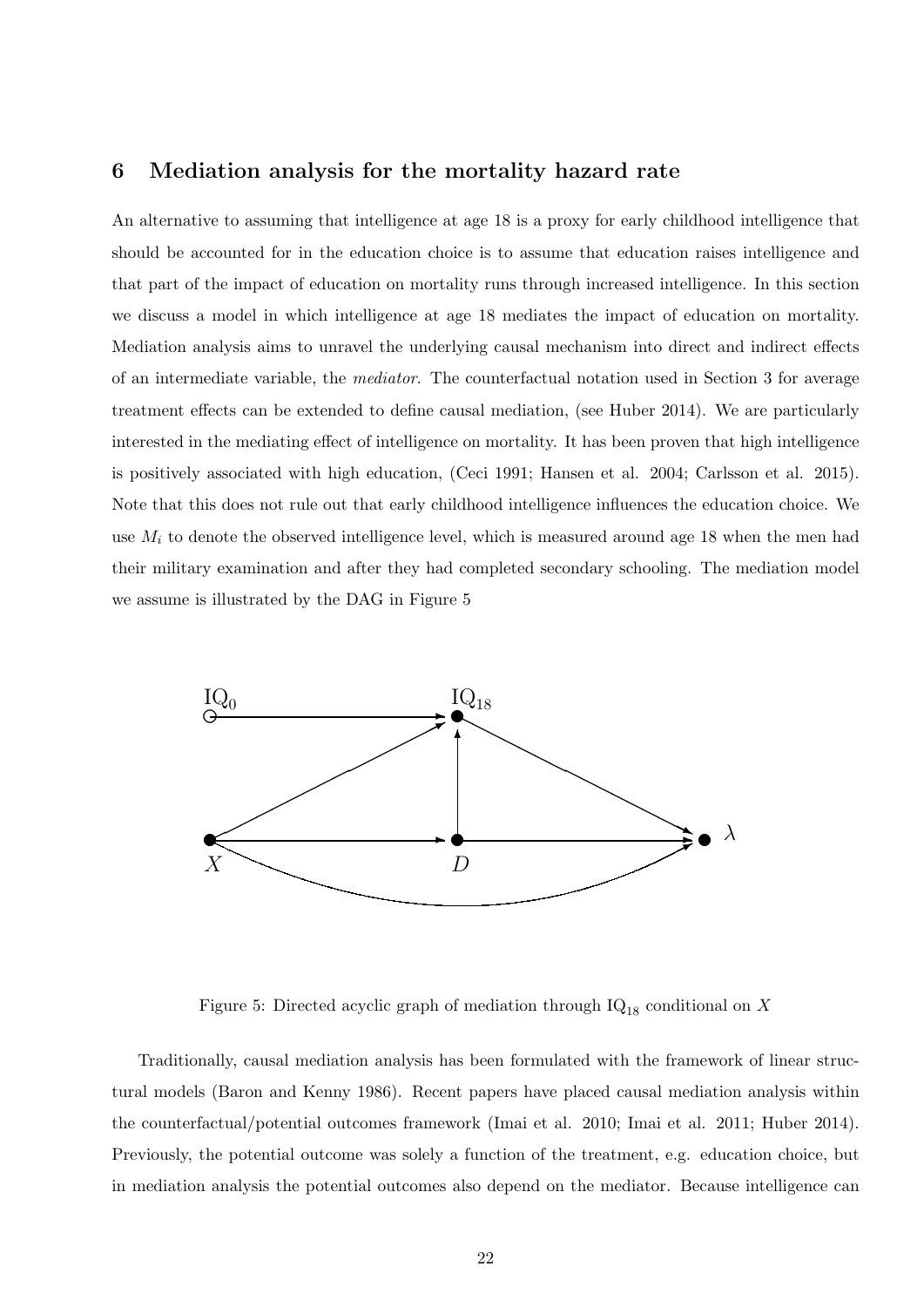be affected by the education attained<sup>9</sup>, there exist two potential values,  $M_i(1)$  and  $M_i(0)$ , only one of which will be observed, i.e.  $M_i = D_i \cdot M_i(1) + (1 - D_i) \cdot M_i(0)$ . For example, if individual *i* actually attained education level 1, we would observe  $M_i(1)$  but not  $M_i(0)$ . Next we use  $\lambda_i(t|d, m)$  to denote the potential mortality hazard that would result from education equals *d* and intelligence equals *m*. For example, in the conscription data,  $\lambda_i(t|1,110)$  represents the mortality hazard that would have been observed if individual *i* had education level 1 and then had a measured IQ-score of 110. As before, we only observe one of the multiple hazards  $\lambda_i = \lambda_i (t | D_i, M_i(D_i))$ .

Because we base our treatment effect on (mixed) proportional hazard models, it is natural to define the direct effect proportionally (just as the other treatment effects before). Abbring and van den Berg (2003) also define, in a different setting with a dynamic treatment, a proportional treatment effect for a duration outcome. In other non-linear settings, like count data, a proportional treatment effect has been defined (Lee and Kobayashi 2001). We define the (average) direct effect, depending on treatment status *d* :

$$
\theta(d) = \frac{\mathcal{E}\left[\lambda(t|1, M(d))\right]}{\mathcal{E}\left[\lambda(t|0, M(d))\right]}
$$
\n(11)

The framework we use enables us to disentangle the underlying causal pathway from education to mortality into a direct and an indirect effect of education through intelligence. The direct effect equals the causal effect of the treatment, moving up one education level, on the outcome, the mortality hazard that is not transmitted by the mediator, intelligence. First, we assume conditional independence (given  $X$ ) of the treatment and the mediator:

**Assumption 3.** Sequential ignorability:  $\{\lambda(t|d',m), M(d)\} \perp D|X$  and  $\lambda(t|d',m) \perp M|D = d, X$ , *∀d, d′* = 0*,* 1 and *m* in the support of *M*.

This implies that, conditional on observed covariates *X*, the treatment is jointly independent of the potential hazard and the mediator and that the observed mediator is ignorable given the value of the observed covariates and the treatment. Assumption 3 is a strong assumption and nonrefutable. We therefore carry out a set of sensitivity analyses to quantify the robustness of our empirical findings to violation of the sequential ignorability assumption, introducing an additional (unobserved) binary variable needed for the sequential ignorability to hold. This is an extension of the sensitivity analyses of the total IPW effect. As with the propensity score we also have a common support restriction:

 $^{9}$ For example, Jones et al. (2011) discuss how performance in IQ tests could be influenced by coaching received by primary school pupils to prepare them for entrance tests for secondary school.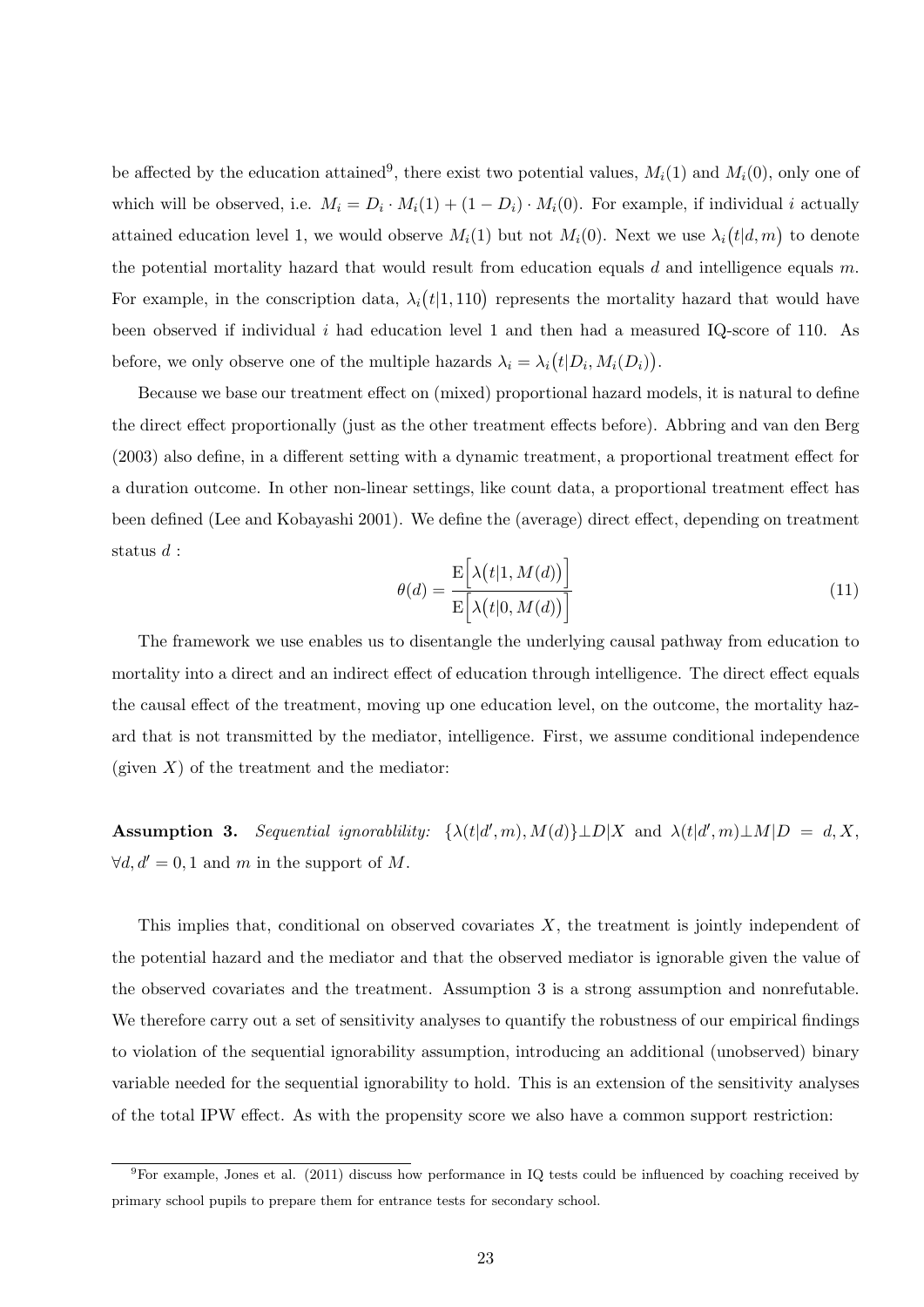**Assumption 4.** *Common support mediator:*  $0 < \Pr(D = 1 | M, X) < 1$ .

In addition we assume:

**Assumption 5.** Proportional direct effect:  $\lambda(t|1, M(d)) = e^{\theta(d)}\lambda(t|0, M(d)).$ 

This is equivalent to assuming that the effect of the treatment, *D*, is not moderated by the value of the mediator. Thus, we assume no interaction effect,  $D \cdot M$ , in the hazard. Note that this does not rule out an MPH model. It only assumes that the unobserved heterogeneity *V* is independent of the treatment *D* (as before) and the mediator *M*. Huber (2014) provides the same assumptions for identification of the direct and indirect effects in a 'standard' mean difference outcome model. This leads to the following identification theorem for the direct effect of a treatment on the hazard:

#### **Theorem 1: Identification of direct effect**  $\theta(d)$ .

Under Assumptions 1 to 5 the direct effect is identified through a weighted Cox or MPH regression with weights:

$$
W(d) = \frac{\Pr(D = d | M, X)}{\Pr(D = d | X)} \left( \frac{D}{\Pr(D = 1 | M, X)} + \frac{1 - D}{\Pr(D = 0 | M, X)} \right)
$$
(12)

with weight  $W(d)$  for  $\theta(d)$ , for  $d = 0, 1$ .

(See Appendix A for the proof.)

The 'total effect' of education on the mortality rate, from an IPW estimation in which the mediator is excluded from the propensity score, can be decomposed into a direct effect of education and an indirect effect running through the mediator intelligence:

$$
\frac{\lambda(t|D=1, M(1))}{\lambda(t|D=0, M(0))} = \frac{\lambda(t|D=1, M(1))}{\lambda(t|D=0, M(1))} \cdot \frac{\lambda(t|D=0, M(1))}{\lambda(t|D=0, M(0))} = \exp(\theta(1) + \eta(0))
$$
\n(13)

$$
= \frac{\lambda(t|D=1, M(1))}{\lambda(t|D=1, M(0))} \cdot \frac{\lambda(t|D=1, M(0))}{\lambda(t|D=0, M(0))} = \exp(\eta(1) + \theta(0))
$$
(14)

The direct effect can be estimated solving  $(5)$ , for a Cox model, or  $(7)$ , for an MPH model, using  $W(d)$ in (12) as weights. The indirect effects can be obtained from log-difference of the estimated total and the estimated direct effect, using (13) or (14). The direct effect represents the effect of education on the mortality hazard while holding intelligence constant at the level that would have been realized for chosen education level *d*. The indirect effects represents the effect on mortality if one changes intelligence from the value that would have been realized for education level 0 to the value that would have been observed for education level 1, while holding the education level at level *d*.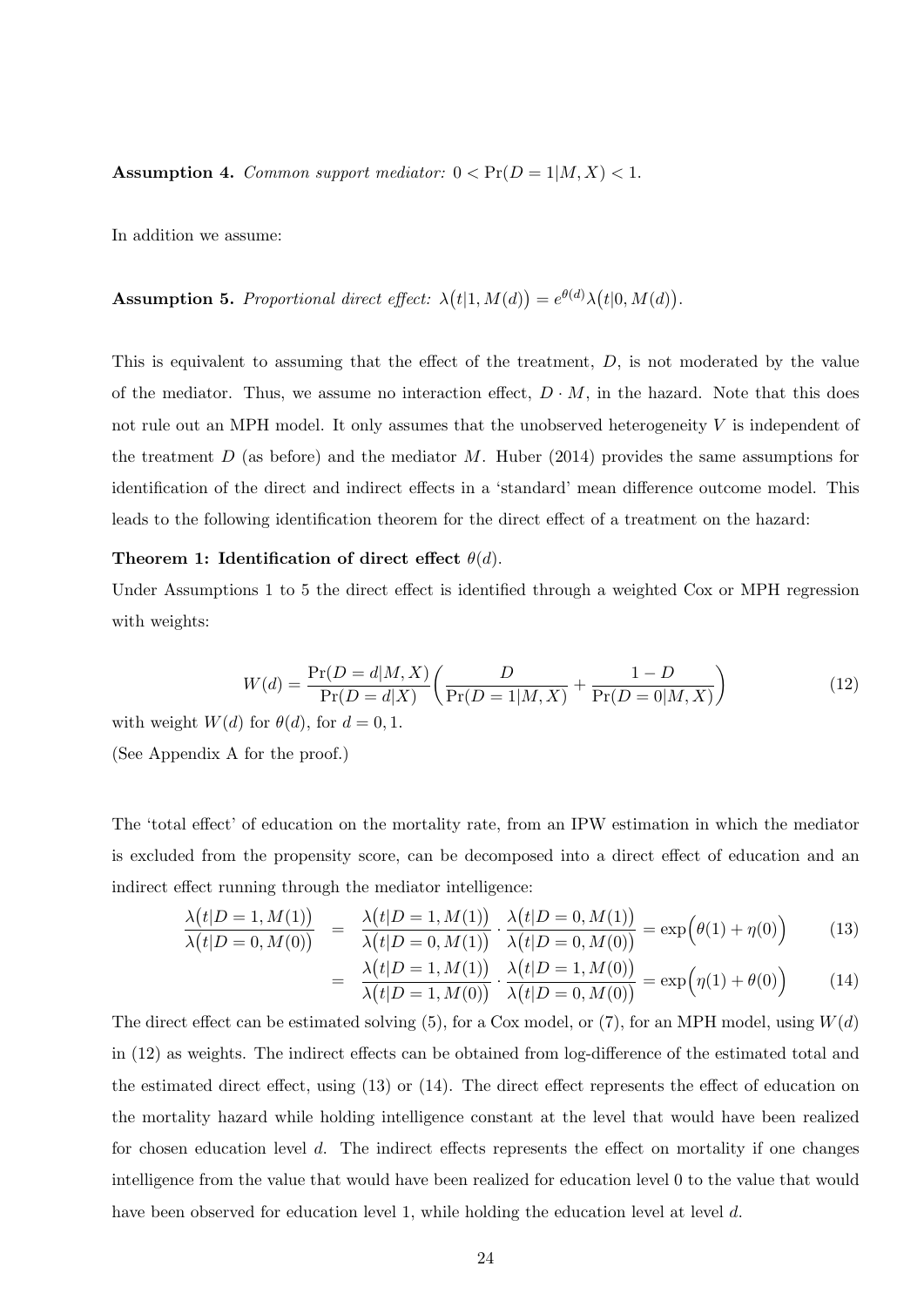For estimation we use normalized versions of the sample implied by the weights in (12), such that the weights in either treatment or control groups add up to unity, as advocated earlier:

$$
\tilde{W}_i(1) = \left[ \frac{D_i}{\hat{p}(X_i)} / \sum_{j=1}^N \frac{D_j}{\hat{p}(X_j)} \right] + \left[ \frac{(1 - D_i)\hat{p}(X_i, M_i)}{\hat{p}(X_i)(1 - \hat{p}(X_i, M_i))} / \sum_{j=1}^N \frac{(1 - D_j)\hat{p}(X_j, M_j)}{\hat{p}(X_j)(1 - \hat{p}(X_j, M_j))} \right] (15)
$$

$$
\tilde{W}_i(0) = \left[ \frac{D_i \left(1 - \hat{p}(X_i, M_i)\right)}{\hat{p}(X_i, M_i) \left(1 - \hat{p}(X_i)\right)} \middle/ \sum_{j=1}^N \frac{D_j \left(1 - \hat{p}(X_j, M_j)\right)}{\hat{p}(X_j, M_j) \left(1 - \hat{p}(X_j)\right)} \right] + \left[ \frac{\left(1 - D_i\right)}{1 - \hat{p}(X_i)} \middle/ \sum_{j=1}^N \frac{\left(1 - D_j\right)}{\left(1 - \hat{p}(X_j)\right)} \right]
$$
\n(16)

where  $\hat{p}(X_i, M_i)$  denotes the estimate of the propensity score  $Pr(D = 1 | X_i, M_i)$ , which we estimate by probit specifications.

To estimate the average direct treatment effect on the treated (ATT), we need to weight the contribution of  $W(1)$  by the propensity score  $\hat{p}(X_i)$ .<sup>10</sup> Similarly, if we want to estimate the average direct effect on the untreated  $(ATU)$ , we reweight the contribution of  $W(0)$  by one minus the propensity score. Note that the ATT and ATU weights for the direct effects are exactly the same as the ATT and ATU weights for the total IPW effect when including IQ in the propensity score.

A nice feature of Theorem 1 is that it is straightforward to implement, and only involves the the estimation of two propensity scores and plugging them in standard (mixed) proportional hazard estimation. No parametric restriction is imposed on the model of the mediator. Tchetgen Tchetgen (2013) also defines mediation analysis of the direct effect in (Cox) proportional hazard models. His method implies estimating a regression model for the mediator conditional on the treatment and pretreatment covariates,  $f(M|D, X)$ , and it is much more difficult to formulate a suitable model for the mediator than for the propensity score.

#### **6.1 Empirical results for mediation analysis**

In Table 10 we present the direct effect and indirect effects of education on the mortality rate through IQ. The direct effect of education is only significant for the highest education group, about  $\frac{2}{3}$  of the mortality reduction for men moving from lower secondary to higher education is attributable to a direct education effect. For the lowest education group the increase in intelligence induced by the additional education, the indirect effect of education through intelligence, is more important than the direct effect of education. For these low educated men the reduction in mortality when improving education is for 90% explained by this mediation effect of intelligence. When focussing on the treatment on the

<sup>&</sup>lt;sup>10</sup>Of course, only  $\theta(1)$  is relevant when interested in treatment on the treated and only  $\theta(0)$  when interested in the treatment on the untreated.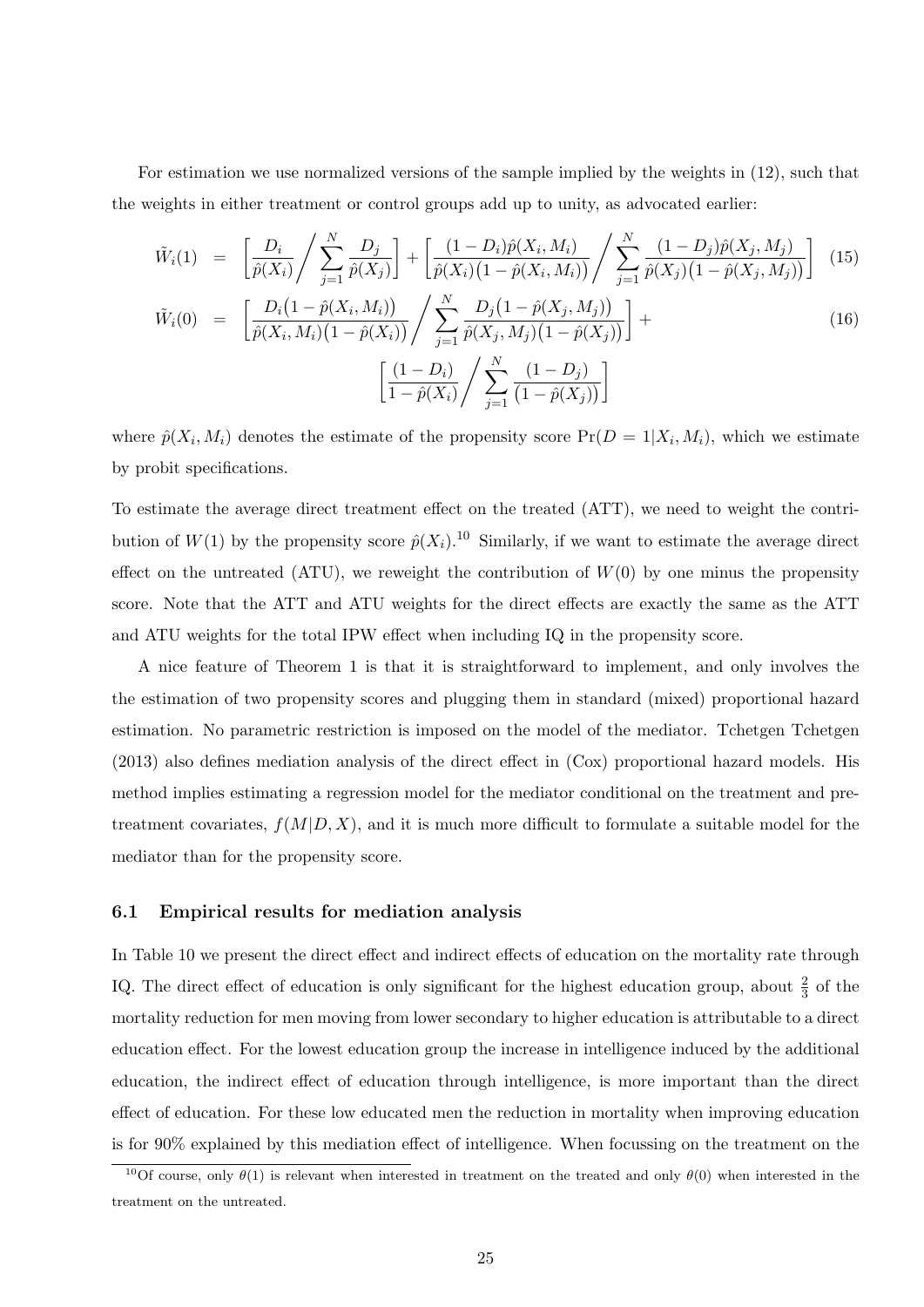untreated, the effect of improving education on the mortality hazard for those with the lower education level, the direct effect of education is only significant for the lowest education group and explains about 50% of the reduction. Note that theses direct ATT and ATU of education are exactly equal to the ATT and ATU in a selection model with the IQ-measures in the propensity score. Accounting for unobserved heterogeneity in the mortality hazard only affects the estimation for the highest education group, depicted in the second panel of Table 10.

|                     |                       | Average treatment effect (ATE) |              |                        | <b>ATT</b>  | <b>ATU</b>    |
|---------------------|-----------------------|--------------------------------|--------------|------------------------|-------------|---------------|
|                     |                       | $direct \ effect$              |              | <i>indirect effect</i> |             | direct effect |
|                     | $\theta(1)$           | $\theta(0)$                    | $\eta(0)$    | $\eta(1)$              | $\theta(1)$ | $\theta(0)$   |
| Cox                 |                       |                                |              |                        |             |               |
| Primary to          | $-0.022$              | $-0.070$                       | $-0.164^{+}$ | $-0.116$               | 0.024       | $-0.108 +$    |
| lower vocational    | (0.068)               | (0.048)                        | (0.078)      | (0.062)                | (0.070)     | (0.051)       |
| Lower vocational to | 0.038                 | 0.036                          | $-0.090$     | $-0.088$               | 0.016       | 0.029         |
| lower secondary     | (0.035)               | (0.038)                        | (0.047)      | (0.049)                | (0.037)     | (0.039)       |
| Lower secondary to  | $-0.124$ <sup>+</sup> | $-0.079$                       | $-0.066$     | $-0.110$               | $-0.090$    | $-0.086$      |
| higher              | (0.050)               | (0.069)                        | (0.068)      | (0.083)                | (0.050)     | (0.076)       |
| Gamma-Gompertz      |                       |                                |              |                        |             |               |
| Primary to          | $-0.021$              | $-0.069$                       | $-0.164^{+}$ | $-0.116$               | 0.025       | $-0.108^{+}$  |
| lower vocational    | (0.068)               | (0.048)                        | (0.079)      | (0.062)                | (0.070)     | (0.051)       |
| Lower vocational to | 0.038                 | 0.037                          | $-0.090$     | $-0.089$               | 0.016       | 0.032         |
| lower secondary     | (0.035)               | (0.040)                        | (0.047)      | (0.051)                | (0.037)     | (0.042)       |
| Lower secondary to  | $-0.149^{+}$          | $-0.094$                       | $-0.067$     | $-0.123$               | $-0.104$    | $-0.104$      |
| higher              | (0.061)               | (0.081)                        | (0.080)      | (0.097)                | (0.060)     | (0.088)       |

Table 10: Direct and indirect impacts of education levels on the mortality rate

<sup>+</sup>*p <* 0*.*05 and *∗∗p <* 0*.*01

Again to account for possible misspecification of the propensity scores we also estimate doubly robust estimators of the models, including the covariates both in the propensity score and in the hazard regression. Including regression covariates hardly changes the IPW estimates. The table with detailed results can be found in Appendix B.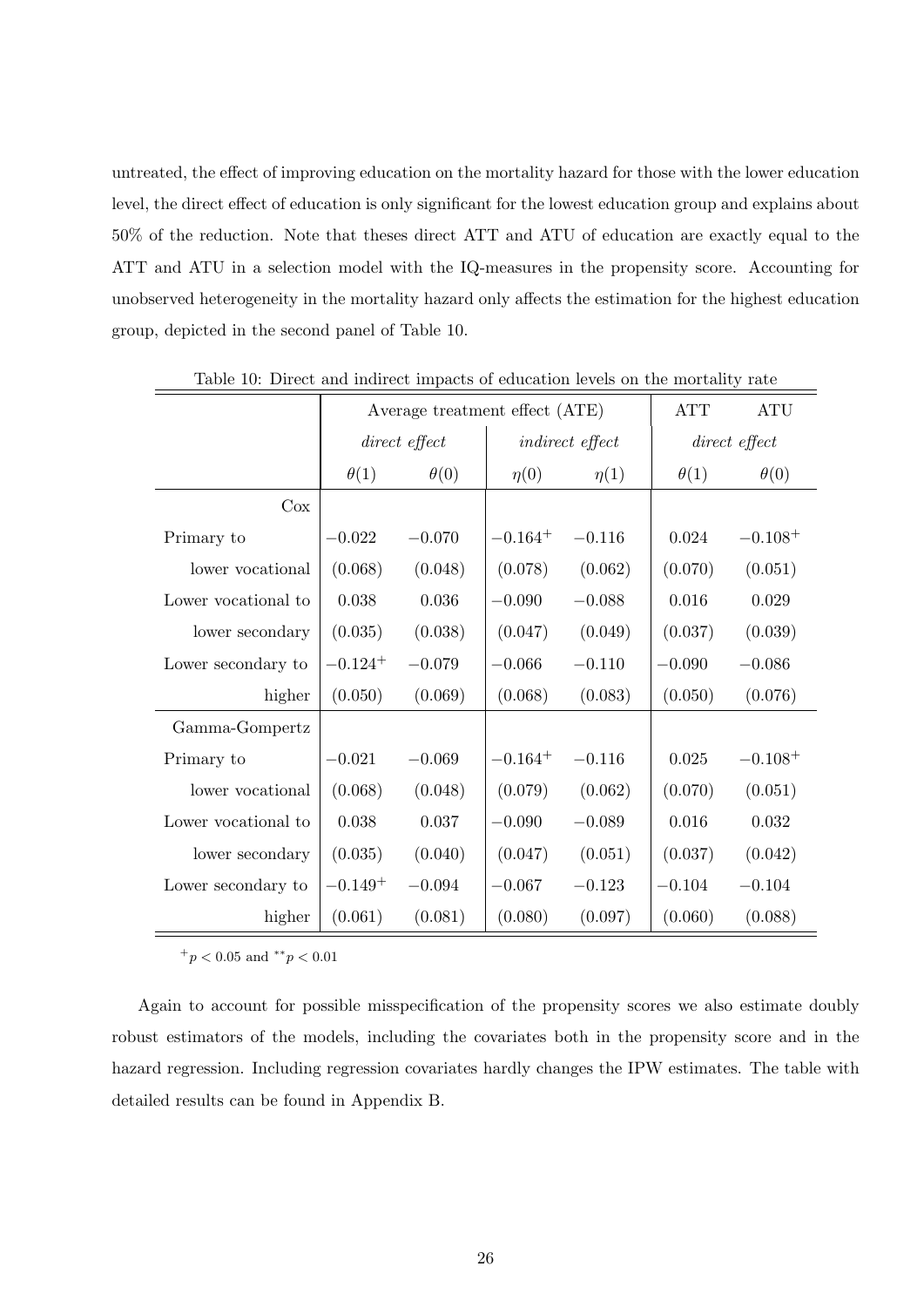#### **6.2 Sensitivity analyses**

For identification of the mediation effects we impose Assumption 3 of sequential ignorability. We extend the sensitivity analyses in Section 4.1 to assume that conditional on the binary (unobserved) factor the following two conditions hold (i)  $\{\lambda(t|d',m), M(d)\}\perp D|X, U$  and (ii)  $\lambda(t|d',m)\perp M|D =$ *d, X, U* for  $\forall d, d' = 0, 1$  and *m* in the support of *M*. These conditions lead to one of two following probabilities that define the distribution of *U*:

$$
p_{mj}^{\delta} = \Pr(U = 1 | M = m, \delta = j, X) = \Pr(U = 1 | M = m, \delta = j)
$$
\n(17)

$$
p_{mi}^M = \Pr(U = 1 | M = m, D = i, X) = \Pr(U = 1 | M = m, D = i)
$$
\n(18)

where  $m = 1, \ldots, 6$  the six possible values of the IQ-tests. Similar to the previous sensitivity analyses we define the outcome-effect as  $\omega$ , with  $\omega$  is the coefficient of *U* in a Cox model for the control group  $(D = 0)$  using *U, X* and *M* as covariates, the selection effect  $\xi$ , with  $\xi$  is the coefficient of *U* in a logit model on the treatment assignment (*D*) using *U* and *X* as covariates. A new measure, the mediator-effect, is  $\psi$ , with  $\psi$  is the coefficient of *U* in an ordered logit model on the IQ-test values for the control group using *U* and *X* as covariates.

The configurations of  $p_{mj}^{\delta}$  and  $p_{mi}^M$  are chosen such that they mimic the probability that a binary variable is equal to one conditional on *M* and  $\delta$  or *M* and *D* for each included binary variable. For each configuration we simulate *U* 100 times, calculate the outcome and selection effects and the implied IPW impact of education on the mortality rate. For all these calculation the value of the IQ-test is now also included. These outcome, selection and mediator effects are rather small and only a few are significantly different from zero. Next we re-estimate the direct IPW Cox including *U* in the propensity score. None of the assumed distributions of the unobserved confounder *U* leads to a substantial change in the estimated direct effects of education on mortality.<sup>11</sup>

## **7 Comparison intelligence as a selection and as a mediator**

Table 11 summarises the results of all our analyses. It is clear that the unadjusted model largely overestimates the impact of education on mortality. When accounting for selective education choice and including intelligence at age 18 as one of the factors renders only the for the men with primary education improving education beneficial. When we view intelligence as a mediation factor in the causal chain from education to mortality and obtained the direct and indirect effects of education, we only find a significant direct effect if men with lower vocational education improved their education level to higher education, conditional on having the intelligence level of the higher educated. For

 $11$ <sup>The full tables of results can be found in Table B.8 to B.11 in Appendix B.</sup>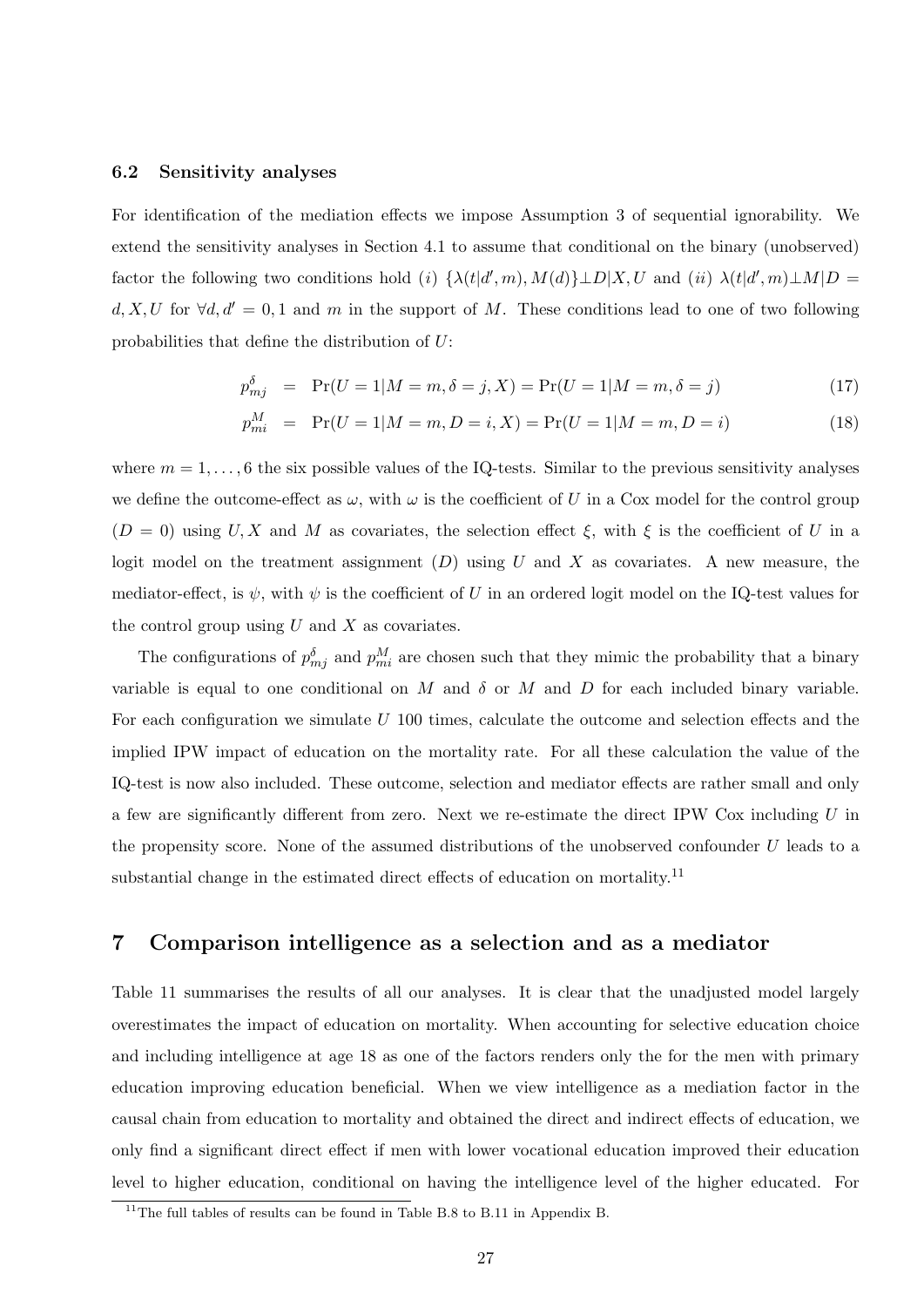the men with only primary education we find the the indirect effect of education running through intelligence, improving the intelligence to the level of those with lower vocational education, improved the mortality.

|                                       | Primary to       | Lower vocational to | Lower secondary to |
|---------------------------------------|------------------|---------------------|--------------------|
|                                       | lower vocational | lower secondary     | higher             |
| Unadjusted                            | $-0.236**$       | $-0.071^{+}$        | $-0.220**$         |
|                                       | (0.035)          | (0.030)             | (0.041)            |
|                                       |                  | IPW including IQ    |                    |
| ATE                                   | $-0.026$         | 0.029               | $-0.091$           |
|                                       | (0.056)          | (0.035)             | (0.061)            |
| <b>ATT</b>                            | 0.024            | 0.016               | $-0.090$           |
|                                       | (0.070)          | (0.037)             | (0.050)            |
| $\rm ATU$                             | $-0.108+$        | 0.029               | $-0.086$           |
|                                       | (0.051)          | (0.039)             | (0.076)            |
|                                       |                  | $IPW\; median$      |                    |
| ATE<br>total                          | $-0.185**$       | $-0.052$            | $-0.190**$         |
|                                       | (0.039)          | (0.031)             | (0.046)            |
| Direct effect                         |                  |                     |                    |
| <b>ATE</b><br>$\theta(1)$             | $-0.022$         | 0.038               | $-0.124 +$         |
|                                       | (0.068)          | (0.035)             | (0.050)            |
| $\theta(0)$<br>ATE                    | $-0.070$         | 0.036               | $-0.079$           |
|                                       | (0.048)          | (0.038)             | (0.069)            |
| $\theta(1)$<br>ATT                    | $\,0.024\,$      | $0.016\,$           | $-0.090$           |
|                                       | (0.070)          | (0.037)             | (0.050)            |
| $\theta(0)$<br><b>ATU</b>             | $-0.108 +$       | 0.029               | $-0.086$           |
|                                       | (0.051)          | (0.039)             | (0.076)            |
| $\label{eq:indirect} Indirect~effect$ |                  |                     |                    |
| ${\rm ATE}$<br>$\eta(0)$              | $-0.164+$        | $-0.090$            | $-0.066$           |
|                                       | (0.078)          | (0.047)             | (0.068)            |
| ${\rm ATE}$<br>$\eta(1)$              | $-0.116$         | $-0.088$            | $-0.110$           |
|                                       | (0.062)          | (0.049)             | (0.083)            |

Table 11: Comparison of impact of education on mortality for alternative models

<sup>+</sup>*p <* 0*.*05 and *∗∗p <* 0*.*01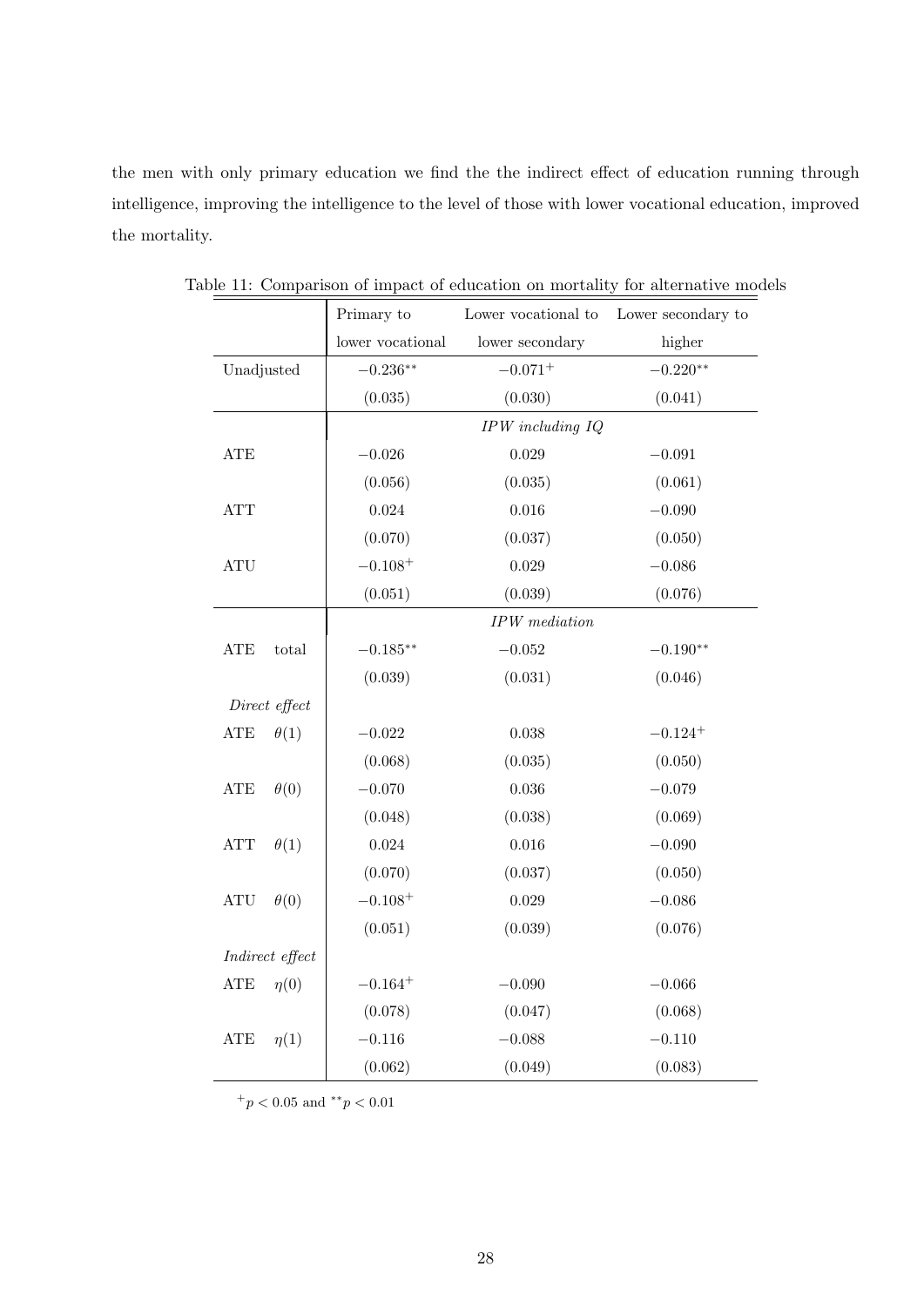From the Gompertz-hazards we can estimate the median survival age of the recruits and (slightly more complicated) the remaining life expectancy. The median survival age is the age at which half of the people have died (conditional on survival up to age 18, the age at the militarily examinations, when they were all alive). Assuming that the estimated Gompertz hazard holds for the remaining life, the life expectancy at age  $t_0 = 18$  can be very well approximated by (see Lenart (2014)):

$$
LE(t_0) = -\exp\left(e^{\alpha_0 + \alpha_1 t_0}\right)(\alpha_0 - \ln(\alpha_1) + \alpha_1 t_0 + 0.5772)/\alpha_1\tag{19}
$$

with 0.5772 is the Euler constant. For the unadjusted Gompertz model the estimated remaining life expectancy are 59.8 (Primary); 62.5 (lower vocational); 63.3 (lower secondary) (63.8 based on last two education groups) and 66.4 (higher). Leading to educational gains of 2.6, 0.8 and 2.6 in life expectancy. The median survival ages are 80.1 (Primary); 82.8 (lower vocational); 83.6 (lower secondary) (84.6) and 86.8 (higher). Thus leading to the same educational gains.

In Table 12 we only report the gains in life expectancy. Based on the IPW estimates with IQ included as a selection variable, the first panel of the table, we can conclude that if an individual had improved his education he would gain little in life-expectancy. From primary to lower vocational education he would have gained 0.3 additional years (and his median age also would have improved by 0.3 years). If an individual had improved from lower vocation to lower secondary the gain in life expectancy is negative,-0.3 years. The gain in life expectancy if an individual had improved his education from lower secondary to higher education is 1.1 years. If the men with primary education had increased their education to lower vocational they would have gained 1.3 additional years of living (ATU). For the other two groups the ATTs and ATUs are close to the ATEs.

The second panel of Table 12 reports the gains in life expectancy based on the mediation analysis and decompose these into a direct impact of education and an indirect impact through intelligence. Based on the IPW estimates we can conclude that if an individual had improved his education from primary to lower vocational education he would have gained 2.1 additional years (and his median age also would have improved by 2.1 years). However, only 0.6 years of this gain are attributable to the direct effect of education and 1.3 years to the indirect effect of intelligence  $(0.2 \text{ and } 1.9 \text{ for those who})$ have vocation education). If an individual had improved from lower vocation to lower secondary the gain in life expectancy is only 0.8 years (and the direct effect of education of those who attained lower secondary is even negative). The gain in life expectancy if an individual had improved his education from lower secondary to higher education is 2.2 years. For those who attained higher education this gain in life expectancy is mainly attributable to the direct effect of education (1.5 years), while for those with lower secondary education the direct effect is smaller (0.9 years) than the indirect effect through intelligence.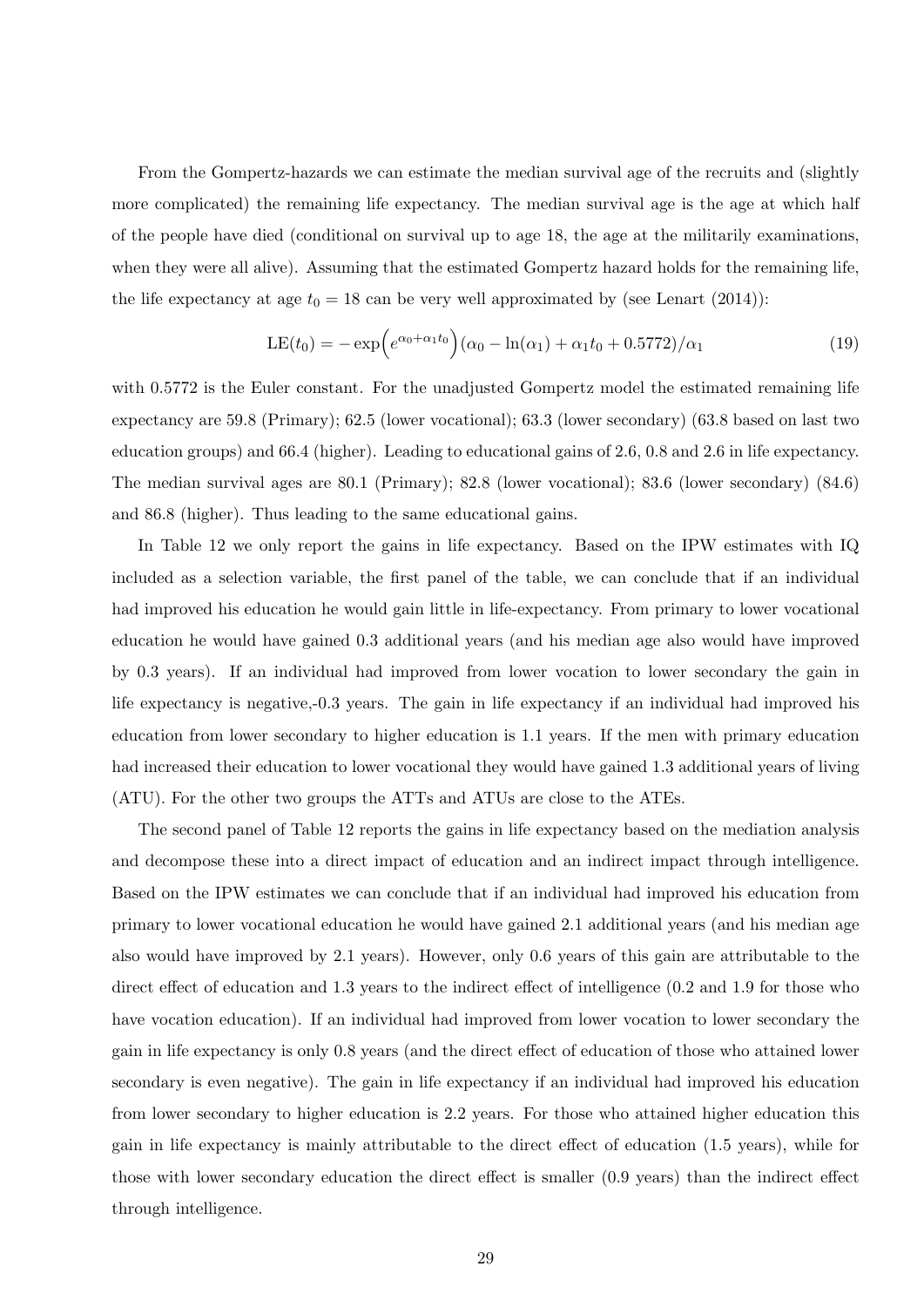|                                            | Primary to       | Lower vocational to  | Lower secondary to |
|--------------------------------------------|------------------|----------------------|--------------------|
|                                            | lower vocational | lower secondary      | higher             |
| Unadjusted                                 | $2.7\,$          | 0.8                  | $2.6\,$            |
|                                            |                  | $IPW$ including $IQ$ |                    |
| ATE                                        | $\rm 0.3$        | $\!-0.3$             | 1.1                |
| <b>ATT</b>                                 | $-0.3$           | $-0.2$               | 1.1                |
| $\mathop{\mathrm{ATU}}$                    | $1.3\,$          | $-0.3$               | 1.0                |
|                                            |                  | <b>IPW</b> mediation |                    |
| ATE<br>total                               | 2.1              | $0.6\,$              | $2.2\,$            |
| Direct effect                              |                  |                      |                    |
| ATE<br>$\theta(1)$                         | 0.2              | $-0.4$               | 1.5                |
| $\theta(0)$<br>ATE                         | 0.8              | $-0.4$               | 0.9                |
| $\theta(1)$<br>ATT                         | $-0.3$           | $\!-0.2$             | 1.1                |
| $\mathop{\rm ATU}\nolimits$<br>$\theta(0)$ | $1.3\,$          | $\!-0.3$             | $1.0\,$            |
| Indirect effect                            |                  |                      |                    |
| ATE<br>$\eta(0)$                           | 1.9              | 1.0                  | 0.7                |
| ATE<br>$\eta(1)$                           | 1.3              | 1.0                  | 1.3                |

Table 12: Gain in life expectancy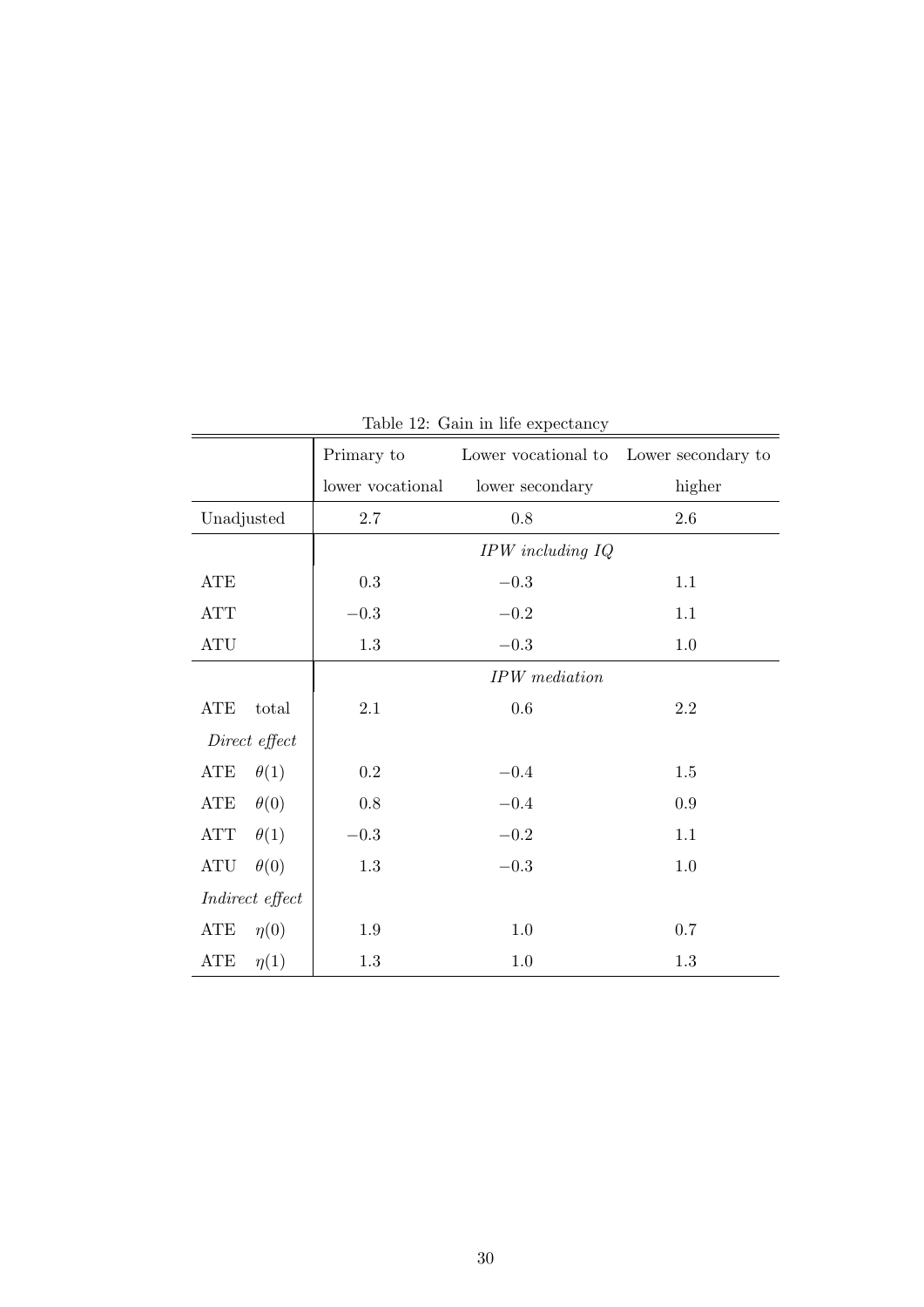## **8 Discussion**

A large literature documents that higher levels of education are positively associated with a longer life. Possible mechanisms include occupational risks, health behavior, the ability to process information and intelligence (Cutler and Lleras-Muney 2008). It is commonly acknowledged that education and intelligence are correlated. Intelligence may cause differences in educational outcomes or education may cause intelligence differences. Most of the economics literature on the causal effect of education on health focuses on accounting for endogenous selection into education due to confounding third factors, such as intelligence, either by exploiting natural experiments in education due to changes in compulsory schooling laws (Mazumder 2012) or by defining a structural model (Conti et al. 2010; Bijwaard et al. 2015). The estimates based on natural experiments find little to no effect of education on health, while the studies based on structural models find that around half of the difference in health by education is due to selection. An alternative perspective is that intelligence is part of the causal pathway to the effect on mortality. It has been proven that high scores on intelligence tests are positively associated with schooling level, (Ceci 1991; Hansen et al. 2004; Carlsson et al. 2015).

In this paper we show that different assumptions about the place of intelligence, measured at late adolescence, in the causal path from education to mortality hardly affects the estimated impact of education on mortality. We estimate and compare two models. In the first model we assume that intelligence at age 18 is a proxy for early childhood intelligence and is an important factor determining the education choice. In the second model we assume that this intelligence is affected by education attained and has a mediating effect on the mortality difference across education groups. For both models we developed an inverse probability weighting (IPW) method for hazard models to estimate the impact of education on the mortality rate. We use conscription data of Dutch men born in 1944- 1947 who were examined for military service between 1961-1965, and linked to national death records, in which we identified four education groups. Using the IPW methods we estimate, for each adjacent education group, the impact of improving education on the mortality risk. In the first model we obtain the total impact of education on mortality, while in the second model we decompose the impact into a direct educational effect and an indirect effect running through intelligence.

The results show that accounting for intelligence, either as a selection factor or as a mediator factor leads to little educational gain in mortality. In the selection model, the only significant result we find is that men with only primary education would have reduced their mortality rate by 11% if they had improved their education to lower vocational (Average treatment on the untreated). This amounts to 1.3 additional years of life. When accounting for intelligence as a mediator the direct effect of education is only significant for highest education group (about 12% reduction in the mortality rate),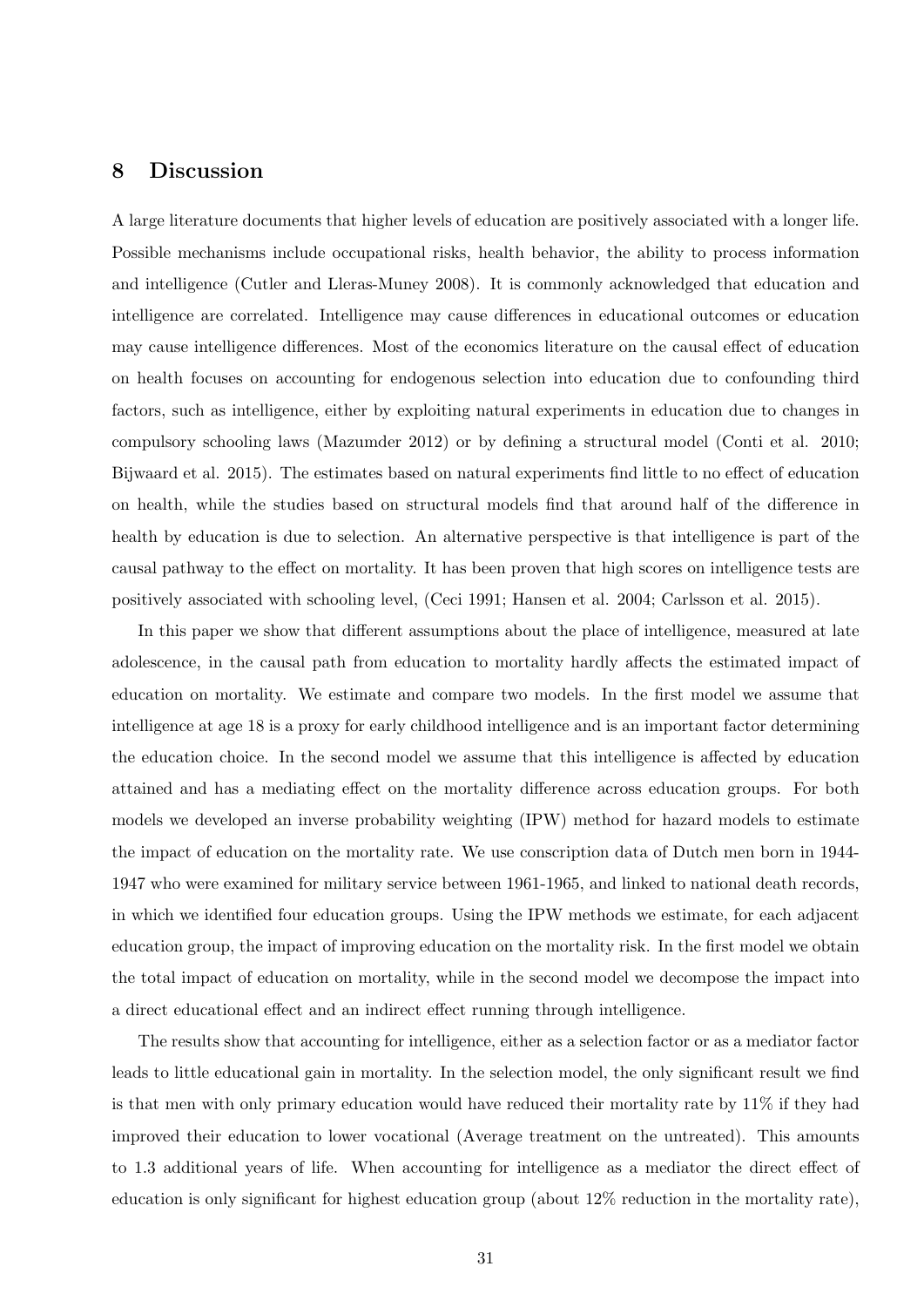leading to 1.5 additional years of life. For men with primary school we find a significant indirect effect of intelligence, through education, on mortality risk (about 15% reduction in the mortality rate), which is equivalent to 1.9 years longer life expectancy.

A limitation of our data, based on military entrance examination, is that we only observe men and no information on women is available. Bijwaard et al. (2015) found that educational gains for women appear to be higher than for men, in spite of the higher survival difference of women with lower versus higher education. These findings are based on much smaller numbers than the current study however and therefore need to be interpreted with caution. Another issue is that in the 1960s a major change occurred in the education system in the Netherlands and some of the specific education strata in this study no longer exist. In addition, the percentage of people with more than six years of post-primary school education is currently much higher compared to the past. These changes are not likely to affect our general conclusion that increased education only has a small effect on survival, but further long term studies will be needed to quantify these effects for contemporary school types. The issue of reverse causality that early childhood health affects educational attainment might distort our analyses (Case et al. 2005; Currie 2009). We have no information about childhood health status, which prevents us from investigating the possibility of reverse causality from health to education in our sample. An advantage of the IPW-methods we apply in this paper is that they are easy to implement is standard statistical software packages such as STATA.

## **References**

- Aalen, O. O., O. Borgan, and H. K. Gjessing (2009). *Survival and Event History Analysis*. New York: Springer–Verlag.
- Abbring, J. H. and G. J. van den Berg (2003). The non–parametric identification of treatment effects in duration models. *Econometrica 71*, 1491–1517.
- Albouy, V. and L. Lequien (2009). Does compulsory education lower mortality? *Journal of Health Economics 28* (1), 155–168.
- Andersen, P. K. and O. Borgan (1985). Counting process models for life history data: A review. *Scandinavian Journal of Statistics 12*, 97–158.
- Andersen, P. K., O. Borgan, R. D. Gill, and N. Keiding (1993). *Statistical Models Based on Counting Processes*. New York: Springer–Verlag.
- Auld, M. C. and N. Sidhu (2005). Schooling, cognitive ability and health. *Health Economics 14* (10), 1019–1034.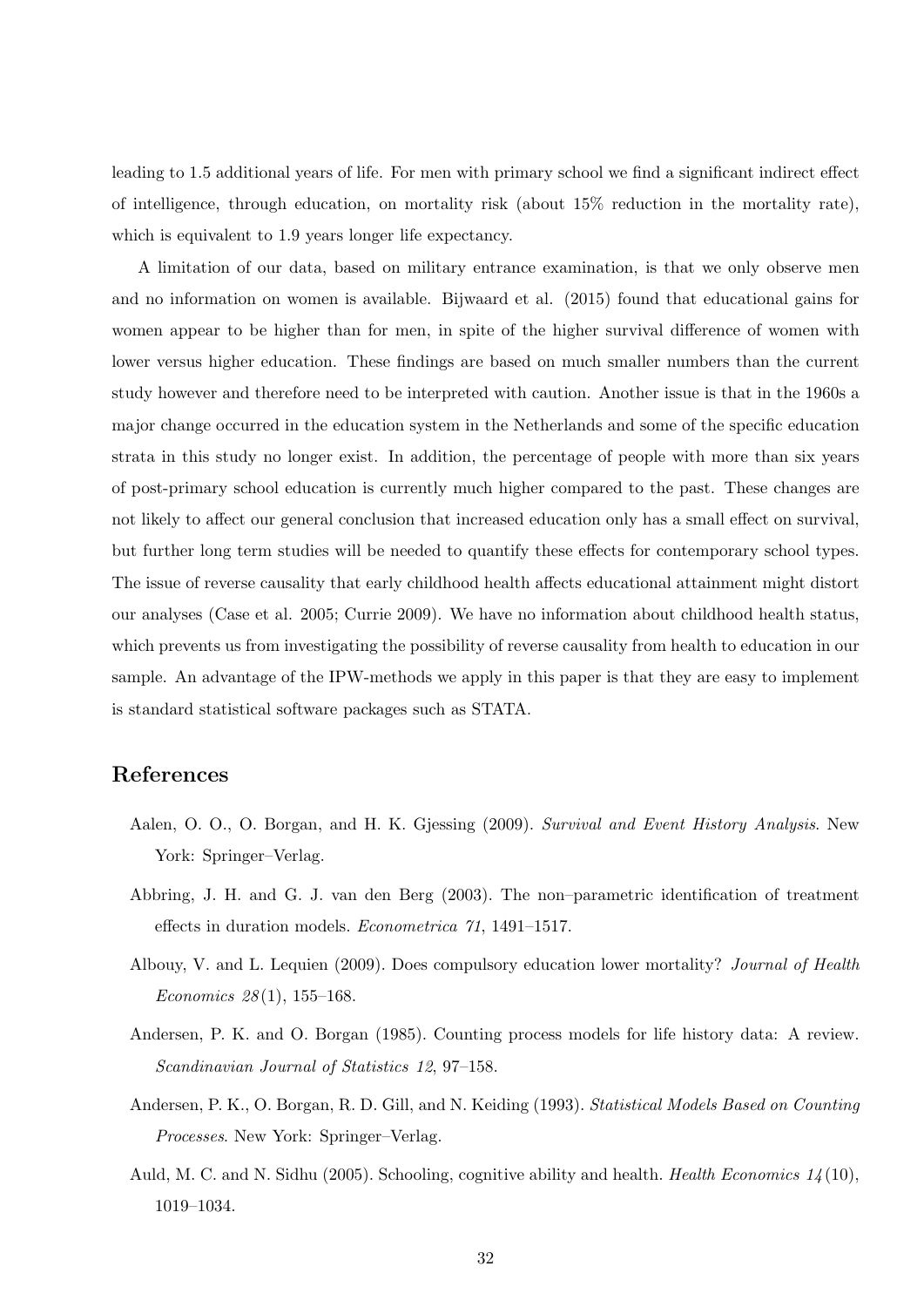- Austin, P. C. (2014). A tutorial on the use of propensity score methods with survival or time-toevent outcomes: Reporting measures of effect similar to those used in randomized experiments. *Statistics in Medicine 33*, 1242–1258.
- Baron, R. M. and D. A. Kenny (1986). The moderator–mediator variable distinction in social psychological research: Conceptual, strategic, and statistical considerations. *Journal of Personlaity and Social Psychology 51*, 1173–1182.
- Basu, A., A. M. Jones, and P. Rosa Dias (2014). Long-term effects of school quality on health and lifestyle: Evidence from comprehensive schooling reforms in England. Working paper no. 20811, NBER.
- Batty, G. and G. David (2004). Early life intelligence and adult health. *British Medical Journal 329* (7466), 585–586.
- Batty, G., G. David, I. J. Deary, and L. S. Gottfredson (2007). Premorbid (early life) IQ and later mortality risk: Systematic review. *Annals of Epidemiology 17* (4), 278–288.
- Bijwaard, G. E. and H. van Kippersluis (2015). Efficiency of health investment: Education or intelligence? Discussion Paper 15–004, Tinbergen Institute.
- Bijwaard, G. E., H. van Kippersluis, and J. Veenman (2015). Education and health: the role of cognitive ability. *Journal of Health Economics 42*, 29–43.
- Bruggink, J. W. (2009). Ontwikkelingen in de (gezonde) levensverwachting naar opleidingsniveau. *Bevolkingstrends 57* (4), 71–74.
- Caliendo, M. and S. Kopeinig (2008). Some practical guidance for the implementation of propensity score matching. *Journal of Economic Surveys 22*, 31–72.
- Calvin, C. M., I. J. Deary, C. Fenton, B. A. Roberts, G. Der, N. Leckenby, and G. D. Batty (2011). Intelligence in youth and all-cause-mortality: Systematic review with meta-analysis. *International Journal of Epidemiology 40* (3), 626–640.
- Carlsson, M., G. B. Dahl, B. Öckert, and D.-O. Rooth (2015). The effect of schooling on cognitive skills. *The Review of Economics and Statistics 97*, forthcoming.
- Case, A., A. Fertig, and C. Paxson (2005). The lasting impact of childhood health and circumstance. *Journal of Health Economics 24*, 365–389.
- Ceci, S. J. (1991). How much does schooling influence general intelligence and its cognitive components? a reassessment of the evidence. *Developmental Psychology 27*, 703–722.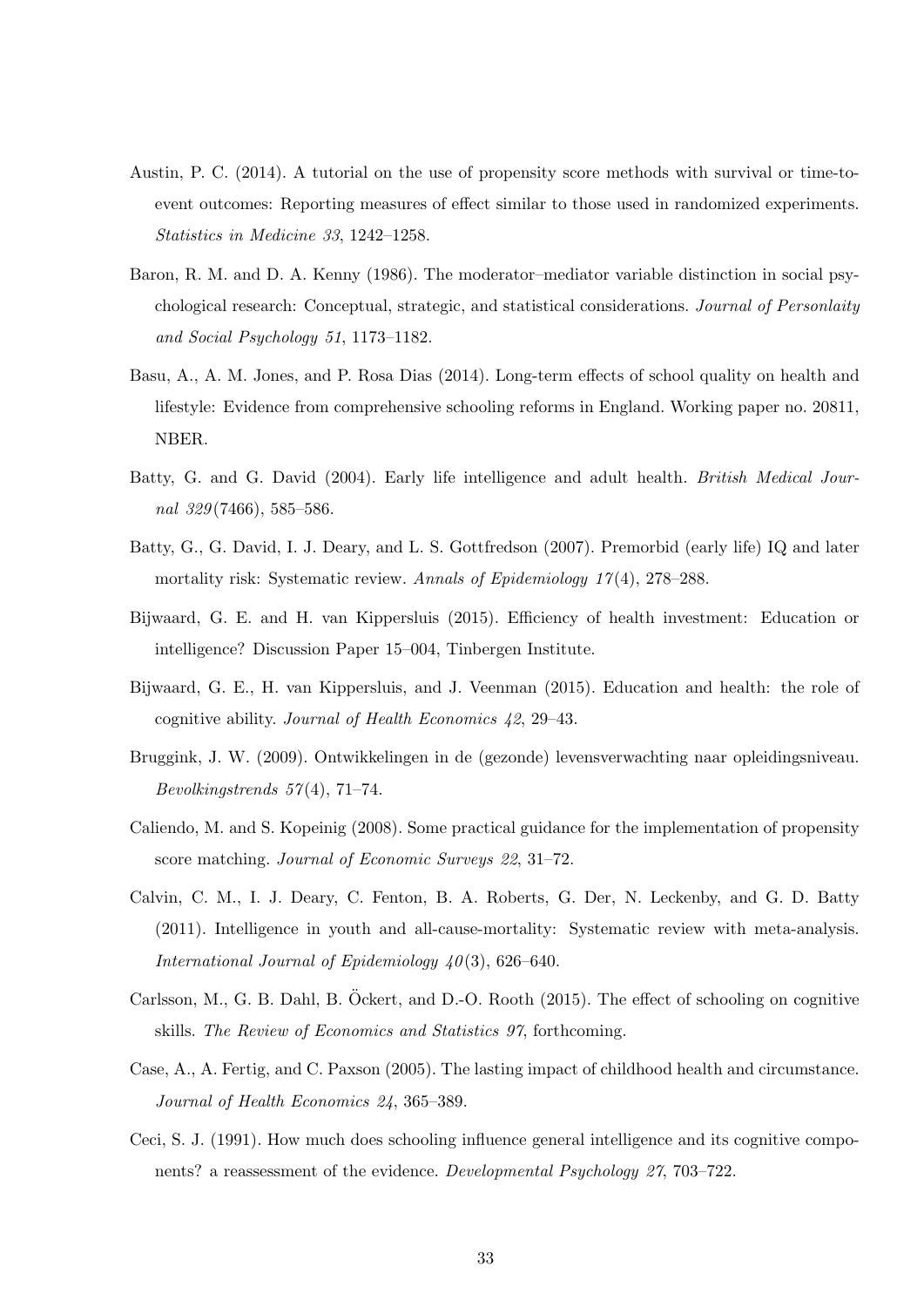- Clark, D. and H. Royer (2013). The effect of education on adult mortality and health: Evidence from Britain. *American Economic Review 103* (6), 2087–2120.
- Cole, S. R. and M. A. Hernán (2004). Adjusted survival curves with inverse probability weights. *Computer Methods and Programs in Biomedicine 75*, 45–49.
- Conti, G. and J. J. Heckman (2010). Understanding the early origins of the education-health gradient: A framework that can also be applied to analyze gene-environment interactions. *Perspectives on Psychological Science 5*, 585–605.
- Conti, G., J. J. Heckman, and S. Urzua (2010). The education-health gradient. *American Economic Review 100*, 234–238.
- Currie, J. (2009). Healthy, wealthy, and wise: Socioeconomics status, poor health in childhood, and human capital development. *Journal of Economic Literature 41*, 87–122.
- Cutler, D. and A. Lleras-Muney (2008). Education and health: Evaluating theories and evidence. In J. S. House, R. F. Schoeni, G. A. Kaplan, and H. Pollack (Eds.), *Making Americans Healthier: Social and Economic Policy as Health Policy*. New-York: Russell Sage Foundation.
- Deary, I. J. (2008). Why do intelligent people live longer? *Nature 456*, 175–176.
- Deary, I. J. and W. Johnson (2010). Intelligence and education: causal perceptions drive analytic processes and therefore conclusions. *International Journal of Epidemiology 39*, 1362–1369.
- Doob, L. J. (1953). *Stochastic Processes*. New York: Wiley.
- Doornbos, G. and D. Kromhout (1990). Educational level and mortality in a 32-year follow-up study of 18-year-old men in the Netherlands. *International Journal of Epidemiology 19*, 374–379.
- Ekamper, P., F. van Poppel, A. D. Stein, and L. H. Lumey (2014). Independent and additive association of prenatal famine exposure and intermediary life conditions with adult mortality between age 18–63 years. *Social Science & Medicine 119*, 232–239.
- Feng, P., X.-H. Zhou, Q.-M. Zou, M.-Y. Fan, and Z.-S. Li (2012). Generalized propensity score for estimating the average treatment effect of multiple treatments. *Statistics in Medicine 31*, 681–697.
- Gavrilov, L. A. and N. S. Gavrilova (1991). *The Biology of Life Span: A Quantitative Approach*. New York: Harwood Academic Publisher.
- Hansen, K. T., J. J. Heckman, and K. J. Mullen (2004). The effect of schooling and ability on achievement test scores. *Journal of Econometrics 121*, 39–98.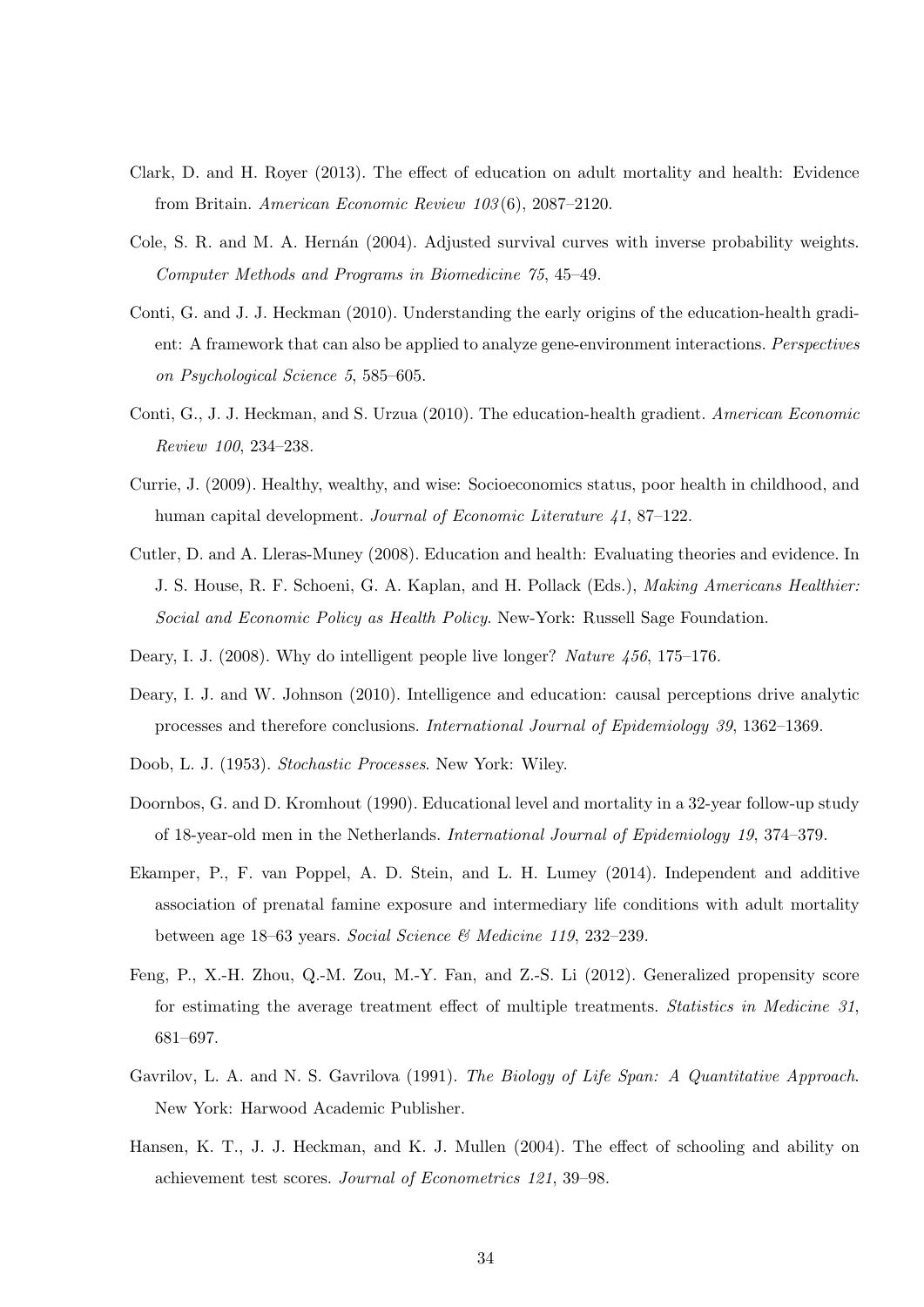- Hirano, K., G. W. Imbens, and G. Ridder (2003). Efficient estimation of average treatment effects using the estimated propensity score. *Econometrica 71*, 1161–1189.
- Huber, M. (2014). Identifying causal mechanisms (primarily) based on inverse probability weighting. *Journal of Applied Econometrics 29*, 920–943.
- Ichino, A., F. Mealli, and T. Nannicini (2008). From temporary help jobs to permanent employment: What can we learn from matching estimators and their sensitivity? *Journal of Applied Econometrics 23*, 305–327.
- Imai, K., L. Keele, and D. Tingley (2010). A general approach to causal mediation analysis. *Psychological Methods 15*, 309–334.
- Imai, K., L. Keele, D. Tingley, and T. Yamamoto (2011). Unpacking the black box of causality: Learning about causal mechanisms from experimental and observational studies. *American Political Science Review 105*, 765–789.
- Imai, K. and D. A. van Dyk (2004). Causal inference with general treatment regimes: Generalizing the propensity score. *Journal of the American Statistical Association 99*, 854–866.
- Imbens, G. W. (2004). Nonparametric estimation of average treatment effects under exogeneity. *The Review of Economics and Statistics 86*, 4–29.
- Jones, A. M., N. Rice, and P. Rosa Dias (2011). Long-term effects of school quality on health and lifestyle: Evidence from comprehensive schooling reforms in England. *Journal of Human Capital 5*, 342–376.
- Kalbfleisch, J. D. and R. L. Prentice (2002). *The Statistical Analysis of Failure Time Data, second edition*. John Wiley and Sons.
- Klein, J. P. and M. L. Moeschberger (1997). *Survival Analysis: Techniques for Censored and Truncated Data*. New York: Springer–Verlag.
- Lechner, M. (2002). Some practical issues in the evaluation of heterogeneous labour market programmes by matching methods. *Journal of the Royal Statistical Society: Series A 165*, 59–82.
- Lee, M.-J. and S. Kobayashi (2001). Proportional treatment effects for count response panel data: Effects of binary excercise on health care demand. *Health Economics 10*, 411–428.
- Lenart, A. (2014). The moments of the Gompertz distribution and the maximum likelihood of its parameters. *Scandinavian Actuarial Journal of the Institute of Actuaries 3*, 255–277.
- Mazumder, B. (2008). Does education improve health: A reexamination of the evidence from compulsory schooling laws. *Economic Perspectives 33*, 2–16.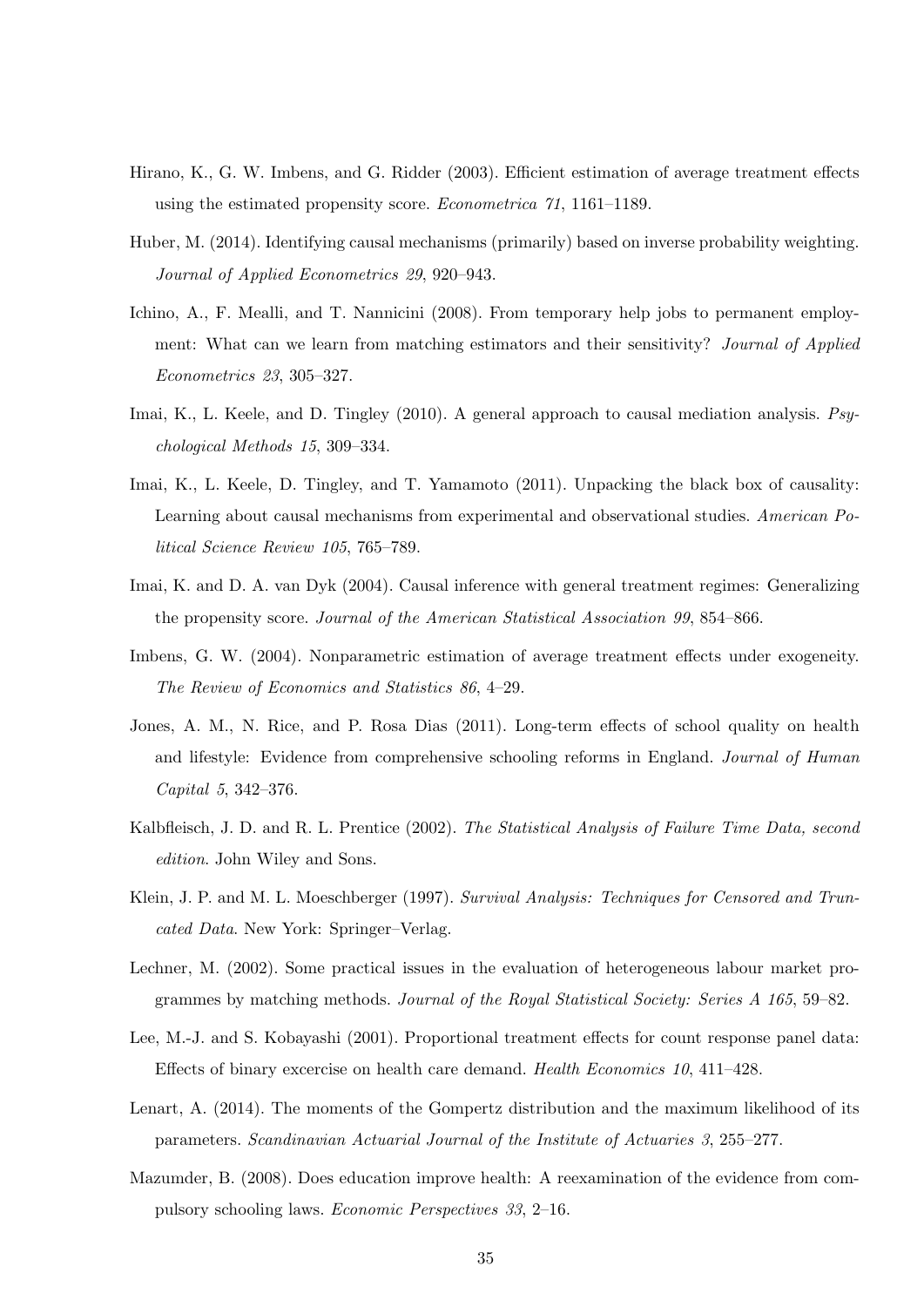- Mazumder, B. (2012). The effects of education on health and mortality. *Nordic Economic Policy Review 1*, 261–301.
- Meghir, C., M. Palme, and E. Simeonova (2013). Education, cognition and health: Evidence from a social experiment. Working paper no. 19002, NBER.
- Meyer, P.-A. (1963). Decomposition of supermartingales: The uniqueness theorem. *Illinois Journal of Mathematics 7*, 1–17.
- Nannicini, T. (2007). A simulation-based sensitivity analysis for matching estimators. *STATA Journal 7*, 334–350.
- Pearl, J. (2000). *Causality: Models, Reasoning and Inference*. New York: Cambridge University Press.
- Pearl, J. (2012). The mediation formula: A guide to the assessment of causal pathways in nonlinear models. In C. Berzuini, P. Dawid, and L. Bernardinelli (Eds.), *Causality: Statistical Perspectives and Applications*, pp. 151–179. Chichester: John Wiley.
- Ravelli, G. P., Z. A. Stein, and M. W. Susser (1976). Obesity in young men after famine exposure in utero and early pregnancy. *New England Journal of Medicine 7*, 349–354.
- Robins, J. M. (1999). Marginal structural models versus structural nested models as tools for causal inference. In M. E. Halloran and D. Berry (Eds.), *Statistical Models in Epidemiology, the Environment, and Clinical Trials*, pp. 95–133. New York: Springer.
- Robins, J. M., M. A. Hernán, and B. Brumback (2000). Marginal structural models and causal inference in epidemiology. *Epidemiology 11*, 550–560.
- Robins, J. M. and A. Rotnitzky (1992). Recovery of information and adjustment for dependent censoring using surrogate markers. In N. Jewell, K. Dietz, and V. Farewell (Eds.), *AIDS Epidemiology– Methodological Issues*, pp. 297–331. Boston: Birkhäuser.
- Rosenbaum, P. and D. B. Rubin (1983). The central role of the propensity score in observational studies for causal effects. *Biometrika 70*, 41–55.
- Rotnitzky, A. and J. M. Robins (1995). Semiparametric regression estimation in the presence of dependent censoring. *Biometrika 82*, 805–820.
- Rubin, D. B. (1974). Estimating causal effects of treatments in randomized and non–randomized studies. *Journal of Educational Psychology 66*, 688–701.
- Schröder, H. and H. B. G. Ganzeboom (2014). Measuring and modelling level of education in European societies. *European Sociological Review 47* (9), 119–136.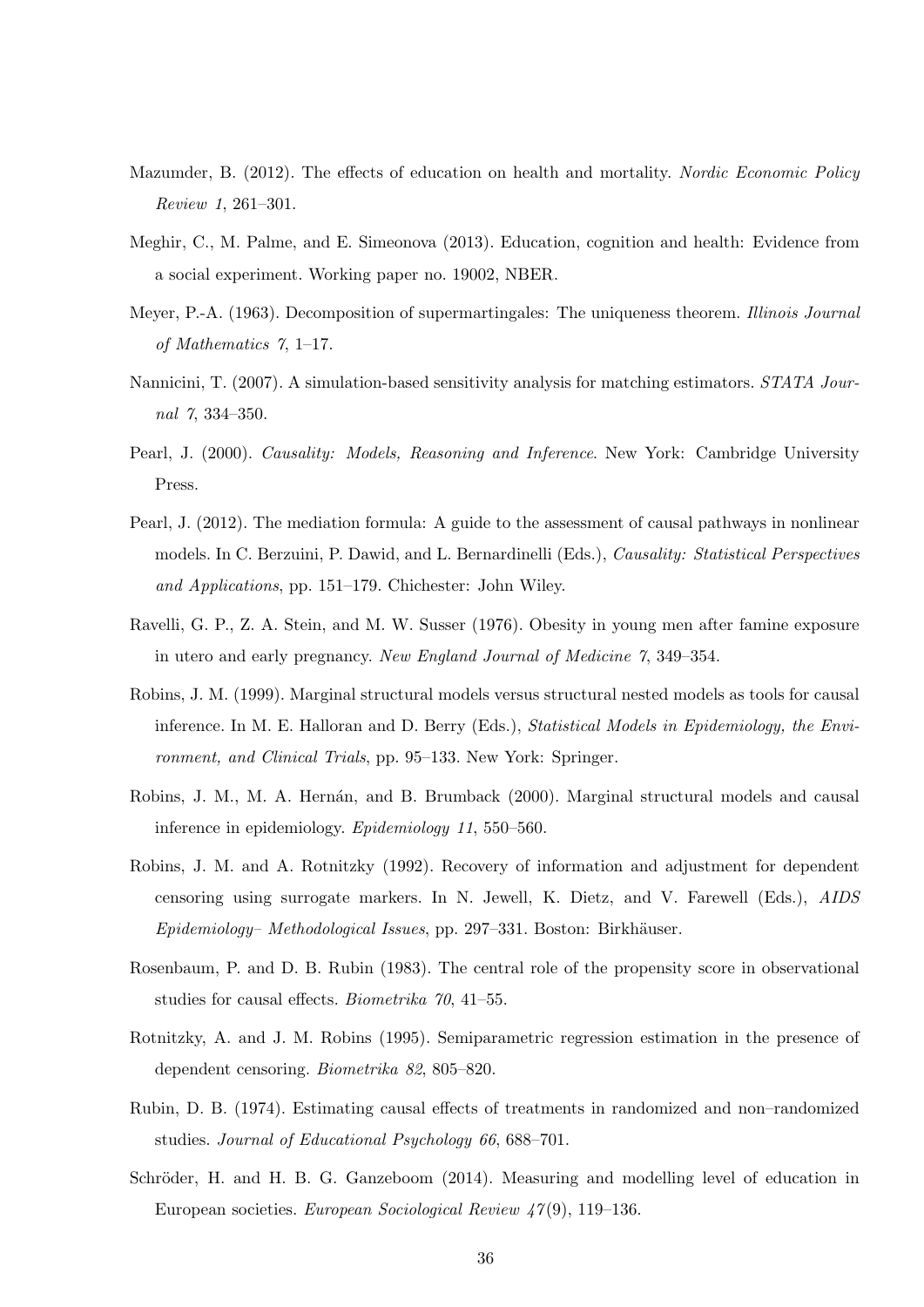- Tchetgen Tchetgen, E. J. (2013). Inverse odds ratio-weighted estimation for causal mediation analysis. *Statistics in Medicine 32*, 4567–4580.
- Therneau, T. and P. Grambsch (2000). *Modeling Survival Data: Extending the Cox Model*. New York: Springer–Verlag.
- Van den Berg, G. J. (2001). Duration models: Specification, identification, and multiple duration. In J. Heckman and E. Leamer (Eds.), *Handbook of Econometrics, Volume V*, Chapter 55, pp. 3381–3460. Amsterdam: North–Holland.
- Van Kippersluis, H., O. O'Donnell, and E. van Doorslaer (2011). Long run returns to education: Does schooling lead to an extended old age? *Journal of Human Resources 46* (4), 695–721.
- Vrooman, J. C. and J. Dronkers (1986). Changing educational attainment processes: Some evidence from the Netherlands. *Sociology of Education 59* (2), 69–78.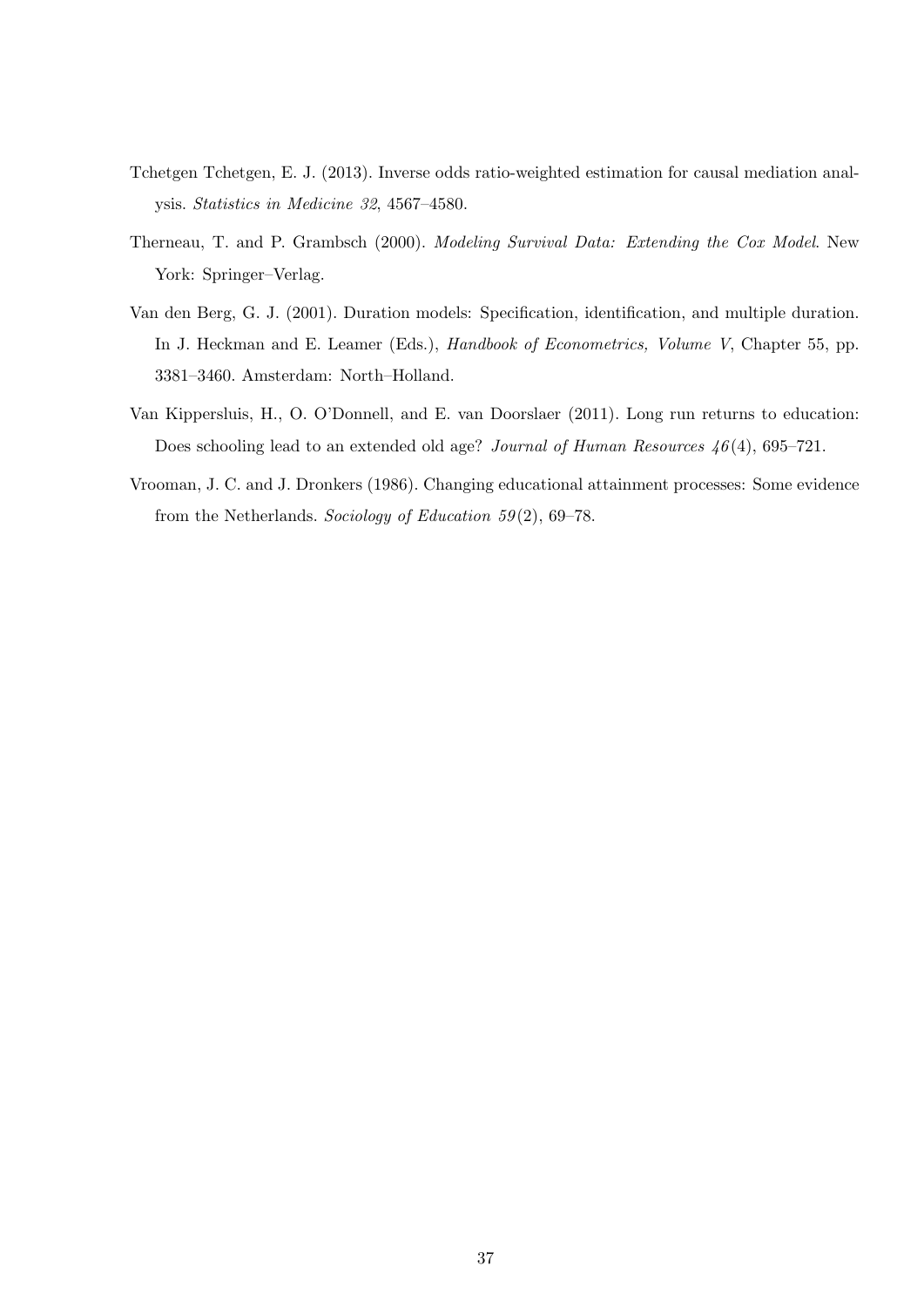## **Appendix A Counting processes and proofs**

To prove the consistency and the properties of our estimation strategy we rely on counting process theory for duration models. In a Cox-model the waiting time to some event *T* has a conditional distribution given observed *X* and treatment *D* with hazard rate

$$
\lambda(t|D, X, M) = \lambda_0(t)e^{\beta'X + \gamma D}
$$
\n(A.1)

The cdf and pdf of the distribution of the duration *T* can be expressed as functions of the hazard rate. The counting process approach has increasingly become the standard framework for analyzing duration data and Andersen et al. (1993) have provided an excellent survey of this literature. Less technical surveys have been given by Klein and Moeschberger (1997), Therneau and Grambsch (2000), and Aalen et al. (2009). The main advantage of this framework is that it allows us to express the duration distribution as a regression model with an error term that is a martingale difference. Regression models with martingale difference errors are the basis for inference in time series models with dependent observations. Hence, it is not surprising that inference is much simplified by using a similar representation in duration models.

To start the discussion, we first introduce some notation. A counting process  $\{N(t); t \geq 0\}$  is a stochastic process describing the number of events in the interval [0*, t*] as time proceeds. The process contains only jumps of size +1. For single duration data, the event can only occur once, because the units are observed until the event occurs. Therefore we introduce the observation indicator  $Y(t) = I(T \geq t)$  that equal to 1 if the unit is under observation at time *t* and zero after the event has occurred. The counting process is governed by its random intensity process  $Y(t)\lambda(t)$ , with  $\lambda(t)$  is the hazard in (4). If we consider a small interval  $(t - dt, t]$  of length  $dt$ , then  $Y(t)\lambda(t)$  is the conditional probability that the increment  $dN(t) = N(t) - N(t - dt)$  jumps in that interval given all that has happened until just before *t*. By specifying the intensity as the product of this observation indicator and the hazard rate we effectively limit the number of occurrences of the event to one. It is essential that the observation indicator only depends on events up to time *t*.

Usually, some of the observations are right-censored  $\tilde{T} = \min(T, C_r)$ . By defining the observation indicator as the product of the indicator  $I(t \leq T)$  and, if necessary, an indicator of the observation plan, we capture when a unit is at risk for the event. A related concept is *left-truncation*. Left truncation occurs when individuals are only observed conditional on survival up till some duration *C<sup>l</sup>* , the age of military examination in our application. In the case of right censoring and left-truncation the at-risk indicator:  $Y(t) = I(t \leq T)I(t \leq C_r)I(t \geq C_l)$ . We assume that  $C_r, C_l$  and T are conditionally independent given *X*. The history up to *t*,  $\overline{Y}(t)$  is assumed to be a left continuous function of *t*. The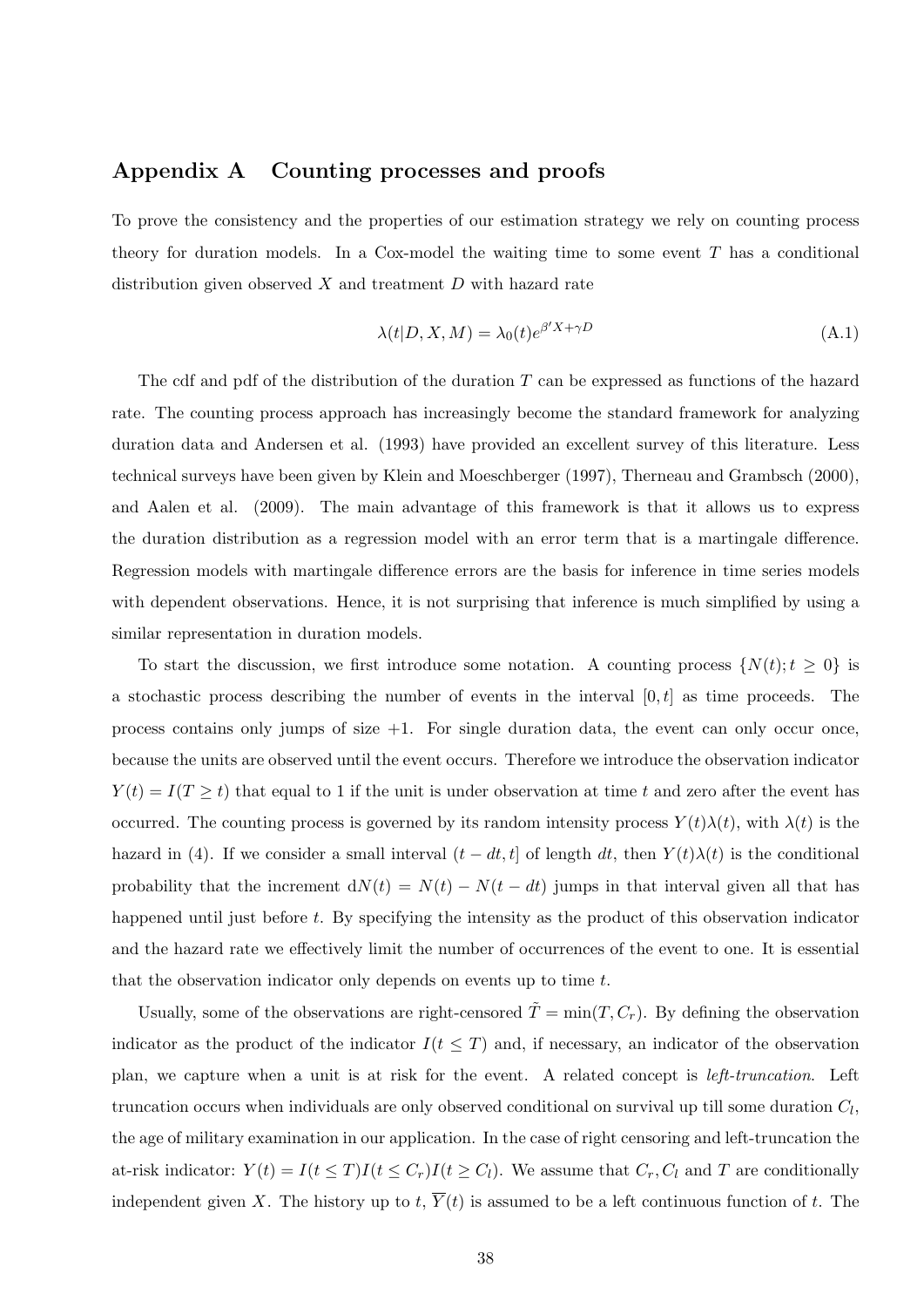history of the whole process also includes the (history of the) the covariates treatment and mediator. Thus, we have

$$
Pr(dN(t) = 1|\overline{Y}(t), D, X, M) = Y(t)\lambda(t|X, D, M)
$$
\n(A.2)

A fundamental result in the theory of counting processes, the *Doob-Meyer decomposition*12, allows us to write

$$
dN(t) = Y(t)\lambda(t|\overline{X}(t)D, X, M)dt + dM(t)
$$
\n(A.3)

with  $M(t)$ ,  $t \geq 0$  a martingale with conditional mean and variance

$$
E(dM(t)|\overline{Y}(t), D, X, M) = 0 \qquad (A.4)
$$

$$
Var(dM(t)|\overline{Y}(t), D, X, M) = Y(t)\lambda(t|D, X, M)dt
$$
\n(A.5)

The (conditional) mean and variance of the counting process are equal, so that the disturbances in (A.3) are heteroscedastic. The probability in (A.2) is 0, if the unit is no longer under observation. A counting process can be considered as a sequence of Bernoulli experiments, because if d*t* is small, (A.4) and (A.5) give the mean and variance of a Bernoulli random variable. The relation between the counting process and the sequence of Bernoulli experiments is given in (A.3), which can be considered as a regression model with an additive error that is a martingale difference. This equation resembles a time-series regression model. The Doob-Meier decomposition is the key to the derivation of the distribution of the estimators, because the asymptotic behavior of partial sums of martingales is well-known.

Note that the standard Cox model solves  $E[U(\theta)] = 0$  with

$$
U(\theta) = \int \left[ X^* - \frac{\sum Y(t)X^* e^{\theta X^*}}{\sum Y(t) e^{\theta X^*}} \right] dN(t)
$$
 (A.6)

where  $X^* = (X, D, M)'$  and  $\theta = (\beta, \gamma, \alpha)'$ .

#### **Proof of equation** (5)**: IPW Cox is unbiased**:

First we derive  $E[\sum Y(t)WDe^{\gamma D}]$ ,  $E[\sum Y(t)We^{\gamma D}]$ ,  $E[WdN(t)]$ , and  $E[WDdN(t)]$ . Redefine the propensity score  $p(d) = Pr(D_i = d | X_i)$ , with  $d = 0, 1$ . Note that the integral of the sum is equal to the sum of the integrals.

 $12$ Doob (1953) published the Doob decomposition theorem which gives a unique decomposition for certain discrete time martingales. Meyer (1963) proved a continuous time version of the theorem, which became known as the Doob-Meyer decomposition. Both Andersen et al. (1993) and Aalen et al. (2009) provide a thorough discussion of this theorem.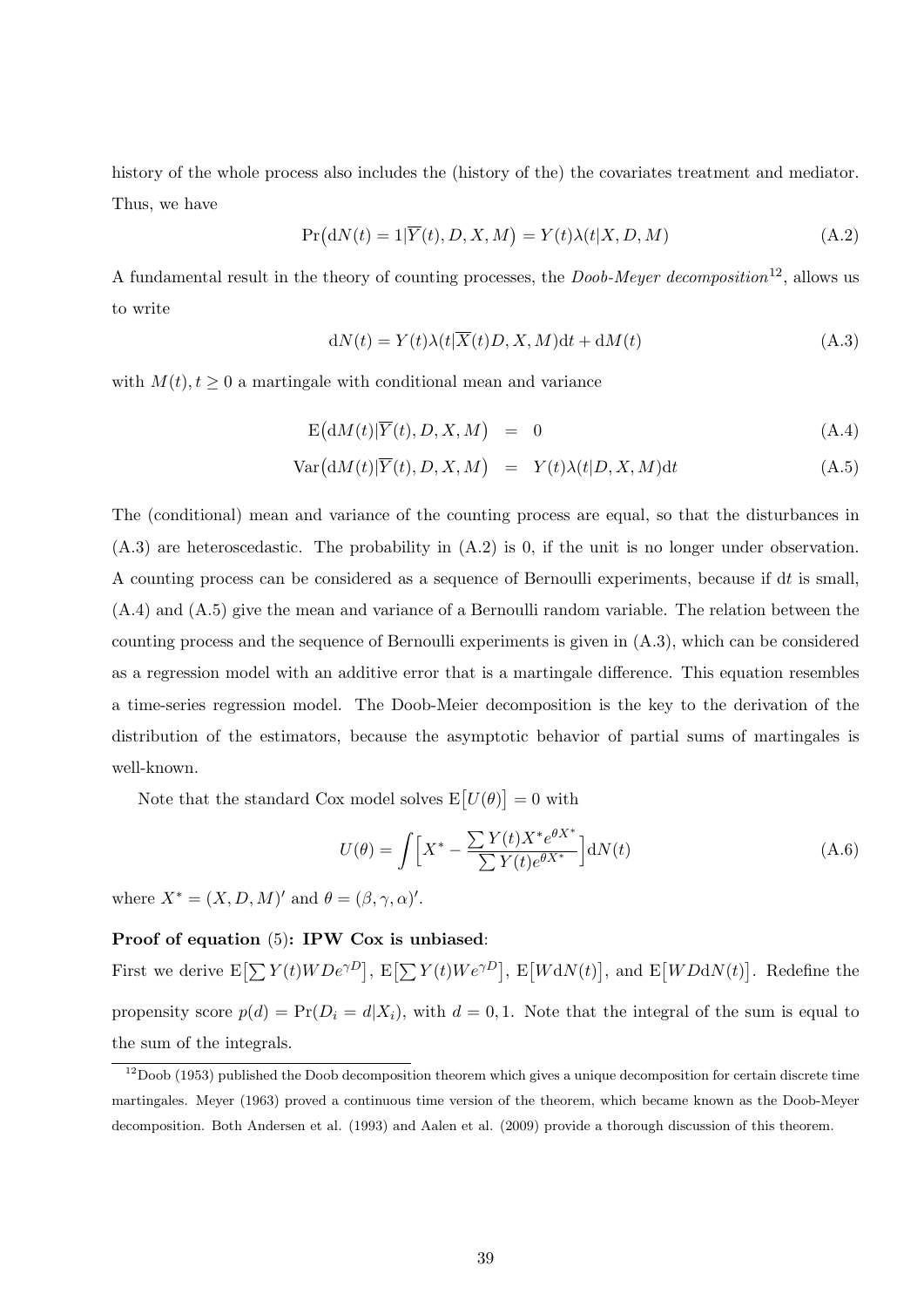$$
E[\sum Y(t)WDe^{\gamma D}] = E[S(t|D, X)WDe^{\gamma D}]
$$
  
= 
$$
\int \sum_{d} p(d)E[S(t|D = d, X = x)\frac{de^{\gamma d}}{p(d)}]f_X(x)dx
$$
 (A.7)  
= 
$$
e^{\gamma}S(t|D = 1)
$$

and

$$
E\left[\sum Y(t)We^{\gamma D}\right] = E\left[S(t|D, X)We^{\gamma D}\right]
$$
  
= 
$$
\int \sum_{d} p(d)E\left[S(t|D = d, X = x)\frac{e^{\gamma d}}{p(d)}\right]f_X(x)dx
$$
  
= 
$$
e^{\gamma}S(t|D = 1) + S(t|D = 0)
$$
 (A.8)

and

$$
E[WdN(t)] = E[\lambda(t|D, X)S(t|D, X)Wdt]
$$
  
= 
$$
\int \sum_{d} p(d)E[f(t|D = d, X = x)\frac{1}{p(d)}]dt f_X(x)dx
$$
  
= 
$$
[f(t|D = 1) + f(t|D = 0)]dt
$$
 (A.9)

and

$$
E[WDdN(t)] = E[\lambda(t|D, X)S(t|D, X)WDdt]
$$
  
= 
$$
\int \sum_{d} p(d)E[f(t|D = d, X = x)\frac{d}{p(d)}]dt f_X(x)dx
$$
 (A.10)  
= 
$$
f(t|D = 1)dt
$$

This implies:

$$
E[U(\gamma)] = \int \Big\{ E[W \cdot DdN(t)] - E[WdN(t)] \frac{E[\sum Y(t) \cdot W \cdot De^{\gamma D}]}{E[\sum Y(t)We^{\gamma D}]} \Big\}
$$
  
= 
$$
\int dt \Big\{ f(t|D = 1) - [f(t|D = 1) + f(t|D = 0)] \frac{e^{\gamma} S(t|D = 1)}{e^{\gamma} S(t|D = 1) + S(t|D = 0)} \Big\}
$$
  
= 
$$
\int dt \Big\{ f(t|D = 1) - [f(t|D = 1) + f(t|D = 0)] \times
$$

$$
\frac{e^{\gamma} \lambda(t|D = 0) S(t|D = 1)}{e^{\gamma} \lambda(t|D = 0) S(t|D = 1) + \lambda(t|D = 0) S(t|D = 0)} \Big\}
$$
  
= 
$$
\int dt \Big\{ f(t|D = 1) - [f(t|D = 1) + f(t|D = 0)] \frac{f(t|D = 1)}{f(t|D = 1) + f(t|D = 0)} \Big\} = 0
$$

In moving to the last line we assume  $\lambda(t|D=1) = e^{\gamma} \lambda(t|D=0)$ .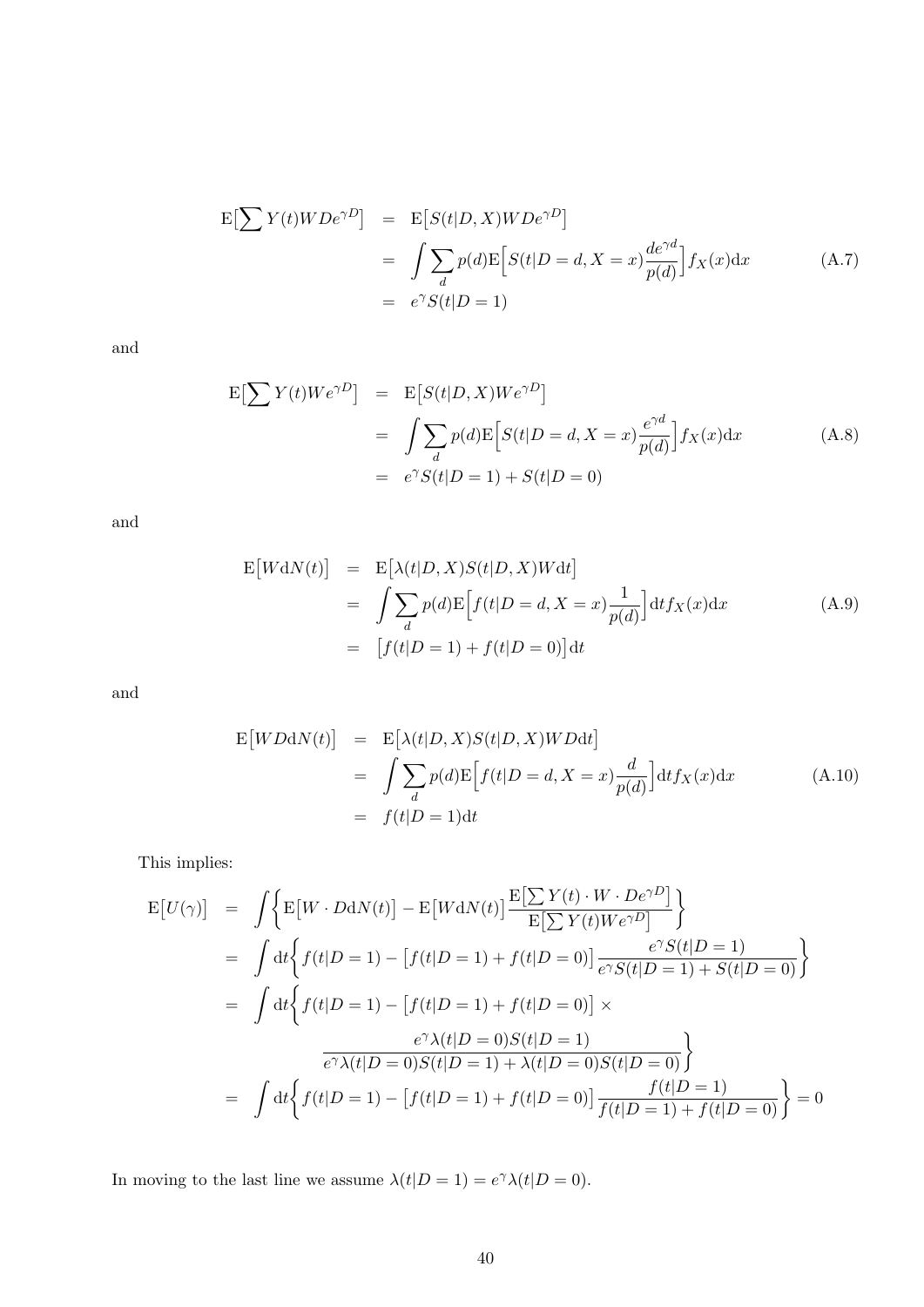#### **Proof of** (7)**: IPW Gompertz is unbiased**

In a parametric PH model the log-likelihood in counting process notation is (Andersen and Borgan 1985):

$$
\ln L_i = \int \left[ \ln \lambda_0(t_i; \alpha) + \gamma D_i \right] dN(t_i) - \int_0^1 Y_i(s) \lambda_0(s; \alpha) e^{\gamma D_i} ds \tag{A.11}
$$

where  $\lambda_0(t; \alpha)$  is the baseline hazard with parameters  $\alpha$ , e.g. for a Gompertz baseline hazard  $\lambda_0(t; \alpha)$  =  $e^{\alpha_0 + \alpha_1 t}$ . Standard maximum likelihood estimation solves the roots of the derivatives of the loglikelihood:

$$
U_{\alpha}(\theta) = \sum_{i=1}^{N} \left[ \int \frac{\partial \lambda_0(t_i; \alpha) / \partial \alpha}{\lambda_0(t_i; \alpha)} dN(t_i) - \int_0^1 Y_i(s) \frac{\partial \lambda_0(s; \alpha)}{\partial \alpha} e^{\gamma D_i} ds \right]
$$
(A.12)

$$
U_{\gamma}(\theta) = \sum_{i=1}^{N} \left[ \int D_i \, \mathrm{d}N(t_i) - D_i \int_0^1 Y_i(s) \lambda_0(s; \alpha) e^{\gamma D_i} \, \mathrm{d}s \right]
$$
\n(A.13)

with  $\theta = (\alpha, \gamma)'$  and  $U_{\alpha}(\theta)$  and  $U_{\gamma}(\theta)$  are the gradients of the log-likelihood w.r.t.  $\alpha$  and  $\gamma$ . The IPW version includes the weights *W* in equation (A.12) and (A.13). Because our main parameter of interest is  $\gamma$  we only focus on  $U_{\gamma}(\theta)$ . To proof (7) we use similar reasoning as above. First, we derive  $E[WDdN(t)]$  and  $E[\sum Y(t)\lambda_0(t;\alpha)e^{\gamma D}WD]$ .

$$
E[\sum Y(t)W\lambda_0(t;\alpha)e^{\gamma D}WD] = E[\lambda_0(t;\alpha)e^{\gamma D}S(t|D,X)WD] \qquad (A.14)
$$
  

$$
= \int \sum_d p(d)E[\lambda_0(t;\alpha)e^{\gamma D}S(t|D=d,X=x)\frac{de^{\gamma d}}{p(d)}]f_X(x)dx
$$
  

$$
= e^{\gamma}\lambda_0(t;\alpha)S(t|D=1) = f(t|D=1)
$$

From (A.10) we have  $E[WDdN(t)] = f(t|D = 1)dt$ . Thus, if we assume the right parametric model this implies that  $U_{\gamma}(\theta)$  has zero mean.

#### **Proof of** (7)**: IPW (gamma)-Gompertz is unbiased**

In a MPH model with a parametric baseline hazard and a unit-mean Gamma-distributed unobserved heterogeneity with variance  $\sigma^2$  the (unconditional) hazard is:

$$
\lambda(t|D) = \frac{\lambda_0(t;\alpha)e^{\gamma D}}{1 + \sigma^2 \int_0^t \lambda_0(s;\alpha)e^{\gamma D} ds}
$$

and the likelihood (in counting process notation) is:

$$
L_i = \left[\frac{\lambda_0(t;\alpha)e^{\gamma D}}{1+\sigma^2\int Y_i(s)\lambda_0(s;\alpha)e^{\gamma D}ds}\right]^{dN_i(t)} \left[1+\sigma^2\int Y_i(s)\lambda_0(s;\alpha)e^{\gamma D}ds\right]^{-1/\sigma^2}
$$
(A.15)

IPW solves the roots of the weighted derivatives of the log-likelihood. The weighted derivative w.r.t.  $\gamma$  is:

$$
U_{\gamma}(\theta) = \sum_{i=1}^{N} \Big[ \int \frac{W_i D_i}{1 + \sigma^2 \int Y_i(s) \lambda_0(s; \alpha) e^{\gamma D} ds} dN_i(t) - \frac{W_i D_i \int Y_i(t) \lambda_0(t; \alpha) e^{\gamma D} dt}{1 + \sigma^2 \int Y_i(s) \lambda_0(s; \alpha) e^{\gamma D} ds} \Big]
$$
(A.16)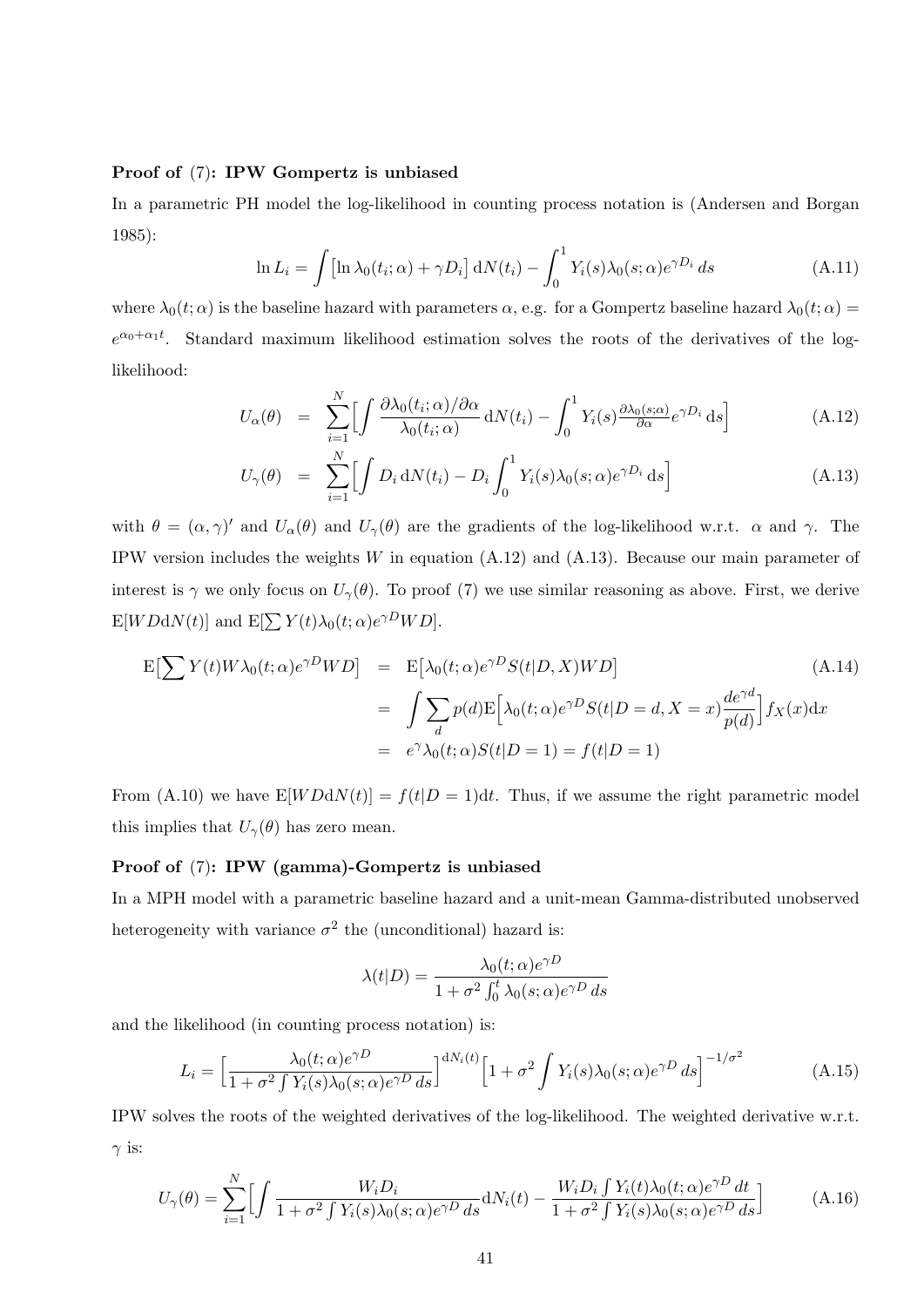To prove (7) we use similar reasoning as above. First, we derive

$$
\mathcal{E}\left[\frac{WD}{1+\sigma^2\int Y(s)\lambda_0(s;\alpha)e^{\gamma D}ds}\mathrm{d}N(t)\right] = \mathcal{E}\left[\frac{WD\lambda_0(t;\alpha)e^{\gamma D}Y(t)dt}{1+\sigma^2\int_0^t\lambda_0(s;\alpha)e^{\gamma D}ds}\right]
$$
\n
$$
= \int \sum_d p(d)\mathcal{E}\left[\frac{\lambda_0(t;\alpha)e^{\gamma D}S(t|D=d,X=x)}{1+\sigma^2\int_0^t\lambda_0(s;\alpha)e^{\gamma D}ds}\frac{de^{\gamma d}}{p(d)}\right]dt f_X(x)dx
$$
\n
$$
= \frac{\lambda_0(t;\alpha)e^{\gamma D}}{1+\sigma^2\int_0^t\lambda_0(s;\alpha)e^{\gamma D}ds}S(t|D=1)dt = f(t|D=1)dt
$$
\n(A.17)

and

$$
E\left[\sum \frac{WDY(t)\lambda_0(t;\alpha)e^{\gamma D}}{1+\sigma^2\int Y(s)\lambda_0(s;\alpha)e^{\gamma D}ds}\right] = \int \sum_d p(d)E\left[\frac{\lambda_0(t;\alpha)e^{\gamma D}S(t|D=d,X=x)}{1+\sigma^2\int_0^t \lambda_0(s;\alpha)e^{\gamma D}ds}\frac{de^{\gamma d}}{p(d)}\right]f_X(x)dx
$$
  
=  $f(t|D=1)$  (A.18)

Thus, if we assume the right parametric model for the baseline hazard and a Gamma distribution for the unobserved heterogeneity  $(A.17)$  has mean zero.<sup>13</sup>

## **Proof Theorem 1 and equation** (12) **for Cox PH**14:

The direct effect  $\theta(d)$  solves  $E[U(\theta(d))] = 0$  with  $U(\theta(d))$ 

$$
U(\theta(d)) = \int W(d) \Big[ D - \frac{\sum Y(t)W(d)De^{\gamma D}}{\sum Y(t)W(d)e^{\theta D}} \Big] dN(t)
$$
\n(A.19)

Again we first derive  $E[\sum Y(t)W(d)De^{\theta D}]$ ,  $E[\sum Y(t)W(d)e^{\theta D}]$ ,  $E[W(d)dN(t)]$ , and  $E[W(d)DAN(t)]$ .

$$
E[\sum Y(t)W(d)De^{\theta D}] = E[S(t|D, M, X) \cdot W(d) \cdot De^{\theta(d)D}]
$$
  
\n
$$
= \int e^{\theta(d)} E[S(t|D = 1, M = m, X = x) \frac{Pr(D = d|M, X)f_M(m|x)}{Pr(D = d|X)}] dm f_X(x) dx
$$
  
\n
$$
= \int e^{\theta(d)} E[S(t|D = 1, M = m, X = x)f_M(m|D = d, X)] dm f_X(x) dx
$$
  
\n
$$
= e^{\theta(d)} S(t|D = 1, M(d))
$$

From line two to three we use Bayes' rule.

$$
E\left[\sum Y(t)W(d)e^{\theta(d)D}\right] = E\left[S(t|D,M,X)\cdot W(d)e^{\theta(d)D}\right]
$$
  
= 
$$
\int \sum_{q} E\left[S(t|D=q,M=m,X=x)f_M(m|D=d,X)\right] dm f_X(x) dx
$$
  
= 
$$
e^{\theta(d)}S(t|D=1,M(d)) + S(t|D=0,M(d))
$$

<sup>13</sup>The proof for any other MPH model with known functional form of the baseline hazard and given distribution of the unobserved heterogeneity is essentially the same.

<sup>14</sup>The proofs for the Gompertz PH and the Gamma-Gompertz MPH model are very similar and not shown here.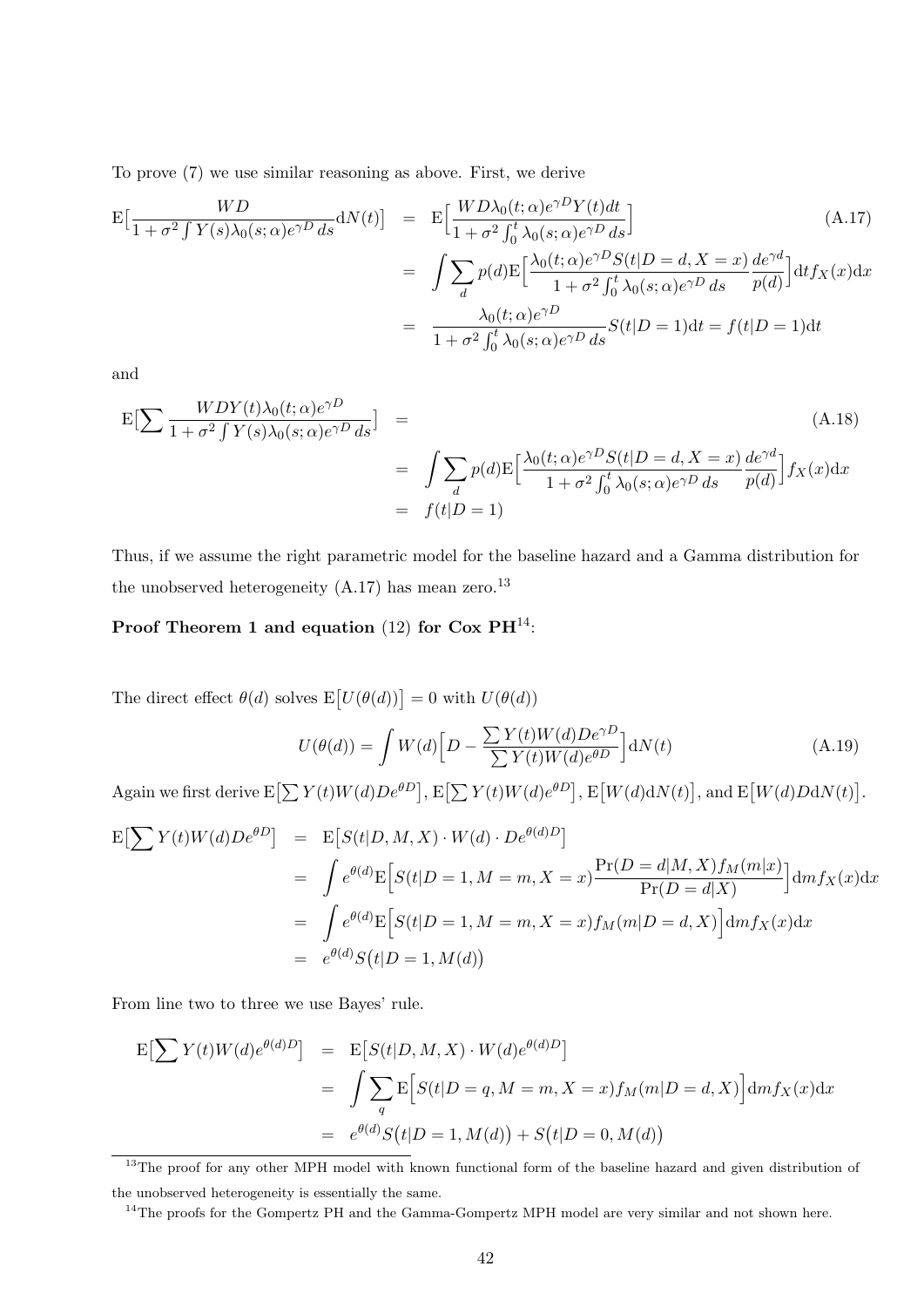and

$$
E[W(d)dN(t)] = E[\lambda(t|D, M, X)S(t|D, M, X) \cdot W(d)dt]
$$
  
= 
$$
\int \sum_{q} E\Big[f(t|D = q, M = m, X = x) f_M(m|D = d, X)\Big] dt dm f_X(x) dx
$$
  
= 
$$
\Big[f(t|D = 1, M(d)) + f(t|D = 0, M(d))\Big] dt
$$

and

$$
E[W(d)DAN(t)] = E[\lambda(t|D, M, X)S(t|D, M, X) \cdot W(d) \cdot Ddt]
$$
  
= 
$$
\int E[f(t|D = 1, M = m, X = x) f_M(m|D = d, X)] dt f_X(x) dx
$$
  
= 
$$
f(t|D = 1, M(d)) dt
$$

This implies:

$$
E[U(\theta(d))] = \int \Big\{ E[W(d) \cdot DdN(t)] - E[W(d)dN(t)] \frac{E[\sum Y(t) \cdot W(d) \cdot De^{\theta(d)D}]}{E[\sum Y(t) \cdot W(d)e^{\theta(d)D}]} \Big\}
$$
  
\n
$$
= \int dt \Big\{ f(t|D = 1, M(d)) - \Big[ f(t|D = 1, M(d)) + f(t|D = 0, M(d)) \Big] \times
$$
  
\n
$$
\frac{e^{\theta(d)}S(t|D = 1, M(d))}{e^{\theta(d)}S(t|D = 1, M(d)) + S(t|D = 0, M(d))} \Big\}
$$
  
\n
$$
= \int dt \Big\{ f(t|D = 1, M(d)) - \Big[ f(t|D = 1, M(d)) + f(t|D = 0, M(d)) \Big] \times
$$
  
\n
$$
\frac{e^{\theta(d)}\lambda(t|D = 0, M(d))S(t|D = 1, M(d))}{e^{\theta(d)}\lambda(t|D = 0, M(d))S(t|D = 1, M(d))} + \lambda(t|D = 0, M(d))S(t|D = 0, M(d))}
$$
  
\n
$$
= \int dt \Big\{ f(t|D = 1, M(d)) - \Big[ f(t|D = 1, M(d)) + f(t|D = 0, M(d)) \Big] \times
$$
  
\n
$$
\frac{f(t|D = 1, M(d))}{f(t|D = 1, M(d)) + f(t|D = 0, M(d))} \Big\} = 0
$$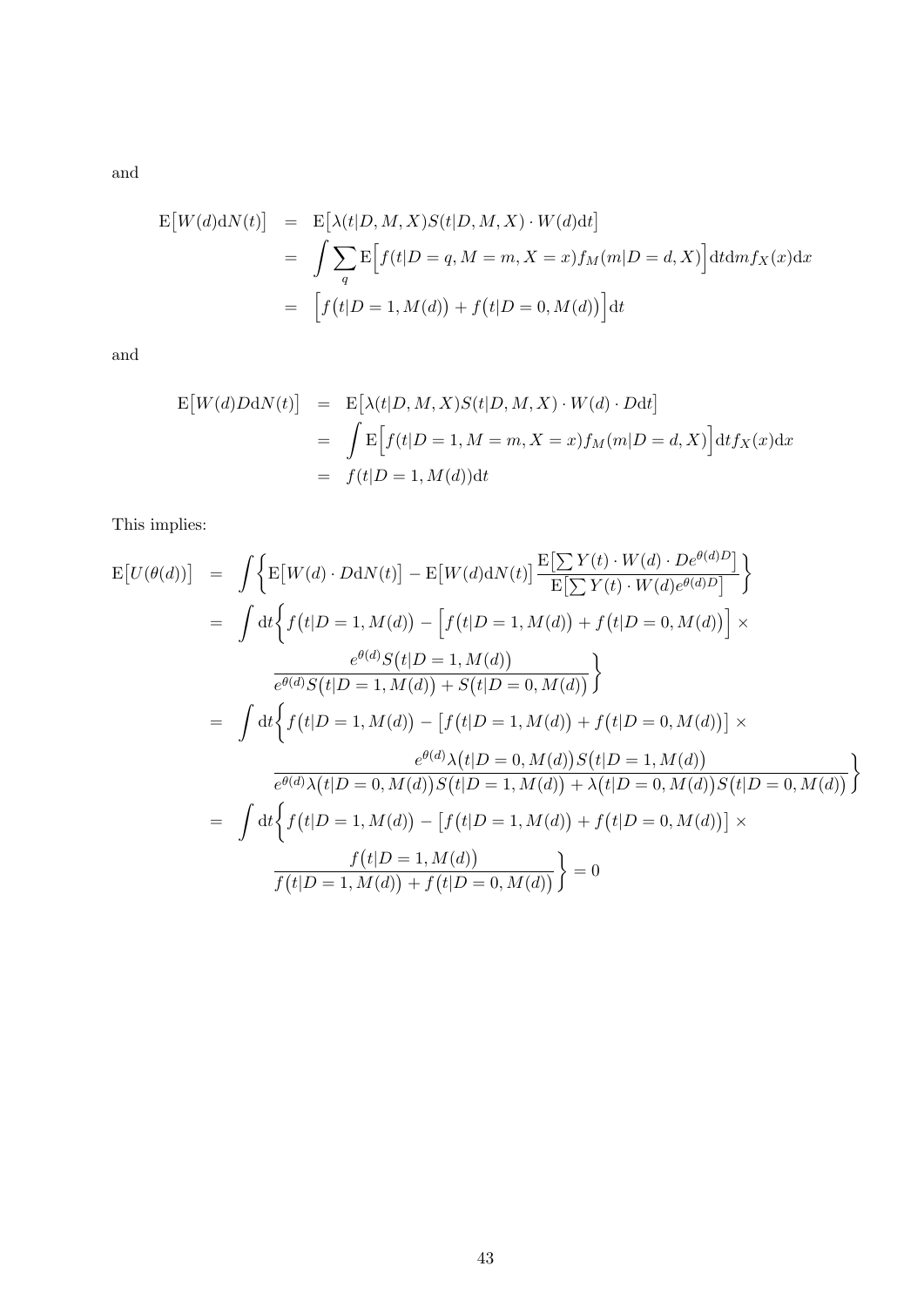## **Appendix B Additional tables and figures**

|                      | Primary to       | lower vocational to | Lower secondary to |
|----------------------|------------------|---------------------|--------------------|
|                      | lower vocational | lower secondary     | higher             |
| <i>Education:</i>    |                  |                     |                    |
| Lower vocational     | $1.100**$        |                     |                    |
| Lower secondary      |                  | $0.692**$           |                    |
| Higher               |                  |                     | $0.872**$          |
| Father's occupation: |                  |                     |                    |
| Professional         | $\,0.012\,$      | 0.010               | $-0.047+$          |
| Self-employed        | $-0.096**$       | $-0.175**$          | $-0.185**$         |
| Clerical             |                  |                     |                    |
| Skilled              | $-0.202**$       | $-0.184**$          | $-0.119**$         |
| Unskilled            | $-0.291**$       | $-0.291**$          | $-0.257**$         |
| <b>Missing</b>       | $-0.302**$       | $-0.249**$          | $-0.168**$         |
|                      |                  |                     |                    |
| Family size          | $0.080**$        | 0.013               | $-0.138**$         |
| Born in Utrecht      | $-0.137**$       | $-0.117**$          | $-0.093**$         |
| Religion:            |                  |                     |                    |
| Catholic             | $0.039+$         | 0.014               | $-0.016$           |
| Dutch Reformed       | 0.006            | $\,0.013\,$         | $0.005\,$          |
| Calvinist            | $0.210**$        | $0.179**$           | $0.110**$          |
| Other religion       | 0.062            | 0.086               | $-0.233**$         |
| None                 |                  |                     |                    |
| Health:              |                  |                     |                    |
| Bad general health   | $-0.102**$       | $-0.114**$          | $-0.163**$         |
| Bad hearing          | $-0.504**$       | $-0.539**$          | $-0.538**$         |
| Bad sight            | $0.221**$        | $0.197**$           | $0.134**$          |
| Bad psychological    | $-0.383**$       | $-0.294**$          | $-0.259**$         |
| Famine cohorts:      |                  |                     |                    |
| A1                   | $0.102**$        | $0.084+$            | $0.143**$          |
| A2                   | $0.204**$        | $0.094+$            | $0.124**$          |
| B1                   | $0.167**$        | $0.141**$           | $0.158**$          |
| $\rm B2$             | $0.178**$        | $0.149**$           | $0.172**$          |
| D1                   | $0.161**$        | $0.145***$          | $0.179**$          |
| $\mathrm{D}2$        | $0.190**$        | $0.140**$           | $0.113**$          |

Table B.1: Ordered Probit estimates of IQ-level, by levels of education

<sup>+</sup>*p <* 0*.*05 and *∗∗p <* 0*.*01

Famine cohorts from Ravelli et al. (1976): born in 7 cities in the West of Netherlands and A1: born Jan 1944- May 1944; A2: born Jun 1944- Oct 1944; B1: born Nov 1944- Jan 1944; B2: born Feb 1945- May 1945; D1: born Jun 1945- Sep 1945; D2: born Oct 1945- Dec 1945.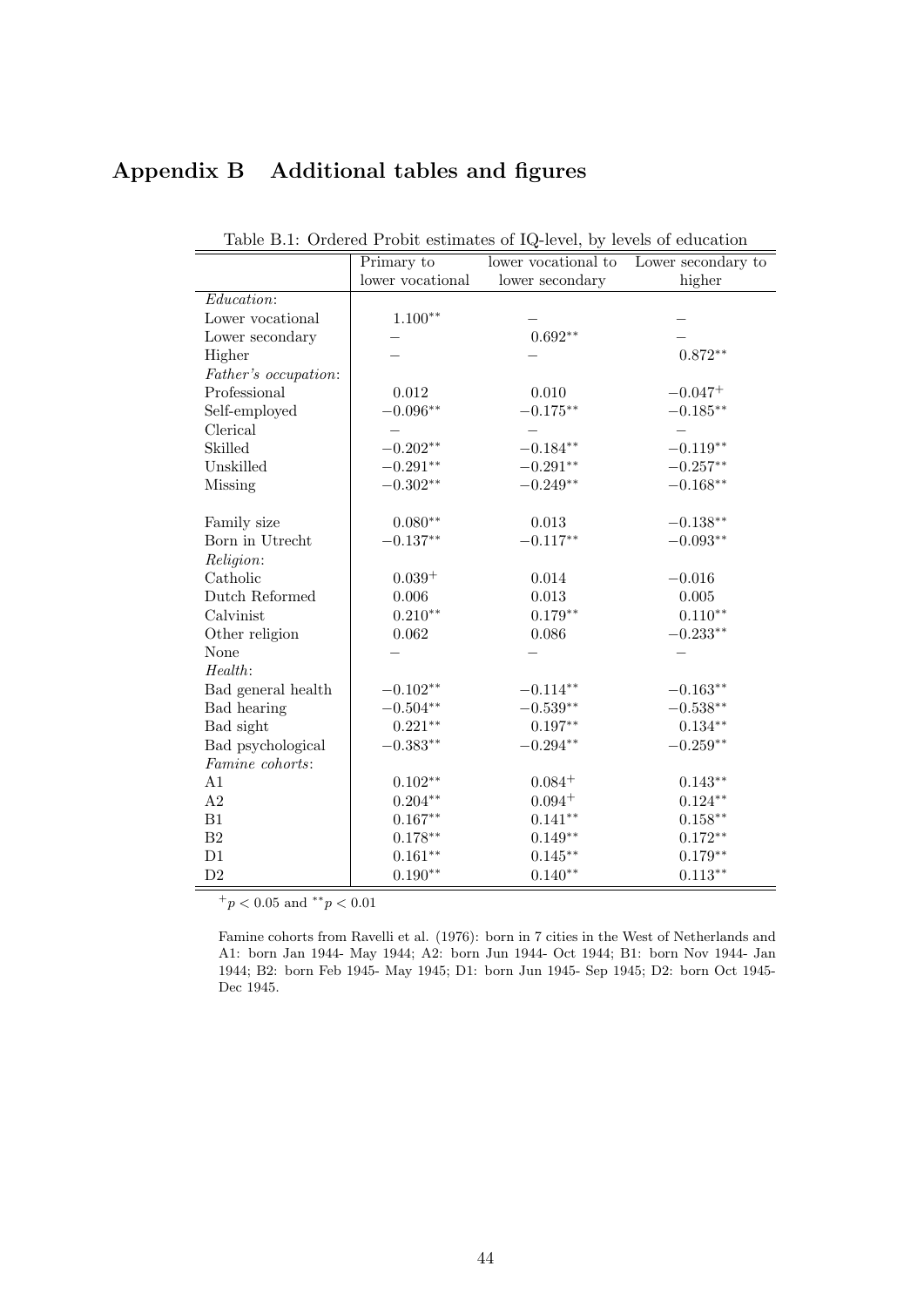|                      | Primary to       | Lower vocational to | Lower secondary to  |
|----------------------|------------------|---------------------|---------------------|
|                      | lower vocational | lower secondary     | higher              |
| Father's occupation: |                  |                     |                     |
| Professional         | $-0.221**$       | $0.123**$           | $0.478**$           |
| Self-employed        | $-0.386**$       | $-0.030$            | $-0.276**$          |
| Clerical             |                  |                     |                     |
| Skilled              | $-0.404**$       | $-0.413**$          | $-0.581^{\ast\ast}$ |
| Unskilled            | $-0.581**$       | $-0.460**$          | $-0.616**$          |
| Missing              | $-0.443**$       | $-0.334**$          | $-0.205**$          |
| Family size          | $0.260**$        | $0.151**$           | 0.001               |
| Born in Utrecht      | $-0.252**$       | 0.057               | $0.082^{+}$         |
| Religion:            |                  |                     |                     |
| Catholic             | $-0.089**$       | $-0.037$            | 0.043               |
| Dutch Reformed       | $0.154**$        | $-0.002$            | $-0.040$            |
| Calvinist            | $0.403**$        | $-0.068+$           | 0.048               |
| Other religion       | 0.136            | $0.232^{+}$         | 0.086               |
| None                 |                  |                     |                     |
| Health:              |                  |                     |                     |
| Bad general health   | $-0.066+$        | $0.109**$           | $-0.034$            |
| Bad hearing          | $-0.192**$       | $-0.213**$          | $-0.060$            |
| Bad sight            | $0.139**$        | $0.374**$           | $0.267**$           |
| Bad psychological    | $-0.448**$       | $-0.061**$          | $-0.077**$          |
| Famine cohorts:      |                  |                     |                     |
| A1                   | $0.199**$        | 0.052               | $-0.028$            |
| A2                   | $0.117^{+}$      | 0.035               | $-0.062$            |
| B1                   | $0.105***$       | $0.099**$           | 0.020               |
| B <sub>2</sub>       | $0.071^{+}$      | $0.058 +$           | $-0.058+$           |
| D1                   | $-0.017$         | 0.026               | $-0.088 +$          |
| D2                   | 0.008            | $0.099**$           | 0.049               |

Table B.2: Probit estimates of propensity scores ignoring IQ, pairwise comparisons

Famine cohorts from Ravelli et al. (1976): born in 7 cities in the West of Netherlands and A1: born Jan 1944- May 1944; A2: born Jun 1944- Oct 1944; B1: born Nov 1944- Jan 1944; B2: born Feb 1945- May 1945; D1: born Jun 1945- Sep 1945; D2: born Oct 1945- Dec 1945.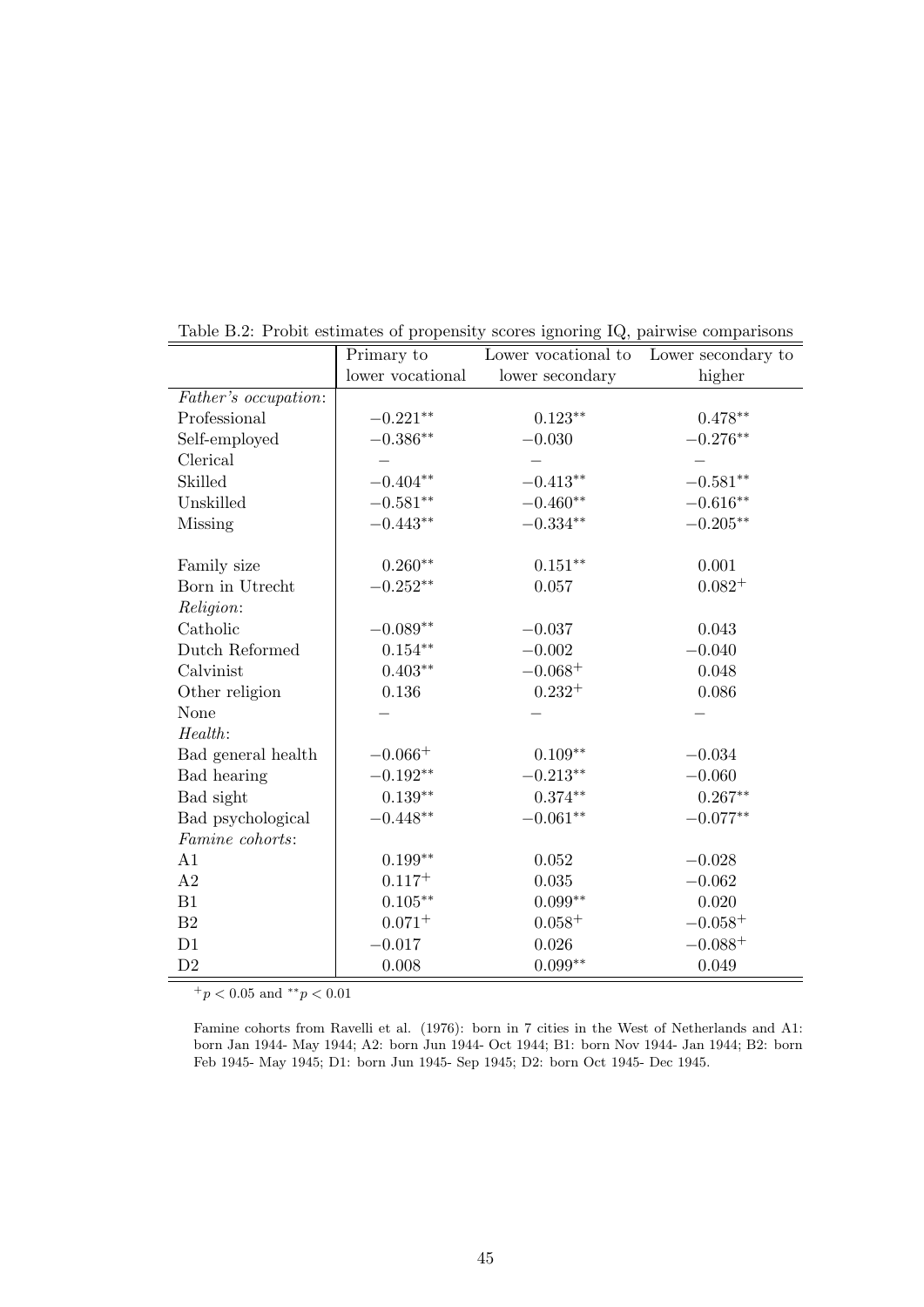|                      | Primary to       | Lower vocational to | Lower secondary to |
|----------------------|------------------|---------------------|--------------------|
|                      | lower vocational | lower secondary     | higher             |
| Father's occupation: |                  |                     |                    |
| Professional         | $-0.196**$       | $0.110**$           | $0.485**$          |
| Self-employed        | $-0.333**$       | 0.051               | $-0.175**$         |
| Clerical             |                  |                     |                    |
| Skilled              | $-0.263**$       | $-0.319**$          | $-0.511**$         |
| Unskilled            | $-0.371**$       | $-0.310**$          | $-0.481**$         |
| <b>Missing</b>       | $-0.250**$       | $-0.231**$          | $-0.141**$         |
| Family size          | $0.207**$        | $0.149**$           | $0.074 +$          |
| Born in Utrecht      | $-0.135**$       | $0.125**$           | $0.139**$          |
| Religion:            |                  |                     |                    |
| Catholic             | $-0.135***$      | $-0.047^{+}$        | $0.066+$           |
| Dutch Reformed       | $0.143**$        | $-0.011$            | $-0.041$           |
| Calvinist            | $0.278**$        | $-0.009$            | 0.008              |
| Other religion       | 0.053            | $0.232^{+}$         | $0.259^{+}$        |
| None                 |                  |                     |                    |
| Health:              |                  |                     |                    |
| Bad general health   | $-0.060^{+}$     | $0.111**$           | $-0.021$           |
| Bad hearing          | $-0.041$         | $-0.147**$          | $-0.008$           |
| Bad sight            | $-0.042$         | $0.244**$           | $0.169**$          |
| Bad psychological    | $-0.154**$       | $0.068**$           | 0.047              |
| Famine cohorts:      |                  |                     |                    |
| A1                   | 0.119            | 0.041               | $-0.049$           |
| A2                   | $-0.003$         | 0.019               | $-0.089$           |
| B1                   | $0.010**$        | $0.064^{+}$         | $0.010\,$          |
| $\rm B2$             | $-0.030^{+}$     | $0.012\,$           | $-0.107**$         |
| D1                   | $-0.114**$       | $-0.020$            | $-0.146**$         |
| D2                   | $-0.127^{+}$     | 0.047               | 0.024              |
| Comprehensive IQ     |                  |                     |                    |
| 1 (highest)          | $1.317**$        | $0.826**$           | $1.502**$          |
| $\sqrt{2}$           | $0.602**$        | $0.527**$           | $0.763**$          |
| 3                    |                  |                     |                    |
| $\overline{4}$       | $-0.590**$       | $-0.450**$          | $-0.420**$         |
| $\overline{5}$       | $-1.254**$       | $-0.835**$          | $-0.429+$          |
| 6 (lowest)           | $-1.985**$       | $-1.017**$          | 0.112              |
| missing              | $-0.759**$       | $0.302**$           | $0.970**$          |

Table B.3: Probit estimates of propensity scores, pairwise comparisons including IQ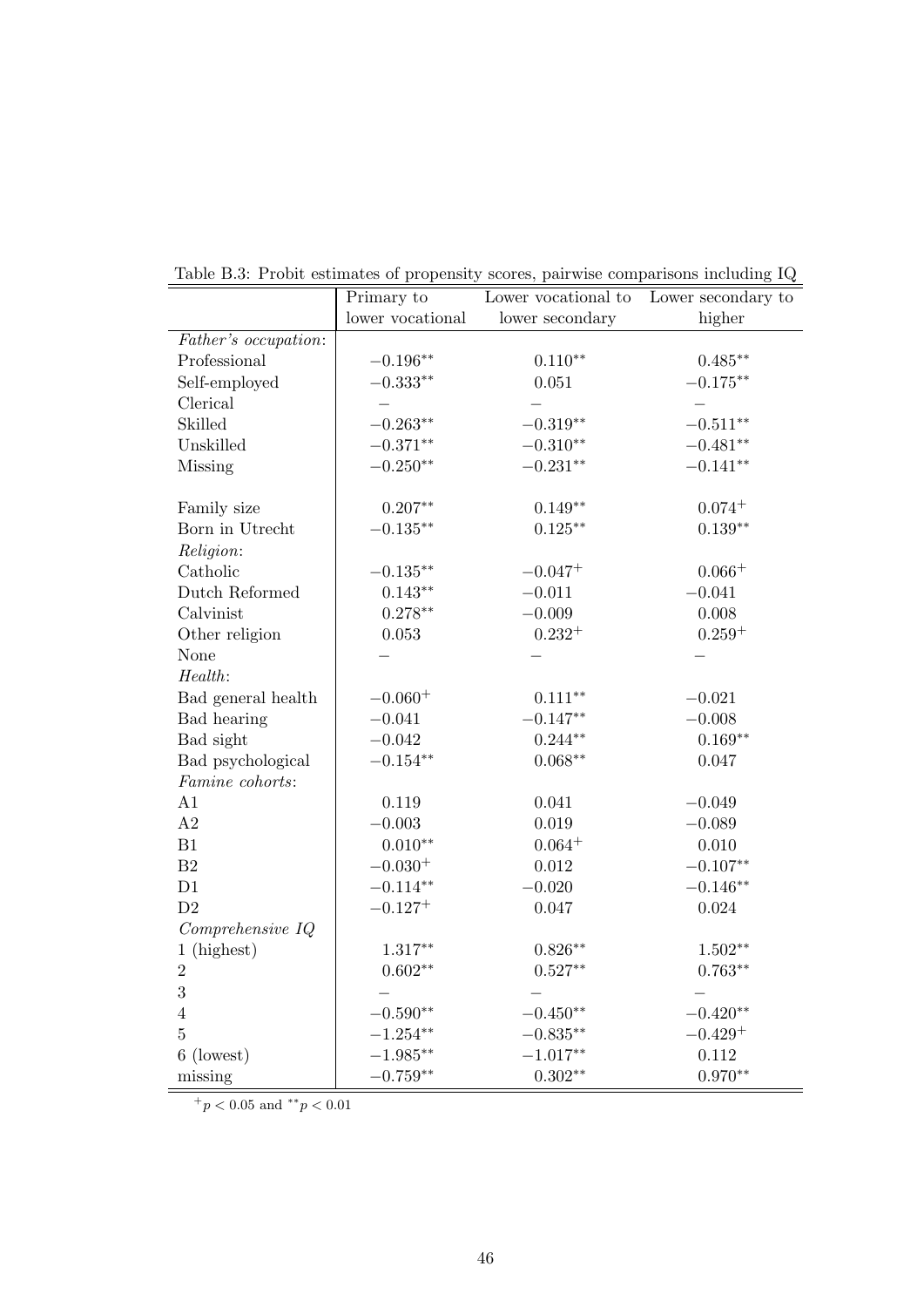|                      | Primary to       | Lower vocational to | Lower secondary to |
|----------------------|------------------|---------------------|--------------------|
|                      | lower vocational | lower secondary     | higher             |
| Father's occupation: |                  |                     |                    |
| Professional         | $-0.026$         | 0.001               | 0.030              |
| Self-employed        | $0.160^{+}$      | $0.124 +$           | 0.136              |
| Clerical             |                  |                     |                    |
| Skilled              | $-0.016$         | 0.025               | $0.159**$          |
| Unskilled            | 0.030            | 0.043               | $0.165+$           |
| Missing              | $0.201**$        | $0.184**$           | 0.123              |
| Family size          | $0.180^{+}$      | $0.107 +$           | 0.100              |
| Born in Utrecht      | $0.281**$        | $0.194**$           | 0.102              |
| Religion:            |                  |                     |                    |
| Catholic             | $-0.095^{+}$     | $-0.096+$           | $-0.029$           |
| Dutch Reformed       | $-0.071$         | $-0.041$            | $-0.034$           |
| Calvinist            | $-0.077$         | $-0.116$            | $-0.217**$         |
| Other religion       | $-0.285$         | $-0.222$            | $-0.399$           |
| None                 |                  |                     |                    |
| Health:              |                  |                     |                    |
| Bad general health   | 0.094            | $0.173**$           | $0.254**$          |
| Bad hearing          | $0.342**$        | $0.195^{+}$         | 0.114              |
| Bad sight            | $-0.041$         | $-0.047$            | $-0.023$           |
| Bad psychological    | $0.170**$        | $0.134^{\ast\ast}$  | $0.109 +$          |
| Scale (constant)     | $-10.011**$      | $-10.091**$         | $-10.155***$       |
| Shape (age)          | $0.091**$        | $0.088**$           | $0.088**$          |
| Gamma-var            | $0.754**$        | $0.235***$          | $0.932^{\ast\ast}$ |

Table B.4: Estimated coefficients included variables in Gamma-Gompertz robust (unadjusted) esti- $\begin{array}{c|c}\n\hline\n\text{mation} & \text{mation} \\
\hline\n\end{array}$ Primary to Lower vocational to Lower secondary to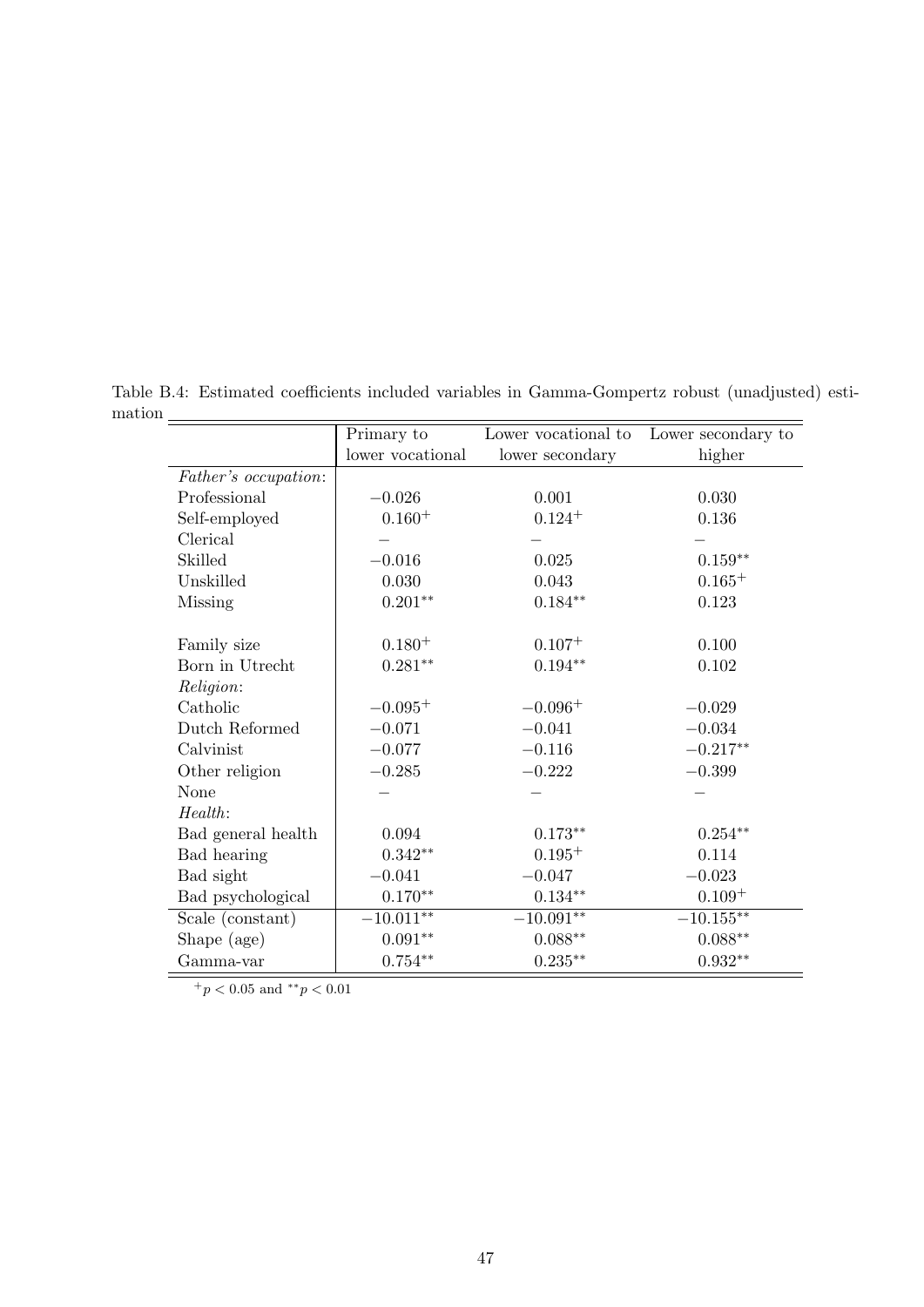|                    | Primary to  |                  |             | Lower vocational to   |             | Lower secondary to |
|--------------------|-------------|------------------|-------------|-----------------------|-------------|--------------------|
|                    |             | lower vocational |             | lower secondary       |             | higher             |
|                    | $\omega$    | $\xi$            | $\omega$    | ξ                     | $\omega$    | ξ                  |
| neutral            | $\theta$    | $\overline{0}$   | $\theta$    | $\overline{0}$        | $\theta$    | $\overline{0}$     |
| Professional       | $-0.188$    | 0.168            | $-0.005$    | $0.601**$             | $-0.075$    | $1.105***$         |
|                    | (0.163)     | (0.095)          | (0.097)     | (0.059)               | (0.088)     | (0.061)            |
| Self-employed      | 0.180       | $-0.037$         | 0.118       | $0.220 +$             | 0.051       | $-0.426**$         |
|                    | (0.160)     | (0.113)          | (0.114)     | (0.078)               | (0.120)     | (0.111)            |
| Skilled            | 0.023       | $-0.200**$       | $-0.085$    | $-0.506**$            | 0.111       | $-1.105**$         |
|                    | (0.087)     | (0.058)          | (0.059)     | (0.043)               | (0.075)     | (0.080)            |
| Unskilled          | 0.071       | $-0.520**$       | $-0.023$    | $-0.525**$            | 0.082       | $-1.056**$         |
|                    | (0.105)     | (0.068)          | (0.084)     | (0.061)               | (0.101)     | (0.127)            |
| Missing            | 0.050       | $-0.227^{+}$     | $0.282^{+}$ | $-0.200^{+}$          | 0.031       | $-0.308^{+}$       |
|                    | (0.155)     | (0.104)          | (0.107)     | (0.087)               | (0.144)     | (0.138)            |
| Born in Utrecht    | 0.247       | $-0.411**$       | $0.236 +$   | 0.094                 | 0.091       | 0.132              |
|                    | (0.131)     | (0.092)          | (0.102)     | (0.074)               | (0.114)     | (0.094)            |
| Catholic           | 0.044       | $-0.334**$       | $-0.105$    | $-0.104$ <sup>+</sup> | 0.017       | 0.047              |
|                    | (0.089)     | (0.058)          | (0.061)     | (0.042)               | (0.069)     | (0.055)            |
| Dutch Reformed     | $-0.052$    | $0.284**$        | 0.037       | 0.020                 | 0.337       | $-0.057$           |
|                    | (0.102)     | (0.060)          | (0.060)     | (0.042)               | (0.070)     | (0.055)            |
| Calvinist          | $-0.304$    | $0.791**$        | 0.018       | 0.131                 | $-0.207$    | 0.069              |
|                    | (0.274)     | (0.133)          | (0.109)     | (0.073)               | (0.122)     | (0.093)            |
| Other religion     | $-0.270$    | $-0.005$         | $-0.086$    | 0.359                 | $-0.184$    | 0.229              |
|                    | (0.653)     | (0.377)          | (0.444)     | (0.248)               | (0.408)     | (0.284)            |
| Bad general health | 0.082       | $-0.236**$       | 0.131       | $0.188**$             | $0.234**$   | $-0.022$           |
|                    | (0.111)     | (0.071)          | (0.073)     | (0.051)               | (0.079)     | (0.066)            |
| Bad hearing        | 0.363       | $-0.455***$      | 0.278       | $-0.307+$             | 0.143       | $-0.191$           |
|                    | (0.182)     | (0.146)          | (0.158)     | (0.126)               | (0.224)     | (0.196)            |
| Bad sight          | $-0.008$    | $0.235**$        | $-0.030$    | $0.639**$             | $-0.032$    | $0.436**$          |
|                    | (0.109)     | (0.066)          | (0.066)     | (0.044)               | (0.065)     | (0.051)            |
| Bad psychological  | $0.215^{+}$ | $-0.771**$       | $0.137^{+}$ | $-0.048$              | $0.184^{+}$ | $-0.099$           |
|                    | (0.088)     | (0.063)          | (0.067)     | (0.048)               | (0.077)     | (0.064)            |

Table B.5: Sensitivity analysis propensity score with IQ: outcome and selection effects (additional covariates)

Based on adding *U* to propensity score with probabilities of *U* from observed probabilities of covariates. No effect would give  $\omega = 0$  and  $\xi = 0$ .  $^+p < 0.05$  and  $^{**}p < 0.01$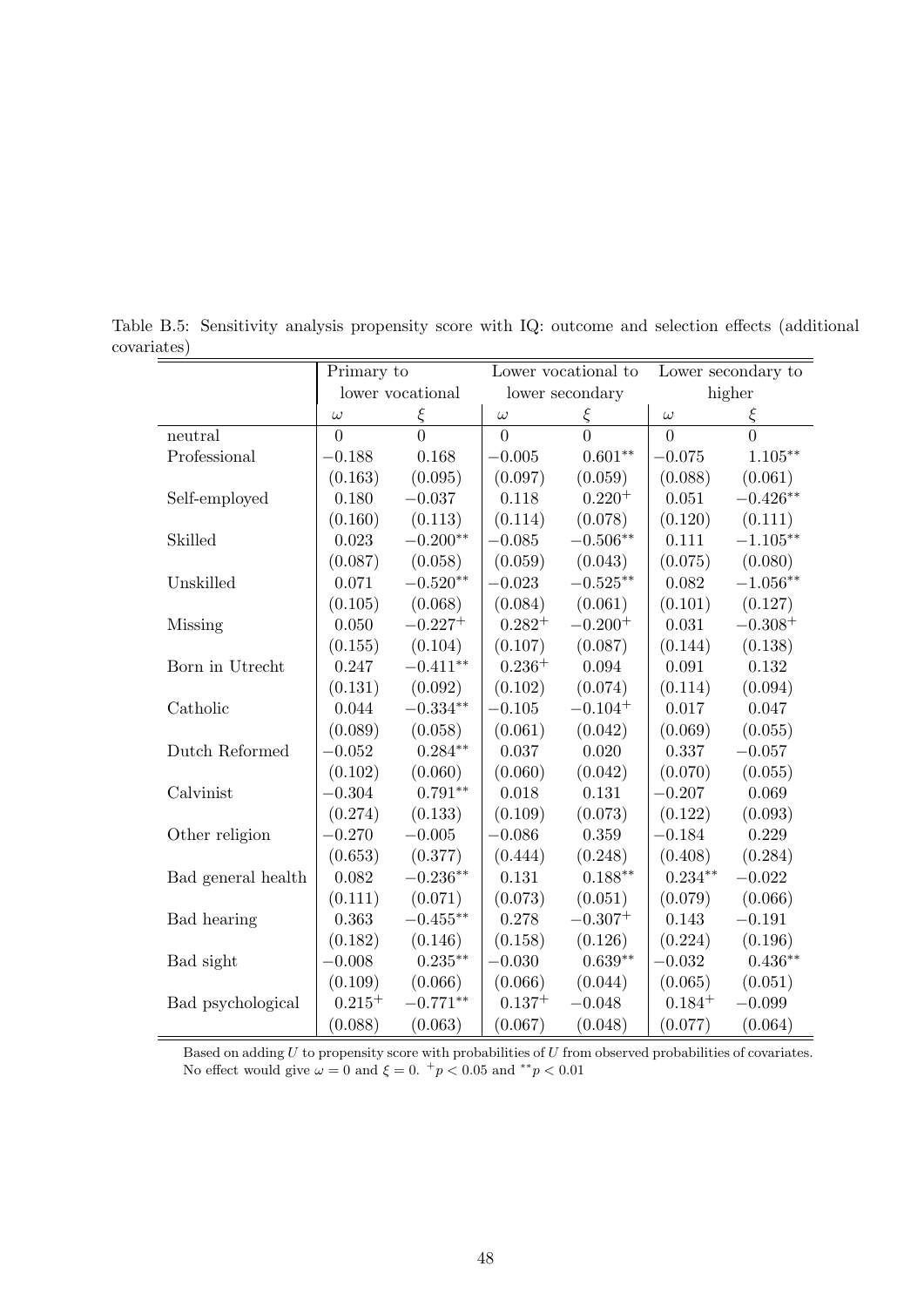|                                                                                                                                            |                                              |                  |                       |            |                     |         |          |                    | тяристория (при собору с в собору с в собору с в собору с в собору с в собору с в собору с собору с собору с со |
|--------------------------------------------------------------------------------------------------------------------------------------------|----------------------------------------------|------------------|-----------------------|------------|---------------------|---------|----------|--------------------|-----------------------------------------------------------------------------------------------------------------|
|                                                                                                                                            | Primary to                                   |                  |                       |            | Lower vocational to |         |          | Lower secondary to |                                                                                                                 |
|                                                                                                                                            |                                              | lower vocational |                       |            | lower secondary     |         |          | higher             |                                                                                                                 |
|                                                                                                                                            | <b>ATE</b>                                   | ATT              | ATU                   | <b>ATE</b> | ATT                 | ATU     | ATE      | ATT                | ATU                                                                                                             |
| neutral                                                                                                                                    | 026<br>$ \vec{\cdot} $                       | 0.025            | $-0.109$ <sup>+</sup> | 0.029      | 0.016               | 0.030   | $-0.088$ | $-0.089$           | $-0.084$                                                                                                        |
|                                                                                                                                            | 056)                                         | (0.070)          | (0.050)               | (0.035)    | (0.037)             | (0.039) | (0.062)  | (0.051)            | (0.076)                                                                                                         |
| Professional                                                                                                                               | 024                                          | 0.027            | $-0.108 +$            | 0.032      | 0.016               | 0.034   | $-0.087$ | $-0.075$           | $-0.089$                                                                                                        |
|                                                                                                                                            | 056)                                         | (0.071)          | (0.051)               | (0.036)    | (0.038)             | (0.040) | (0.074)  | (0.059)            | (0.095)                                                                                                         |
| Self-employed                                                                                                                              | 026                                          | 0.025            | $-0.108 +$            | 0.028      | 0.014               | 0.029   | $-0.089$ | $-0.088$           | $-0.086$                                                                                                        |
|                                                                                                                                            | (36)                                         | (0.070)          | (0.050)               | (0.035)    | (0.037)             | (0.039) | (0.063)  | (0.051)            | (0.078)                                                                                                         |
| Skilled                                                                                                                                    | 026                                          | 0.027            | $-0.112$ <sup>+</sup> | 0.031      | 0.008               | 0.041   | $-0.067$ | $-0.073$           | $-0.063$                                                                                                        |
|                                                                                                                                            | (056)                                        | (0.071)          | (0.051)               | (0.036)    | (0.038)             | (0.041) | (0.088)  | (0.054)            | (0.116)                                                                                                         |
| Unskilled                                                                                                                                  | 021                                          | 0.032            | $-0.111$ <sup>+</sup> | 0.031      | 0.015               | 0.034   | $-0.077$ | $-0.084$           | $-0.071$                                                                                                        |
|                                                                                                                                            | (658)                                        | (0.075)          | (0.052)               | (0.036)    | (0.037)             | (0.041) | (0.076)  | (0.052)            | (0.099)                                                                                                         |
| Missing                                                                                                                                    | 025                                          | 0.025            | $-0.104$ <sup>+</sup> | 0.030      | 0.020               | 0.029   | $-0.088$ | $-0.089$           | $-0.084$                                                                                                        |
|                                                                                                                                            | (056)                                        | (0.071)          | (0.051)               | (0.035)    | (0.037)             | (0.039) | (0.062)  | (0.051)            | (0.077)                                                                                                         |
| Born in Utrecht                                                                                                                            | 710                                          | 0.035            | $-0.101$ <sup>+</sup> | 0.028      | 0.014               | 0.029   | $-0.092$ | $-0.091$           | $-0.083$                                                                                                        |
|                                                                                                                                            | (356)                                        | (0.072)          | (0.051)               | (0.035)    | (0.037)             | (0.039) | (0.062)  | (0.051)            | (0.076)                                                                                                         |
| Catholic                                                                                                                                   | 024                                          | 0.031            | $-0.116^{+}$          | 0.028      | 0.014               | 0.030   | $-0.092$ | $-0.090$           | $-0.089$                                                                                                        |
|                                                                                                                                            | (057)                                        | (0.073)          | (0.051)               | (0.035)    | (0.037)             | (0.039) | (0.061)  | (0.050)            | (0.076)                                                                                                         |
| Dutch Reformed                                                                                                                             | 024                                          | 0.028            | $-0.110^{+}$          | 0.028      | 0.016               | 0.029   | $-0.091$ | $-0.089$           | $-0.088$                                                                                                        |
|                                                                                                                                            | 057                                          | (0.072)          | (0.051)               | (0.035)    | (0.037)             | (0.039) | (0.062)  | (0.050)            | (0.076)                                                                                                         |
| Calvinist                                                                                                                                  | 710                                          | 0.037            | $-0.108 +$            | 0.030      | 0.016               | 0.031   | $-0.090$ | $-0.089$           | $-0.087$                                                                                                        |
|                                                                                                                                            | (659)                                        | (0.076)          | (0.051)               | (0.035)    | (0.037)             | (0.039) | (0.062)  | (0.050)            | (0.076)                                                                                                         |
| Other religion                                                                                                                             | 026                                          | 0.025            | $-0.108 +$            | 0.029      | 0.016               | 0.030   | $-0.090$ | $-0.090$           | $-0.087$                                                                                                        |
|                                                                                                                                            | (056)                                        | (0.070)          | (0.050)               | (0.035)    | (0.037)             | (0.039) | (0.062)  | (0.050)            | (0.076)                                                                                                         |
| Bad general health                                                                                                                         | 023                                          | 0.028            | $-0.104$ <sup>+</sup> | 0.023      | 0.012               | 0.022   | $-0.090$ | $-0.089$           | $-0.088$                                                                                                        |
|                                                                                                                                            | (356)<br><u>Spongopopopopopopopopopopopo</u> | (170.0)          | (0.051)               | (0.035)    | (0.037)             | (0.039) | (0.061)  | (0.050)            | (0.076)                                                                                                         |
| <b>Bad</b> hearing                                                                                                                         | 020                                          | 0.032            | $-0.103$ <sup>+</sup> | 0.030      | 0.018               | 0.030   | $-0.090$ | $-0.089$           | $-0.087$                                                                                                        |
|                                                                                                                                            | (356)                                        | (170.0)          | (0.051)               | (0.035)    | (0.037)             | (0.039) | (0.062)  | (0.050)            | (0.076)                                                                                                         |
| Bad sight                                                                                                                                  | 025                                          | 0.025            | $-0.107$ <sup>+</sup> | 0.033      | 0.020               | 0.034   | $-0.097$ | $-0.086$           | $-0.098$                                                                                                        |
|                                                                                                                                            | (36)                                         | (0.072)          | (0.051)               | (0.036)    | (0.039)             | (0.042) | (0.065)  | (0.052)            | (0.082)                                                                                                         |
| Bad psychological                                                                                                                          | 012                                          | 0.070            | $-0.087$              | 0.030      | 0.017               | 0.031   | $-0.090$ | $-0.087$           | $-0.088$                                                                                                        |
|                                                                                                                                            | (63)                                         | (0.083)          | (0.056)               | (0.035)    | (0.037)             | (0.039) | (0.062)  | (0.051)            | (0.076)                                                                                                         |
| Based on adding $U$ to propensity score with probabilities of $U$ from observed probabilities for observed variables.                      |                                              |                  |                       |            |                     |         |          |                    |                                                                                                                 |
| Original estimates are ATE: -0.026 (Primary to lower voc.); 0.029 (Lower voc. to lower sec.); -0.091 (Lower sec. to higher); ATT:          |                                              |                  |                       |            |                     |         |          |                    |                                                                                                                 |
|                                                                                                                                            |                                              |                  |                       |            |                     |         |          |                    | ); -0.090 (Lower sec. to higher); ATU: -0.108 (Primary to lower voc.);                                          |
| $0.024$ (Primary to lower voc.); $0.016$ (Lower voc. to lower sec.)<br>$0.029$ (Lower voc. to lower sec.); $-0.088$ (Lower sec. to higher) |                                              |                  |                       |            |                     |         |          |                    |                                                                                                                 |

Table B.6: Sensitivity analysis IPW-total with IQ-measure in propensity score (additional parameters) Table B.6: Sensitivity analysis IPW-total with IQ-measure in propensity score (additional parameters)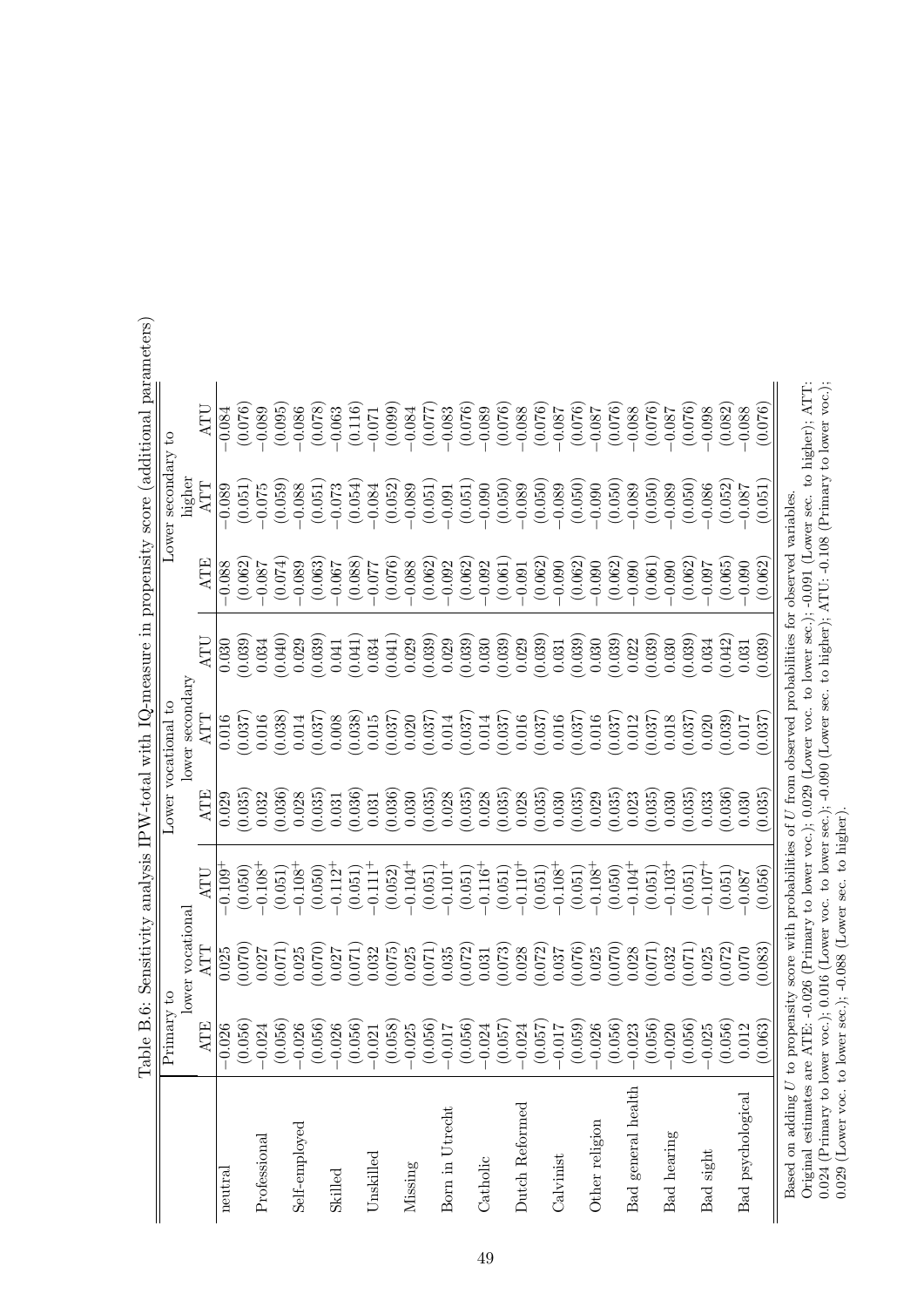|                     |              | Average treatment effect (ATE) |              |                        | <b>ATT</b>  | ATU           |
|---------------------|--------------|--------------------------------|--------------|------------------------|-------------|---------------|
|                     |              | direct effect                  |              | <i>indirect effect</i> |             | direct effect |
|                     | $\theta(1)$  | $\theta(0)$                    | $\eta(0)$    | $\eta(1)$              | $\theta(1)$ | $\theta(0)$   |
| $\cos$              |              |                                |              |                        |             |               |
| Primary to          | $-0.021$     | $-0.072$                       | $-0.165+$    | $-0.115$               | 0.020       | $-0.122^{+}$  |
| lower vocational    | (0.067)      | (0.048)                        | (0.077)      | (0.062)                | (0.069)     | (0.051)       |
| Lower vocational to | 0.039        | 0.035                          | $-0.092$     | $-0.088$               | 0.022       | 0.034         |
| lower secondary     | (0.035)      | (0.038)                        | (0.047)      | (0.050)                | (0.037)     | (0.040)       |
| Lower secondary to  | $-0.127^{+}$ | $-0.076$                       | $-0.064$     | $-0.114$               | $-0.090$    | $-0.086$      |
| higher              | (0.050)      | (0.069)                        | (0.068)      | (0.083)                | (0.051)     | (0.076)       |
| Gamma-Gompertz      |              |                                |              |                        |             |               |
| Primary to          | $-0.019$     | $-0.071$                       | $-0.179^{+}$ | $-0.127^{+}$           | 0.023       | $-0.121^{+}$  |
| lower vocational    | (0.071)      | (0.048)                        | (0.083)      | (0.065)                | (0.072)     | (0.051)       |
| Lower vocational to | 0.042        | 0.043                          | $-0.095$     | $-0.096$               | 0.025       | 0.042         |
| lower secondary     | (0.038)      | (0.044)                        | (0.050)      | (0.051)                | (0.039)     | (0.047)       |
| Lower secondary to  | $-0.151^{+}$ | $-0.094$                       | $-0.070$     | $-0.128$               | $-0.105$    | $-0.109$      |
| higher              | (0.061)      | (0.081)                        | (0.081)      | (0.098)                | (0.062)     | (0.090)       |

Table B.7: Robust direct and indirect impacts of education on the mortality rate

 $+*p* < 0.05$  and  $*<sup>*</sup>*p* < 0.01$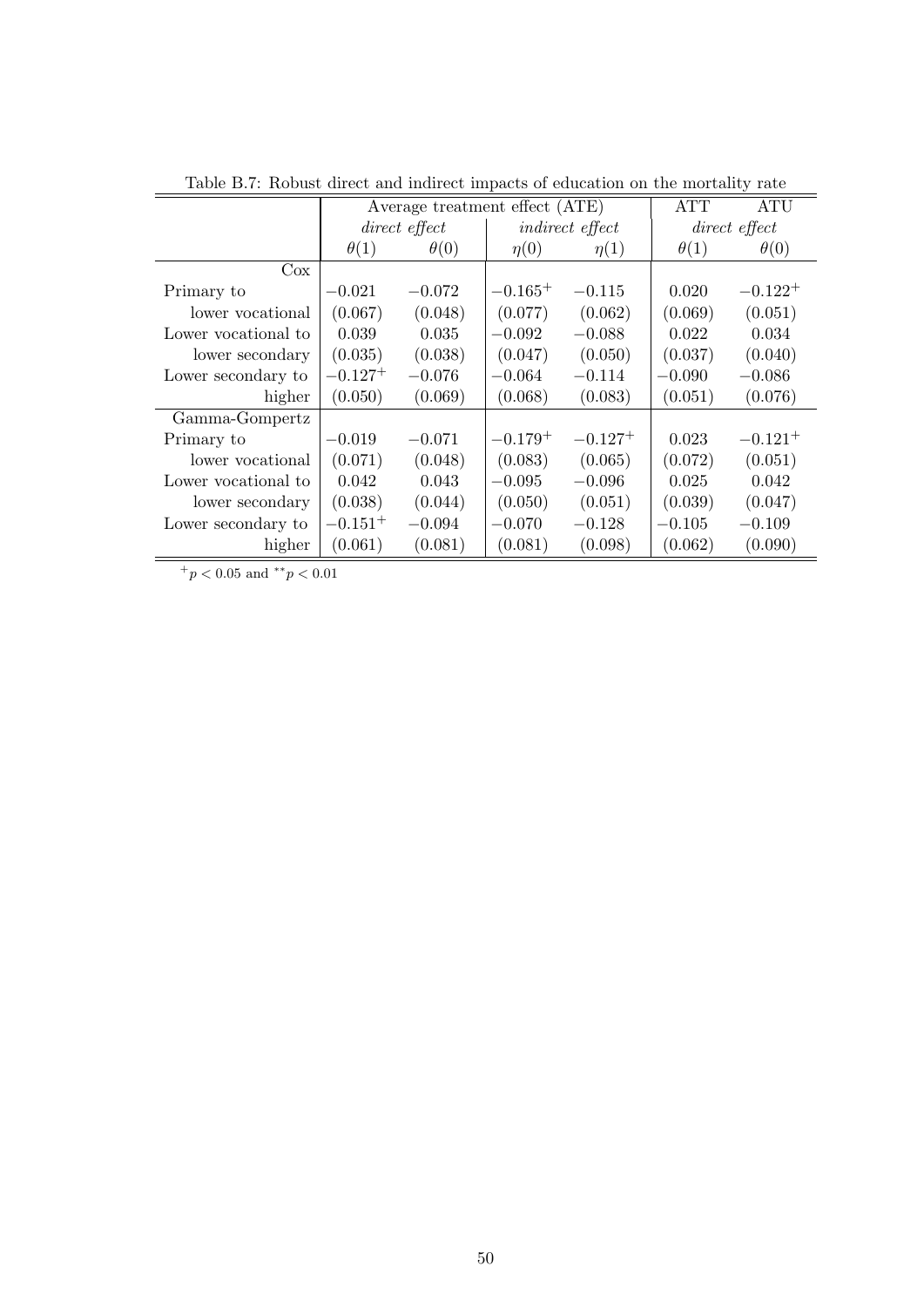| $p_{m,j}$ на высоко с поседания при принятии и случает с сотрудних удивности при принятии с сотрудниками при принятии и при принятии и при принятии при принятии и при принятии при принятии при принятии при принятии при при<br>(71) |                                                              |                                                                                                                                                                                                                                                                                                                                                 |                                                                                                                                                                                                                                                                                                                           |                                                                                                                                                                                                             |                                                                                                                                                                                                                                                                                                                                                  |                                                                                                                     |                                                                                                                                                                                                                                                                                                                       |                                                                                                                                                    |                                                                                                                         |
|----------------------------------------------------------------------------------------------------------------------------------------------------------------------------------------------------------------------------------------|--------------------------------------------------------------|-------------------------------------------------------------------------------------------------------------------------------------------------------------------------------------------------------------------------------------------------------------------------------------------------------------------------------------------------|---------------------------------------------------------------------------------------------------------------------------------------------------------------------------------------------------------------------------------------------------------------------------------------------------------------------------|-------------------------------------------------------------------------------------------------------------------------------------------------------------------------------------------------------------|--------------------------------------------------------------------------------------------------------------------------------------------------------------------------------------------------------------------------------------------------------------------------------------------------------------------------------------------------|---------------------------------------------------------------------------------------------------------------------|-----------------------------------------------------------------------------------------------------------------------------------------------------------------------------------------------------------------------------------------------------------------------------------------------------------------------|----------------------------------------------------------------------------------------------------------------------------------------------------|-------------------------------------------------------------------------------------------------------------------------|
|                                                                                                                                                                                                                                        | Primary to                                                   |                                                                                                                                                                                                                                                                                                                                                 |                                                                                                                                                                                                                                                                                                                           | Lower vocational                                                                                                                                                                                            |                                                                                                                                                                                                                                                                                                                                                  |                                                                                                                     |                                                                                                                                                                                                                                                                                                                       | Lower secondary to                                                                                                                                 |                                                                                                                         |
|                                                                                                                                                                                                                                        |                                                              | lower vocational                                                                                                                                                                                                                                                                                                                                |                                                                                                                                                                                                                                                                                                                           |                                                                                                                                                                                                             | lower secondary                                                                                                                                                                                                                                                                                                                                  |                                                                                                                     |                                                                                                                                                                                                                                                                                                                       | higher                                                                                                                                             |                                                                                                                         |
|                                                                                                                                                                                                                                        | 3                                                            |                                                                                                                                                                                                                                                                                                                                                 |                                                                                                                                                                                                                                                                                                                           | 3                                                                                                                                                                                                           |                                                                                                                                                                                                                                                                                                                                                  |                                                                                                                     |                                                                                                                                                                                                                                                                                                                       |                                                                                                                                                    |                                                                                                                         |
| Professional                                                                                                                                                                                                                           | 0.012                                                        | $0.388^{**}$                                                                                                                                                                                                                                                                                                                                    | $-0.417*$                                                                                                                                                                                                                                                                                                                 | 0.010                                                                                                                                                                                                       | $0.708*$                                                                                                                                                                                                                                                                                                                                         | 0.551                                                                                                               | 0.054                                                                                                                                                                                                                                                                                                                 | $0.182*$                                                                                                                                           | $0.397**$                                                                                                               |
|                                                                                                                                                                                                                                        | (0.154)                                                      | $\begin{array}{c} (0.083) \\ 0.169 \end{array}$                                                                                                                                                                                                                                                                                                 | (0.062)                                                                                                                                                                                                                                                                                                                   | (0.088)                                                                                                                                                                                                     | $(0.049)$<br>0.046                                                                                                                                                                                                                                                                                                                               | (0.044)                                                                                                             | $710.079$<br>0.047                                                                                                                                                                                                                                                                                                    | (0.053)                                                                                                                                            | $(0.045)$<br>$0.256***$                                                                                                 |
| Self-employed                                                                                                                                                                                                                          | 0.154                                                        |                                                                                                                                                                                                                                                                                                                                                 | $-0.119**$                                                                                                                                                                                                                                                                                                                | 0.102                                                                                                                                                                                                       |                                                                                                                                                                                                                                                                                                                                                  | 0.069                                                                                                               |                                                                                                                                                                                                                                                                                                                       | $-0.191$                                                                                                                                           |                                                                                                                         |
|                                                                                                                                                                                                                                        | (0.169)                                                      | $(0.106)$<br>$-0.096$                                                                                                                                                                                                                                                                                                                           | (0.075)                                                                                                                                                                                                                                                                                                                   | (0.109)                                                                                                                                                                                                     | (0.069)                                                                                                                                                                                                                                                                                                                                          | (0.062)                                                                                                             | $\begin{array}{c} (0.118) \\ 0.013 \end{array}$                                                                                                                                                                                                                                                                       | (0.098)                                                                                                                                            | (0.075)                                                                                                                 |
| Skilled                                                                                                                                                                                                                                | $-0.025$                                                     |                                                                                                                                                                                                                                                                                                                                                 | $0.195**$                                                                                                                                                                                                                                                                                                                 | $-0.073$                                                                                                                                                                                                    | $-0.315*$                                                                                                                                                                                                                                                                                                                                        | $0.336**$                                                                                                           |                                                                                                                                                                                                                                                                                                                       | $-0.619**$                                                                                                                                         | $0.460**$                                                                                                               |
|                                                                                                                                                                                                                                        | (0.088)                                                      | (0.054)                                                                                                                                                                                                                                                                                                                                         | (0.040)                                                                                                                                                                                                                                                                                                                   | (0.058)                                                                                                                                                                                                     | (0.039)                                                                                                                                                                                                                                                                                                                                          | (0.034)                                                                                                             | $(0.075)$<br>$0.023$                                                                                                                                                                                                                                                                                                  | (0.059)                                                                                                                                            | (0.044)                                                                                                                 |
| Unskilled                                                                                                                                                                                                                              | 710.0                                                        | $-0.260**$                                                                                                                                                                                                                                                                                                                                      | $0.446**$                                                                                                                                                                                                                                                                                                                 | $-0.012$                                                                                                                                                                                                    | $-0.397$ *                                                                                                                                                                                                                                                                                                                                       | $0.551***$                                                                                                          |                                                                                                                                                                                                                                                                                                                       | $-0.636***$                                                                                                                                        | $0.642**$                                                                                                               |
|                                                                                                                                                                                                                                        | (0.109)                                                      | $\begin{array}{l} (0.064) \\ (-0.155) \\ (-0.098) \\ (0.087) \\ (-0.067) \\ (0.058) \\ (-0.067) \\ (-0.058) \\ (-0.055) \\ (-0.056) \\ (-0.040)^{**} \\ (0.040) \\ (-0.040) \\ (-0.040) \\ (-0.040) \\ (-0.040) \\ (-0.040) \\ (-0.040) \\ (-0.040) \\ (-0.040) \\ (-0.040) \\ (-0.040) \\ (-0.040) \\ (-0.040) \\ (-0.040) \\ (-0.040) \\ (-0$ | $\begin{array}{c} (0.049)\\0.311^{**}\\0.311^{**}\\0.078)\\0.256^{**}\\(0.071)\\0.136^{**}\\(0.041)\\-0.042\\(-0.042)\\-0.0428^{**}\\-0.425^{**}\\-0.425^{**}\\-0.425^{**}\\-0.425^{**}\\-0.425^{**}\\-0.425^{**}\\-0.425^{**}\\-0.425^{**}\\-0.425^{**}\\-0.425^{**}\\-0.425^{**}\\-0.425^{**}\\-0.425^{**}\\-0.425^{**$ | $\begin{array}{c} (0.080) \\ 0.241 \\ 0.171 \\ 0.173 \\ 0.000 \\ 0.000 \\ 0.000 \\ 0.000 \\ 0.001 \\ 0.001 \\ 0.001 \\ 0.001 \\ 0.001 \\ 0.000 \\ 0.001 \\ 0.002 \\ 0.002 \\ 0.002 \\ 0.003 \\ \end{array}$ | $\begin{array}{l} (0.056) \\[-4pt] (-0.160^{+}) \\[-4pt] (-0.066) \\[-4pt] (-0.066) \\[-4pt] (-0.039) \\[-4pt] (-0.039) \\[-4pt] (-0.039) \\[-4pt] (-0.039) \\[-4pt] (-0.039) \\[-4pt] (-0.039) \\[-4pt] (-0.039) \\[-4pt] (-0.039) \\[-4pt] (-0.039) \\[-4pt] (-0.039) \\[-4pt] (-0.039) \\[-4pt] (-0.039) \\[-4pt] (-0.039) \\[-4pt] (-0.039)$ | $\begin{array}{c} (0.047) \\ 0.305^{**} \\ (0.071) \\ 0.125^{+} \\ (0.062) \\ 0.173^{**} \\ (0.063) \\ \end{array}$ | $\begin{array}{l} (0.097) \\ 0.156 \\ (0.133) \\ (0.075) \\ (0.006) \\ (0.006) \\ (0.007) \\ (0.007) \\ (0.007) \\ (0.070) \\ (0.070) \\ (0.070) \\ (0.070) \\ (0.070) \\ (0.070) \\ (0.070) \\ (0.070) \\ (0.070) \\ (0.070) \\ (0.070) \\ (0.070) \\ (0.070) \\ (0.070) \\ (0.070) \\ (0.070) \\ (0.070) \\ (0.070$ | $\begin{array}{l} (0.097) \\ -0.227 \\ -0.227 \\ 0.119) \\ -0.077 \\ -0.088 \\ -0.070 \\ -0.009 \\ -0.009 \\ -0.009 \\ 0.049 \\ 0.083 \end{array}$ | $\begin{array}{c} (0.064) \\ 0.293^{**} \\ (0.090) \\ 0.106 \\ (0.073) \\ 0.128^{**} \\ (0.040) \\ (0.040) \end{array}$ |
| Missing                                                                                                                                                                                                                                | 0.131                                                        |                                                                                                                                                                                                                                                                                                                                                 |                                                                                                                                                                                                                                                                                                                           |                                                                                                                                                                                                             |                                                                                                                                                                                                                                                                                                                                                  |                                                                                                                     |                                                                                                                                                                                                                                                                                                                       |                                                                                                                                                    |                                                                                                                         |
|                                                                                                                                                                                                                                        |                                                              |                                                                                                                                                                                                                                                                                                                                                 |                                                                                                                                                                                                                                                                                                                           |                                                                                                                                                                                                             |                                                                                                                                                                                                                                                                                                                                                  |                                                                                                                     |                                                                                                                                                                                                                                                                                                                       |                                                                                                                                                    |                                                                                                                         |
| Born in Utrecht                                                                                                                                                                                                                        |                                                              |                                                                                                                                                                                                                                                                                                                                                 |                                                                                                                                                                                                                                                                                                                           |                                                                                                                                                                                                             |                                                                                                                                                                                                                                                                                                                                                  |                                                                                                                     |                                                                                                                                                                                                                                                                                                                       |                                                                                                                                                    |                                                                                                                         |
|                                                                                                                                                                                                                                        | $\begin{array}{c} (0.153) \\ 0.286^+ \\ (0.133) \end{array}$ |                                                                                                                                                                                                                                                                                                                                                 |                                                                                                                                                                                                                                                                                                                           |                                                                                                                                                                                                             |                                                                                                                                                                                                                                                                                                                                                  |                                                                                                                     |                                                                                                                                                                                                                                                                                                                       |                                                                                                                                                    |                                                                                                                         |
| Catholic                                                                                                                                                                                                                               | $-0.024$                                                     |                                                                                                                                                                                                                                                                                                                                                 |                                                                                                                                                                                                                                                                                                                           |                                                                                                                                                                                                             |                                                                                                                                                                                                                                                                                                                                                  |                                                                                                                     |                                                                                                                                                                                                                                                                                                                       |                                                                                                                                                    |                                                                                                                         |
|                                                                                                                                                                                                                                        | (0.087)                                                      |                                                                                                                                                                                                                                                                                                                                                 |                                                                                                                                                                                                                                                                                                                           |                                                                                                                                                                                                             |                                                                                                                                                                                                                                                                                                                                                  |                                                                                                                     |                                                                                                                                                                                                                                                                                                                       |                                                                                                                                                    |                                                                                                                         |
| Dutch Reformed                                                                                                                                                                                                                         | $-0.044$                                                     |                                                                                                                                                                                                                                                                                                                                                 |                                                                                                                                                                                                                                                                                                                           |                                                                                                                                                                                                             |                                                                                                                                                                                                                                                                                                                                                  |                                                                                                                     |                                                                                                                                                                                                                                                                                                                       |                                                                                                                                                    | 0.020                                                                                                                   |
|                                                                                                                                                                                                                                        | (0.095)                                                      |                                                                                                                                                                                                                                                                                                                                                 |                                                                                                                                                                                                                                                                                                                           |                                                                                                                                                                                                             |                                                                                                                                                                                                                                                                                                                                                  | (0.018)                                                                                                             |                                                                                                                                                                                                                                                                                                                       |                                                                                                                                                    | (0.040)                                                                                                                 |
| $_{\rm Calvinst}$                                                                                                                                                                                                                      | $-0.009$                                                     |                                                                                                                                                                                                                                                                                                                                                 |                                                                                                                                                                                                                                                                                                                           |                                                                                                                                                                                                             |                                                                                                                                                                                                                                                                                                                                                  | $-0.319**$                                                                                                          |                                                                                                                                                                                                                                                                                                                       |                                                                                                                                                    | $-0.228**$                                                                                                              |
|                                                                                                                                                                                                                                        | (0.196)                                                      |                                                                                                                                                                                                                                                                                                                                                 | $\left(0.074\right)$ $0.061$                                                                                                                                                                                                                                                                                              |                                                                                                                                                                                                             |                                                                                                                                                                                                                                                                                                                                                  |                                                                                                                     | (0.118)                                                                                                                                                                                                                                                                                                               |                                                                                                                                                    |                                                                                                                         |
| Other religion                                                                                                                                                                                                                         | $-0.286$                                                     |                                                                                                                                                                                                                                                                                                                                                 |                                                                                                                                                                                                                                                                                                                           |                                                                                                                                                                                                             |                                                                                                                                                                                                                                                                                                                                                  |                                                                                                                     |                                                                                                                                                                                                                                                                                                                       | $-0.246$                                                                                                                                           | $(0.070)$ $0.494^+$                                                                                                     |
|                                                                                                                                                                                                                                        | (0.706)                                                      | $(0.326)$<br>$-0.056$                                                                                                                                                                                                                                                                                                                           | $\begin{array}{c} (0.224) \\ 0.257^{**} \\ (0.053) \\ 0.887^{**} \end{array}$                                                                                                                                                                                                                                             | $\begin{array}{c} (0.379) \\ 0.154 \\ 0.072 \\ 0.072 \\ 0.276 \\ 0.0147 \\ 0.018 \\ \end{array}$                                                                                                            |                                                                                                                                                                                                                                                                                                                                                  | $\begin{array}{c} (0.061)\\0.300\\0.177)\\0.229^{**}\\0.045)\\0.942^{**}\\ \end{array}$                             | $\begin{array}{c} -0.262 \\ (0.352) \\ 0.225^+ \end{array}$                                                                                                                                                                                                                                                           | $\begin{array}{c} (0.273) \\ -0.063 \\ (0.061) \\ 0.292 \\ -0.292 \\ 0.176) \\ 0.192^{**} \\ \end{array}$                                          | $\begin{array}{c} (0.224) \\ 0.329^{**} \\ (0.049) \\ 1.023^{**} \\ (0.149) \\ (0.149) \\ -0.355^{**} \end{array}$      |
| general health<br>Bad                                                                                                                                                                                                                  | 0.080                                                        |                                                                                                                                                                                                                                                                                                                                                 |                                                                                                                                                                                                                                                                                                                           |                                                                                                                                                                                                             |                                                                                                                                                                                                                                                                                                                                                  |                                                                                                                     |                                                                                                                                                                                                                                                                                                                       |                                                                                                                                                    |                                                                                                                         |
|                                                                                                                                                                                                                                        | $\begin{array}{c} (0.112) \\ 0.395^+ \end{array}$            |                                                                                                                                                                                                                                                                                                                                                 |                                                                                                                                                                                                                                                                                                                           |                                                                                                                                                                                                             |                                                                                                                                                                                                                                                                                                                                                  |                                                                                                                     | $(0.079)$<br>$0.228$                                                                                                                                                                                                                                                                                                  |                                                                                                                                                    |                                                                                                                         |
| Bad hearing                                                                                                                                                                                                                            |                                                              |                                                                                                                                                                                                                                                                                                                                                 |                                                                                                                                                                                                                                                                                                                           |                                                                                                                                                                                                             |                                                                                                                                                                                                                                                                                                                                                  |                                                                                                                     |                                                                                                                                                                                                                                                                                                                       |                                                                                                                                                    |                                                                                                                         |
|                                                                                                                                                                                                                                        | (0.188)                                                      | $\begin{array}{c} (0.062) \\ -0.314^+ \\ (0.131) \\ 0.448^{**} \end{array}$                                                                                                                                                                                                                                                                     | (0.113)                                                                                                                                                                                                                                                                                                                   |                                                                                                                                                                                                             |                                                                                                                                                                                                                                                                                                                                                  | $(0.110)$<br>$-0.565**$                                                                                             | $\left( 0.189\right)$ $\left( 0.033\right)$                                                                                                                                                                                                                                                                           |                                                                                                                                                    |                                                                                                                         |
| Bad sight                                                                                                                                                                                                                              | 0.040                                                        |                                                                                                                                                                                                                                                                                                                                                 | $-0.559***$                                                                                                                                                                                                                                                                                                               |                                                                                                                                                                                                             |                                                                                                                                                                                                                                                                                                                                                  |                                                                                                                     |                                                                                                                                                                                                                                                                                                                       |                                                                                                                                                    |                                                                                                                         |
|                                                                                                                                                                                                                                        | (0.110)                                                      | (0.058)                                                                                                                                                                                                                                                                                                                                         | (0.045)                                                                                                                                                                                                                                                                                                                   | (0.064)                                                                                                                                                                                                     | (0.039)                                                                                                                                                                                                                                                                                                                                          | (0.034)                                                                                                             | (0.067)                                                                                                                                                                                                                                                                                                               | (0.047)                                                                                                                                            | (0.038)                                                                                                                 |
| Bad psychological                                                                                                                                                                                                                      | 0.157                                                        | $-0.476**$                                                                                                                                                                                                                                                                                                                                      | $0.824**$                                                                                                                                                                                                                                                                                                                 | $0.150 +$                                                                                                                                                                                                   | $-160.0$                                                                                                                                                                                                                                                                                                                                         | $0.557$ *                                                                                                           | 0.123                                                                                                                                                                                                                                                                                                                 | $-0.187**$                                                                                                                                         | $0.507***$                                                                                                              |
|                                                                                                                                                                                                                                        | 0.091)                                                       | (0.053)                                                                                                                                                                                                                                                                                                                                         | (0.048)                                                                                                                                                                                                                                                                                                                   | 0.068)                                                                                                                                                                                                      | (0.046)                                                                                                                                                                                                                                                                                                                                          | (0.042)                                                                                                             | (670, 0)                                                                                                                                                                                                                                                                                                              | (0.064)                                                                                                                                            | (0.050)                                                                                                                 |
| would give $\omega = 0, \xi$<br>Based                                                                                                                                                                                                  |                                                              |                                                                                                                                                                                                                                                                                                                                                 | on adding ${\cal U}$ to propensity score with probabilities of<br>= 0 and $\psi$ = 0. $^+p$ < 0.05 and ** $p$ < 0.01                                                                                                                                                                                                      |                                                                                                                                                                                                             |                                                                                                                                                                                                                                                                                                                                                  |                                                                                                                     |                                                                                                                                                                                                                                                                                                                       | $U$ from observed probabilities for each covariate.                                                                                                | No effect                                                                                                               |

Table B.8: Sensitivity analysis (mediator): outcome, selection and mediator effects (based on *p δmj* in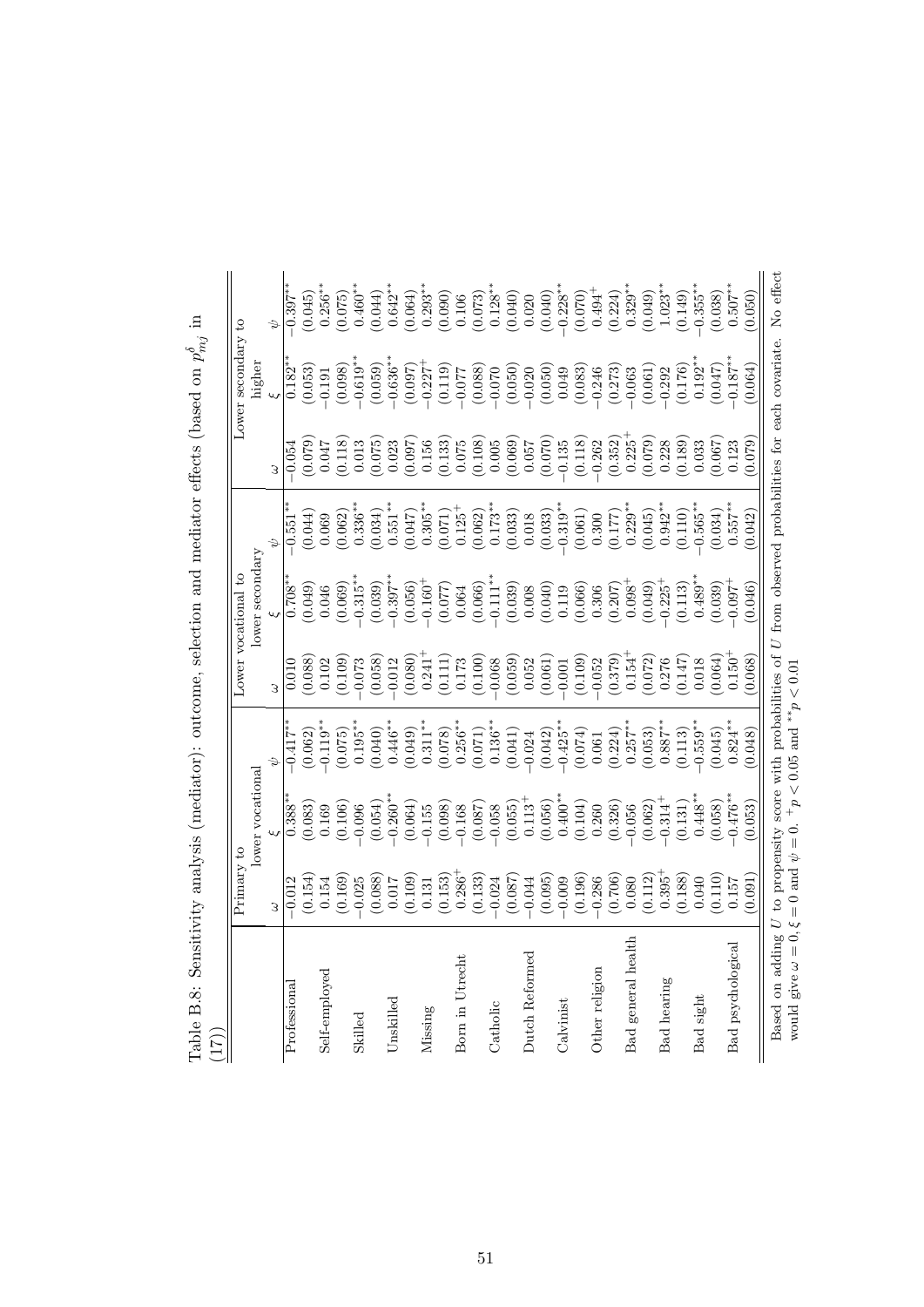|             |                  |                                                                                                          |             |             | Lower secondary to |
|-------------|------------------|----------------------------------------------------------------------------------------------------------|-------------|-------------|--------------------|
|             | lower vocational | lower secondary                                                                                          |             | higher      |                    |
| $\theta(1)$ | $\theta(0)$      | $\theta(1)$                                                                                              | $\theta(0)$ | $\theta(1)$ | $\theta(0)$        |
| $-0.022$    | $-0.070$         | 0.038                                                                                                    | 0.036       | $-0.124$    | $-0.080$           |
| (0.069)     | (0.048)          | (0.036)                                                                                                  | (0.038)     | (0.050)     | (0.069)            |
| $-0.022$    |                  | 0.039                                                                                                    | 0.034       | $-0.124$    | $-0.080$           |
| (0.069)     | (0.048)          | (0.036)                                                                                                  | (0.038)     | (0.050)     | (0.069)            |
| $-0.023$    |                  | 0.037                                                                                                    | 0.036       | $-0.124$    | $-0.079$           |
| (0.068)     | (0.048)          | (0.035)                                                                                                  | (0.038)     | (0.050)     | (0.069)            |
| $-0.021$    |                  | 0.037                                                                                                    | 0.033       | $-0.111$    | $-0.072$           |
| (0.068)     | (0.048)          | (0.036)                                                                                                  | (0.038)     | (0.052)     | (0.072)            |
| $-0.022$    | $-0.069$         | 0.038                                                                                                    | 0.035       | $-0.118$    | $-0.078$           |
| (0.068)     | (0.048)          | (0.035)                                                                                                  | (0.038)     | (0.051)     | (0.070)            |
| $-0.022$    |                  | 0.038                                                                                                    | 0.037       | $-0.123$    | $-0.079$           |
| (0.068)     | (0.048)          | (0.035)                                                                                                  | (0.038)     | (0.050)     | (0.069)            |
| $-0.022$    | $-0.069$         | 0.037                                                                                                    | 0.034       | $-0.124$    | $-0.079$           |
| (0.068)     | (0.048)          | (0.035)                                                                                                  | (0.038)     | (0.050)     | (0.069)            |
| $-0.022$    |                  | 0.038                                                                                                    | 0.035       | $-0.124$    | $-0.080$           |
| (0.068)     | (0.048)          | (0.035)                                                                                                  | (0.038)     | (0.050)     | (0.069)            |
| $-0.023$    |                  | 0.038                                                                                                    | 0.036       | $-0.124$    | $-0.079$           |
| (0.068)     | (0.048)          | (0.035)                                                                                                  | (0.038)     | (0.050)     | (0.069)            |
| $-0.022$    |                  | 0.038                                                                                                    | 0.036       | $-0.125$    | $-0.080$           |
| (0.068)     | (0.048)          | (0.035)                                                                                                  | (0.038)     | (0.050)     | (0.069)            |
| $-0.022$    |                  | 0.038                                                                                                    | 0.037       | $-0.125$    | $-0.079$           |
| (0.068)     | (0.048)          | (0.035)                                                                                                  | (0.038)     | (0.050)     | (0.069)            |
| $-0.023$    | $-0.070$         | 0.033                                                                                                    | 0.032       | $-0.124$    | $-0.079$           |
| (0.068)     | (0.048)          | (0.036)                                                                                                  | (0.038)     | (0.050)     | (0.069)            |
| $-0.022$    |                  | 0.038                                                                                                    | 0.036       | $-0.124$    | $-0.078$           |
| (0.068)     | (0.048)          | (0.035)                                                                                                  | (0.038)     | (0.050)     | (0.069)            |
| $-0.022$    | $-0.072$         | 0.034                                                                                                    | 0.034       | $-0.124$    | $-0.080$           |
| (0.068)     | (0.049)          | (0.036)                                                                                                  | (0.038)     | (0.051)     | (0.069)            |
| $-0.023$    | $-0.067$         | 0.034                                                                                                    | 0.035       | $-0.124$    | $-0.079$           |
| (0.068)     | (0.049)          | (0.036)                                                                                                  | (0.038)     | (0.051)     | (0.069)            |
|             |                  | $-0.069$<br>$-0.071$<br>$-0.069$<br>$-0.070$<br>$-0.069$<br>$-0.069$<br>$-0.069$<br>$-0.069$<br>$-0.069$ |             |             |                    |

Table B.9: Sensitivity analysis (mediator): direct effect IPW (ATE), based on  $p_{mj}^{\delta}$  in (17).

Based on adding *U* to propensity score with probabilities of *U* from observed probabilities for observed variables.

Original estimates are  $\theta(1)$ : -0.022 (Primary to lower voc.); 0.038 (Lower voc. to lower sec.); -0.124 (Lower sec. to higher); *θ*(0): -0.070 (Primary to lower voc.); 0.036 (Lower voc. to lower sec.); -0.079 (Lower sec. to higher).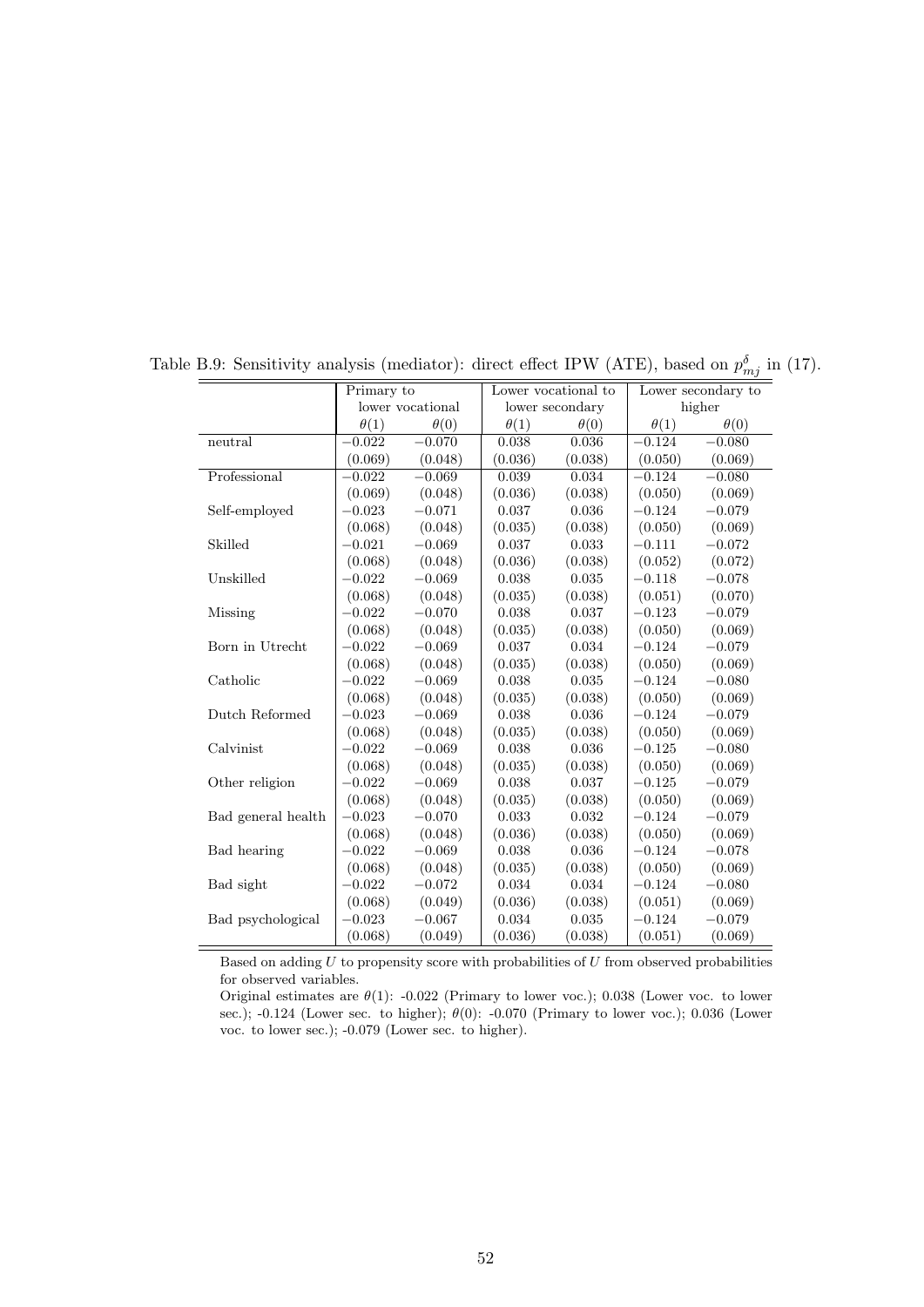|                                                            | Primary to                                                      |                                                                                                        |                                                 |                     | Lower vocational to                                                                                                                                                                       |                                                                                                                              |                                                                                                                                                 | Lower secondary to                                                                                                             |                                                                             |
|------------------------------------------------------------|-----------------------------------------------------------------|--------------------------------------------------------------------------------------------------------|-------------------------------------------------|---------------------|-------------------------------------------------------------------------------------------------------------------------------------------------------------------------------------------|------------------------------------------------------------------------------------------------------------------------------|-------------------------------------------------------------------------------------------------------------------------------------------------|--------------------------------------------------------------------------------------------------------------------------------|-----------------------------------------------------------------------------|
|                                                            |                                                                 | lower vocational                                                                                       |                                                 |                     | lower secondary                                                                                                                                                                           |                                                                                                                              |                                                                                                                                                 | higher                                                                                                                         |                                                                             |
|                                                            |                                                                 |                                                                                                        |                                                 | 3                   |                                                                                                                                                                                           |                                                                                                                              |                                                                                                                                                 |                                                                                                                                |                                                                             |
| Professional                                               | 0.022                                                           | 0.149                                                                                                  | $-0.348$ <sup>*</sup>                           | $-0.004$            | $0.577*$                                                                                                                                                                                  | $0.381$ <sup>*</sup>                                                                                                         |                                                                                                                                                 | $1.100*$                                                                                                                       | $0.366**$                                                                   |
|                                                            | (0.151)                                                         | (0.085)                                                                                                | (0.067)                                         | (0.096)             | $\begin{array}{c} (0.055) \\ 0.216^{*\ast} \end{array}$                                                                                                                                   | (0.048)                                                                                                                      |                                                                                                                                                 | (0.054)                                                                                                                        | $(0.044)$<br>0.267**                                                        |
| Self-employed                                              | 0.020                                                           | $-0.047$                                                                                               | $-0.089$                                        | $-0.004$            |                                                                                                                                                                                           | 0.021                                                                                                                        | $\begin{array}{c} (0.086) \\ 0.003 \end{array}$                                                                                                 | $-0.420**$                                                                                                                     |                                                                             |
|                                                            | (0.171)                                                         | (0.103)                                                                                                | (0.077)                                         | (0.119)             | (0.071)                                                                                                                                                                                   | (0.063)                                                                                                                      | $(0.116)$<br>0.010                                                                                                                              | (0.104)                                                                                                                        | $(0.074)$<br>0.352**                                                        |
| Skilled                                                    | $-0.002$                                                        | $-0.194**$                                                                                             | $0.192**$                                       | $-0.005$            | $-0.495**$                                                                                                                                                                                | $0.288^{**}$                                                                                                                 |                                                                                                                                                 | $-1.102**$                                                                                                                     |                                                                             |
|                                                            | (0.087)                                                         | (0.054)                                                                                                | (0.040)                                         | (0.058)             | (0.041)                                                                                                                                                                                   | (0.035)                                                                                                                      | (0.076)                                                                                                                                         | (0.075)                                                                                                                        | (0.050)                                                                     |
| Unskilled                                                  | 0.016                                                           | $-0.503**$                                                                                             | $0.445**$                                       | $-0.010$            | $-0.498**$                                                                                                                                                                                | $0.464***$                                                                                                                   | $-0.002$                                                                                                                                        | $-1.048**$                                                                                                                     | $0.589***$                                                                  |
|                                                            | $\left(0.104\right)$ $\left(0.021\right)$                       | $\begin{array}{c} (0.061) \\ -0.221^+ \\ (0.096) \\ -0.404^{**} \\ (0.087) \\ -0.336^{**} \end{array}$ | (0.049)                                         | (0.079)             | $(0.059)$<br>-0.196 <sup>+</sup>                                                                                                                                                          | (0.049)                                                                                                                      |                                                                                                                                                 | $(0.120)$<br>-0.310 <sup>+</sup>                                                                                               | $(0.072)$<br>0.258**                                                        |
| Missing                                                    |                                                                 |                                                                                                        | $0.315**$                                       | $-0.008$            |                                                                                                                                                                                           |                                                                                                                              |                                                                                                                                                 |                                                                                                                                |                                                                             |
|                                                            |                                                                 |                                                                                                        | (0.076)                                         | (0.125)             |                                                                                                                                                                                           |                                                                                                                              |                                                                                                                                                 | (0.127)                                                                                                                        |                                                                             |
| Born in Utrecht                                            |                                                                 |                                                                                                        | $0.320**$                                       | $-0.008$            |                                                                                                                                                                                           |                                                                                                                              |                                                                                                                                                 |                                                                                                                                |                                                                             |
|                                                            | $\begin{array}{c} (0.157) \\ 0.019 \\ 0.141) \end{array}$       |                                                                                                        | (0.069)                                         | $(0.115)$<br>-0.004 |                                                                                                                                                                                           |                                                                                                                              |                                                                                                                                                 |                                                                                                                                | $(0.089)$<br>0.108<br>0.072)<br>0.070**                                     |
| Catholic                                                   | $-0.002$                                                        |                                                                                                        | $0.138***$                                      |                     |                                                                                                                                                                                           |                                                                                                                              |                                                                                                                                                 |                                                                                                                                |                                                                             |
|                                                            | (0.088)                                                         | (0.054)                                                                                                | (0.040)                                         | $(0.059)$<br>-0.004 | $\begin{array}{c} (0.081) \\ 0.105 \\ 0.068) \\ (0.068) \\ (0.068) \\ (0.018) \\ (0.018) \\ (0.041) \\ (0.040) \\ (0.088) \\ (0.238) \\ (0.238) \\ (0.238) \\ (0.179^{**} \\ \end{array}$ | $\begin{array}{c} 0.278^{**} \\ (0.071) \\ (0.144^{+} \\ (0.062) \\ (0.062) \\ (0.033) \\ (0.033) \\ (0.034) \\ \end{array}$ | $\begin{array}{c} (0.104) \\ -0.006 \\ (0.145) \\ 0.001 \\ (0.116) \\ (0.012 \\ (0.071) \\ (0.071) \\ (0.071) \\ (0.071) \\ -0.003 \end{array}$ | $\begin{array}{c} (1.131 \\ (0.087) \\ (0.067) \\ (0.050) \\ (0.050) \\ (-0.059) \\ (0.051) \\ (0.063) \\ (0.064) \end{array}$ | $(0.039)$<br>0.009                                                          |
| Dutch Reformed                                             | $0.011\,$                                                       | $0.291***$                                                                                             | $-0.048$                                        |                     |                                                                                                                                                                                           |                                                                                                                              |                                                                                                                                                 |                                                                                                                                |                                                                             |
|                                                            | (0.099)                                                         | $(0.056)$<br>0.769**                                                                                   | (0.042)                                         | $(0.062)$<br>-0.006 |                                                                                                                                                                                           | (0.033)                                                                                                                      |                                                                                                                                                 |                                                                                                                                |                                                                             |
| Calvinist                                                  | $-0.006$                                                        |                                                                                                        | $-0.493**$                                      |                     |                                                                                                                                                                                           | $-0.305**$                                                                                                                   |                                                                                                                                                 |                                                                                                                                |                                                                             |
|                                                            | (0.234)                                                         | (0.121)                                                                                                | $\begin{array}{c} (0.079) \\ 0.107 \end{array}$ | (0.111)             |                                                                                                                                                                                           | $\begin{array}{c} (0.062) \\ 0.209 \end{array}$                                                                              | (0.116)                                                                                                                                         |                                                                                                                                | $\begin{array}{c} (0.040) \\ -0.211^{**} \\ (0.071) \\ 0.477^+ \end{array}$ |
| Other religion                                             | $-0.122$                                                        | $-0.024$                                                                                               |                                                 | $-0.034$            |                                                                                                                                                                                           |                                                                                                                              | $-0.014$                                                                                                                                        | 0.262                                                                                                                          |                                                                             |
|                                                            | (0.646)                                                         | $(0.345)$<br>-0.223**                                                                                  | (0.254)                                         | (0.444)             |                                                                                                                                                                                           | $(0.198)$<br>$0.203***$                                                                                                      |                                                                                                                                                 |                                                                                                                                | $\begin{array}{c} (0.216) \\ 0.334^{**} \end{array}$                        |
| Bad general health                                         | 0.013                                                           |                                                                                                        | $0.301***$                                      | $-0.006$            |                                                                                                                                                                                           |                                                                                                                              | $(0.383)$<br>0.009<br>0.0083)<br>$(0.083)$                                                                                                      | $\begin{array}{c} (0.261) \\ -0.030 \\ (0.061) \\ -0.193 \end{array}$                                                          |                                                                             |
|                                                            | (0.112)                                                         | $(0.061)$<br>-0.422**                                                                                  | (0.054)                                         | $(0.080)$<br>-0.017 |                                                                                                                                                                                           | $(0.045)$<br>0.948**                                                                                                         |                                                                                                                                                 |                                                                                                                                |                                                                             |
| Bad hearing                                                | 0.018                                                           |                                                                                                        | $0.933***$                                      |                     |                                                                                                                                                                                           |                                                                                                                              |                                                                                                                                                 |                                                                                                                                |                                                                             |
|                                                            | $\begin{array}{c} \text{(0.204)} \\ \text{(0.017)} \end{array}$ | (0.132)                                                                                                | (0.113)                                         | (0.170)             | $\begin{array}{c} (0.049) \\ -0.320^+ \\ (0.120) \\ 0.604^{**} \end{array}$                                                                                                               | $(0.119)$<br>-0.519**                                                                                                        | (0.228)                                                                                                                                         | $(0.188)$<br>0.422**                                                                                                           | $(0.050)$<br>$0.836**$<br>$(0.160)$<br>$-0.347**$                           |
| Bad sight                                                  |                                                                 | $0.207***$                                                                                             | $-0.437***$                                     | $-0.005$            |                                                                                                                                                                                           |                                                                                                                              | $0.010\,$                                                                                                                                       |                                                                                                                                |                                                                             |
|                                                            | (0.109)                                                         | (0.059)                                                                                                | (0.048)                                         | (0.068)             | (0.041)                                                                                                                                                                                   | (0.035)                                                                                                                      | (0.067)                                                                                                                                         | (0.047)                                                                                                                        | (0.038)                                                                     |
| Bad psychological                                          | 0.009                                                           | $0.711**$                                                                                              | $0.868**$                                       | $-0.006$            | $-0.027$                                                                                                                                                                                  | $0.526**$                                                                                                                    | 0.010                                                                                                                                           | $-0.092$                                                                                                                       | $0.499***$                                                                  |
|                                                            | (160.0)                                                         | (0.053)                                                                                                | (0.047)                                         | (0.071)             | (0.047)                                                                                                                                                                                   | (0.041)                                                                                                                      | (0.082)                                                                                                                                         | (0.063)                                                                                                                        | (0.049)                                                                     |
| would give $\omega = 0, \xi = 0$ and $\psi = 0$ .<br>Based |                                                                 | on adding $U$ to propensity score with probabilities of                                                | $+p < 0.05$ and $* p < 0.01$                    |                     |                                                                                                                                                                                           |                                                                                                                              |                                                                                                                                                 | U from observed probabilities for each covariate.                                                                              | No effect                                                                   |

Table B.10: Sensitivity analysis (mediator): outcome, selection and mediator effects (based on  $p_{mi}^M$  in